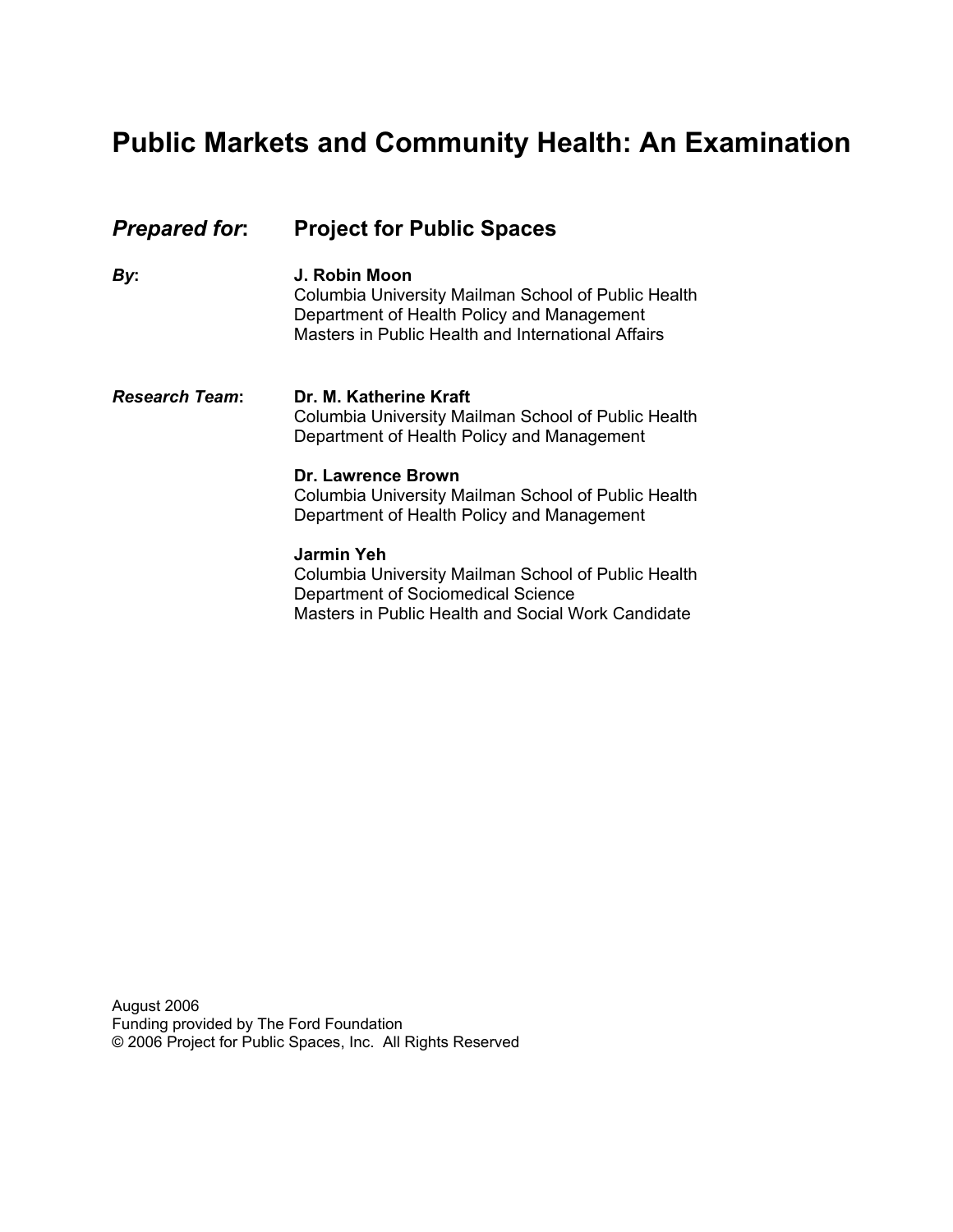# **TABLE OF CONTENTS**

| Т.   |    |                                                           |    |
|------|----|-----------------------------------------------------------|----|
|      | a. |                                                           |    |
|      | b. |                                                           |    |
|      | C. |                                                           |    |
| Ш.   |    |                                                           |    |
|      | a. |                                                           |    |
|      | b. |                                                           |    |
| III. |    |                                                           |    |
|      | a. |                                                           |    |
|      | b. |                                                           |    |
| IV.  |    |                                                           |    |
|      | a. |                                                           | 28 |
|      | b. |                                                           |    |
| V.   |    |                                                           |    |
|      | a. |                                                           |    |
|      | b. |                                                           |    |
|      |    |                                                           |    |
|      |    |                                                           | 45 |
|      |    | B. Public Markets & Farmers Markets 101                   | 54 |
|      |    | C. Public Markets & Community Health Roundtable Meetings  | 61 |
|      |    | D. Markets & Community Health Interview Questions for     | 63 |
|      | Е. | Markets & Community Health Interview Questions for Health | 69 |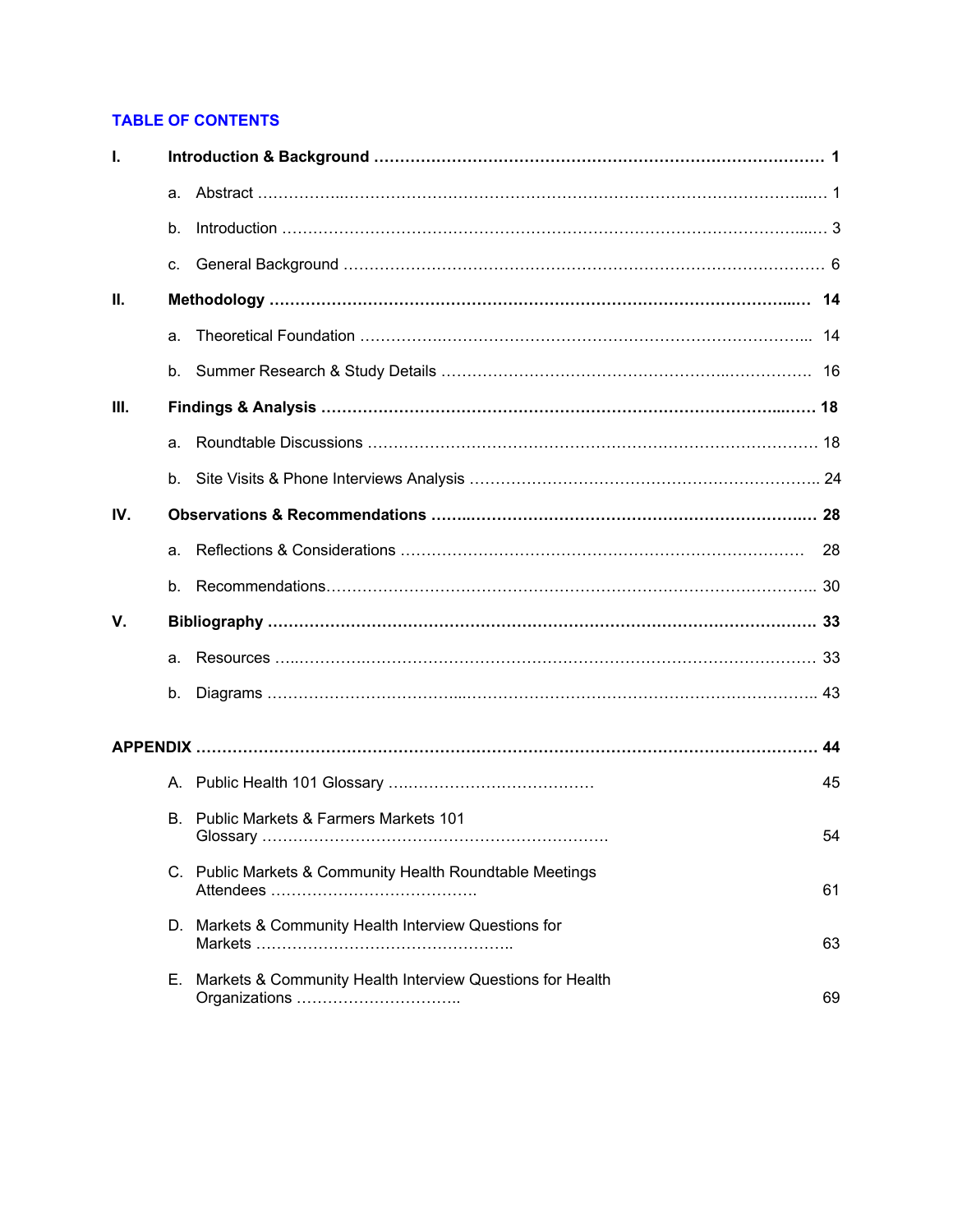#### **ACKNOWLEDGEMENTS**

The research team gratefully acknowledges the provision of Miguel Garcia, Program Officer of Community and Resource Development Unit of the Ford Foundation, in commissioning this work and offering his expertise in community development and his progressive vision. The team was set up under the auspices and support of Project for Public Spaces (PPS), and we would especially like to thank Steve Davies, Chris Heitmann, Arianna Martinez and other staff for helping us complete the project. We specifically acknowledge Julia Day at PPS for allocating a good portion of her time throughout the summer to be part of the site visits and some of the analysis work, and to offer her invaluable insight and resources. We also appreciate other graduate student interns at PPS who have graciously actively assisted in our research – Elizabeth Nash from Rutgers University and Silvett Garcia from Columbia University. We thank Ed Maltby and Nora Owens, consultants to PPS, for their support and advice on farmers' markets.

Numerous individuals contributed research, background materials and other assistance, and offered to participate throughout the summer, especially with the roundtable discussion series, site visits and phone interviews. We thank the "work group" members who have made a great effort to attend the roundtable discussions, comprised of professionals from various sectors including New York City Department of Health, New York City Housing Authority, New York State Department of Agriculture, Columbia University Mailman School of Public Health, New York University, the Ford Foundation, the W. K. Kellogg Foundation, Robert Wood Johnson Foundation, and PPS *Diversifying Public Markets and Farmers' Markets* advisory board which includes diverse public markets and community development professionals (all names appear in Appendix E). We also thank those from whom we solicited help and advice through site visits and phone interviews, the practitioners passionately dedicated to their work in public markets, public health and community development – namely (in no particular order), Carol Wolff and Linda BoClair of Camden Area Health Education Center (AHEC); Sue Brennen of Fairview Main Street; Bill Smith and Fran Taber of Wenatchee Valley Farmers Market Association; Rita Ordonez of Mount Vernon Farmers Market; Marlys Erickson and Lynda Woods of Pike Place Market Foundation; Caroline Goldstein of Local Initiative Support Corporation (LISC) Chicago; Jim Slama of Sustain USA; Dr. Matt Longjohn and Lara Jones of Consortium to Lower Obesity in Chicago Children (CLOCC); Will Allen of Growing Power Community Food Center; Mari Gallagher of Mari Gallagher Research & Consulting Group, Chicago; Mike Temali of Neighborhood Development Center of Minneapolis; Atum Azzahir of Powderhorn Phillips Cultural Wellness Center; Dana Harvey and her team at the Mandela Food Cooperative; Dr. Preston Maring, Elisa Wong, and all the folks working on Kaiser Permanente Farmers Markets; Ashlyn Izumo of the Honolulu Clinic; Nancy Stevens and Suzanne Briggs of the Interstate Campus; Terri Simpson-Tucker, Elizabeth Baily, and the team at the Santa Teresa Kaiser; Jane Hodge of Just Food for the great New York site visits; Brahm Ahmadi of People's Grocery; David Roach of Mo'Better Food; Adriana Pezzulli of the Lower Eastside Girls Club; PolicyLink; Partnership for the Public's Health; Tom Limon of the Unity Council and the folks at La Clinica de la Raza and the Native American Health Center; Susan Braverman of Urban Oasis Farm; Russell LeCount of Bissell Gardens; Abu Talib of Taqwa Community Farm; John Nettleton of the Cornell Cooperative Extension; and everyone else we have met on the field.

Special acknowledgements to Dr. Kate Kraft, who, as the senior advisor for the research, guided the team along the way with her expertise and leadership, and to help facilitate the two roundtable discussions; Dr. Lawrence Brown, who has been invaluable for this work, by dedicating his own time to offer excellent advice and guidance for the facilitation of the roundtable discussions, site visits and overall analysis. Finally, a heartfelt thanks go to Ms. Jarmin Yeh, without whom the completion of the study would not have been possible, who put in incredible commitment and enthusiasm.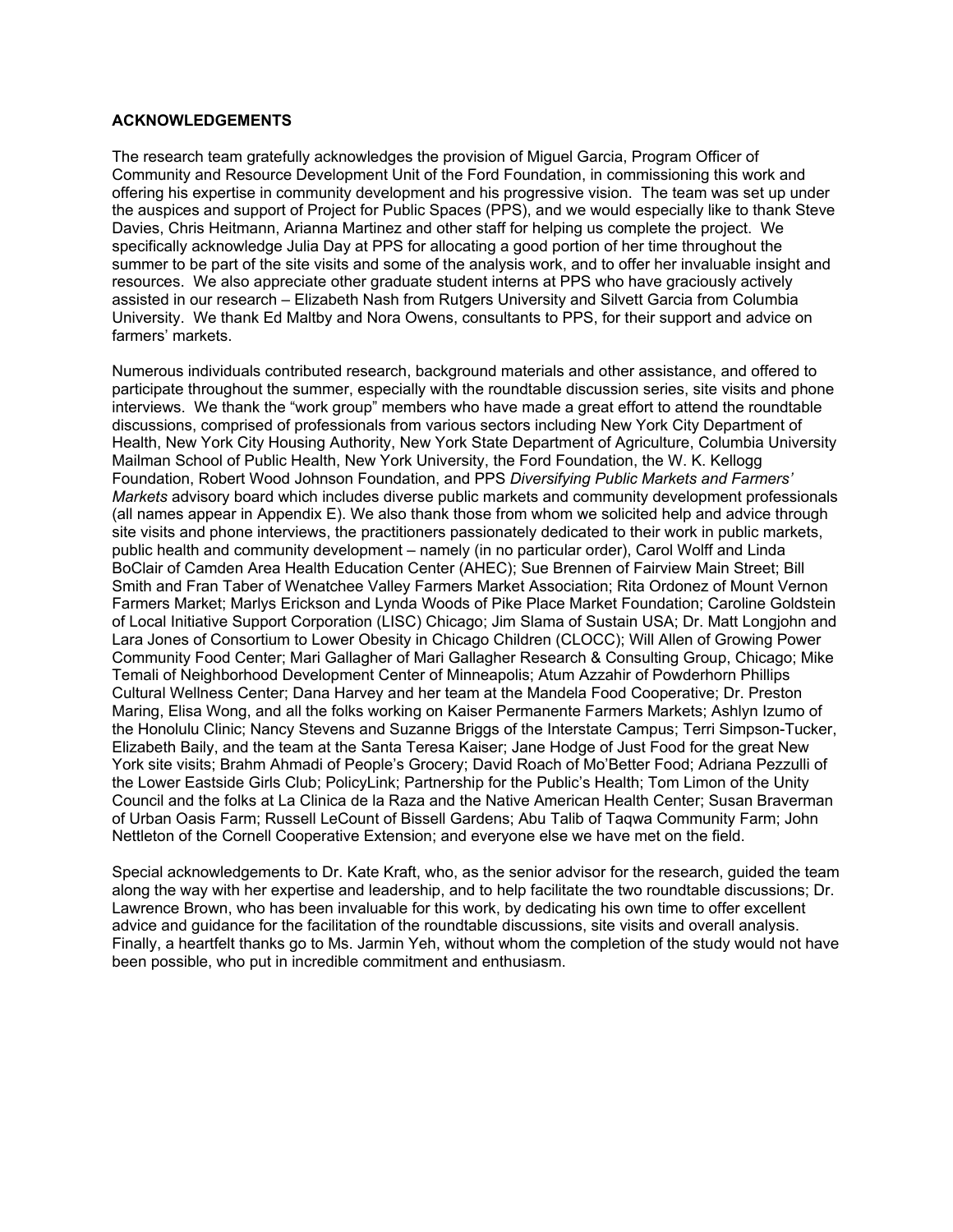# **I. INTRODUCTION & BACKGROUND**

# **A. ABSTRACT**

It has been increasingly recognized that farmers markets and public markets ("markets")\* play an important role in public health beyond providing fresh fruits and vegetables. Some markets are providing health information and linkages to critical health-related services, some are the outcomes of the products grown in community gardens, some initiate youth education and empowerment, and some are directly linked to community development corporations. Overall, markets are, or can be, neighborhood destinations and public-gathering places where community members are provided with a mechanism to participate in collective action towards strengthening social networks and enhancing civic engagement.

Further, markets also serve the role as the agent within a larger community network – for economic revitalization, upward mobility, individual empowerment and social integration of demographically dynamic local communities, connections between our farms and communities to create sustainable food systems, and bridging between urban and rural landscapes. Thus far, the potential influence of markets on health has not been fully recognized, nor has this potential been fully realized. A number of serious health issues around the country, such as obesity, diabetes, cardiovascular diseases, and respiratory diseases, affect people of all ages and socioeconomic classes. Moreover, such issues disproportionately hit marginalized and disadvantaged populations. Such health issues distress the overall well-being of a community's residents and is a significant hindrance on the economic stability and levels of civic participation of both markets and community residents.

The Ford Foundation and Project for Public Spaces (PPS) commissioned this summer study to examine the markets' role in achieving broader impacts of health based on the following premise:

- **1. Markets have a significant potential to contribute in economic development as well as social development of a neighborhood and the people;**
- **2. The degree of success in such development efforts depends on the status of the community health.**

The following were established as the main objectives of the study:

- **1. How can the institution of public and farmers markets influence the health challenges of the twenty-first century? Can they play a role to help alleviate some of the hurdles of social determinants?**
- **2. How can public health influence markets to help realize the "double bottom-line": The market profitability and the community health achievement?**

Sections I-B describes the background of Ford Foundation's focus on community development for dynamically transitioning neighborhoods and accounts for its interest in this research; Section I-C offers the summary of the literature review part of the research.

Section II-A lays out the justification of the ecological model as our theoretical foundation, and Section II-B the organization of the research including the two roundtable discussions, site visits and phone interviews.

Section III-A details the result of our roundtable discussion, as follows:

1. The potential ways or mechanisms by which public markets can impact and influence community health, which then got constructed into our *Market-Health Continuum*;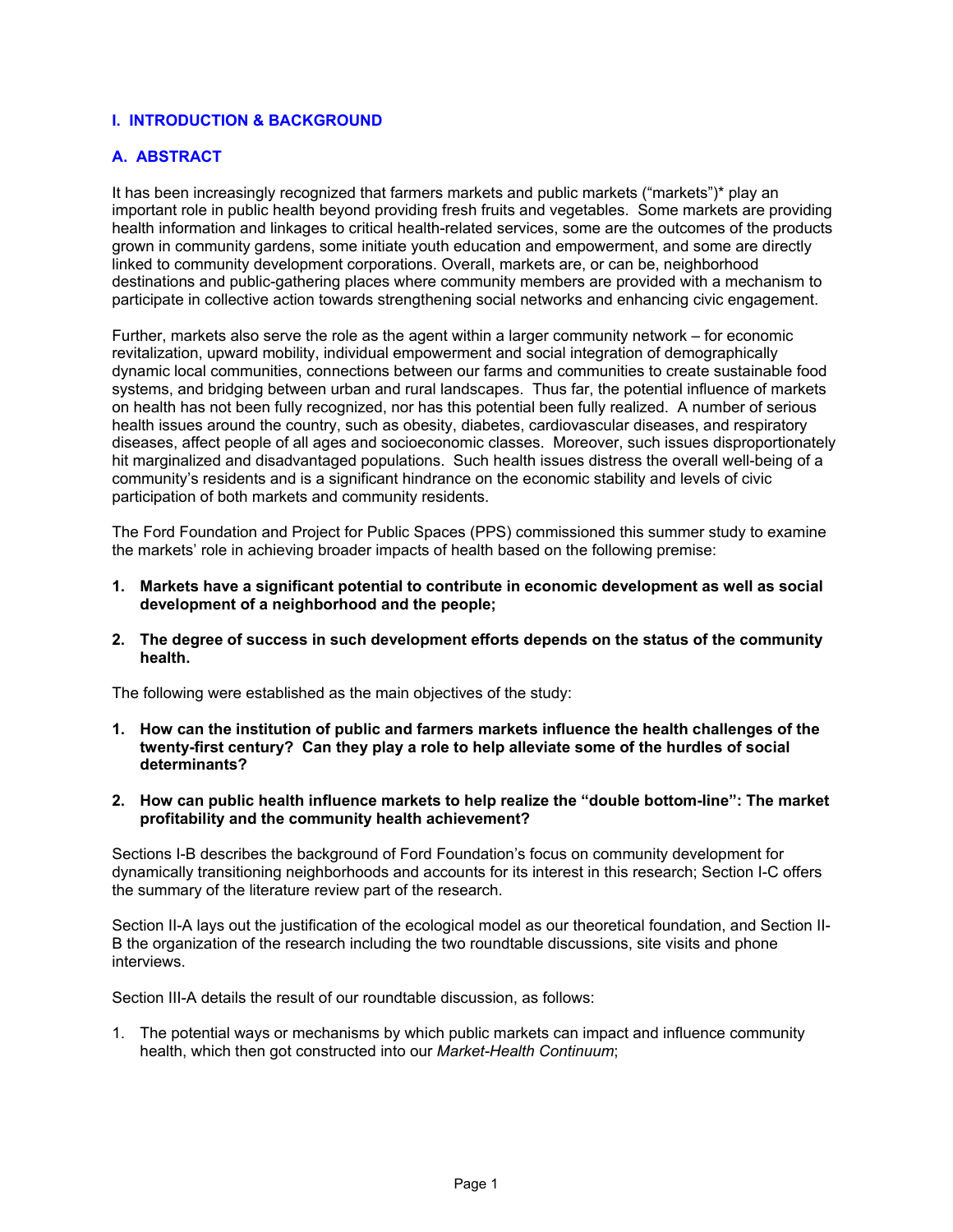- 2. Key stakeholders who could be important institution players in addressing community/public health concerns in the context of the markets; and
- 3. Various programmatic possibilities that markets and their partners can take to facilitate the development of social capital and civic engagement in market communities, focusing on the neighborhood level of the *Market-Health Continuum.*

Section III-B analyzes and summarizes the site visits & phone interviews conducted throughout the summer.

Section IV-A further explicates the Section III-B by presenting observations and reflections on the site visits and phone interviews, as well as some lingering considerations on how to go forward upon the completion of the research.

Finally, in Section IV-B, a set of recommendations are given in two parts, addressing the main objectives of the research: **Structural Relationships** with alternative sponsorship roles suggestions, and **Neighborhood Change Mobilization** suggestions. We are hopeful that markets may be in a ripe position to take on the task of alleviating some of the burden of social determinants of health and thereby advancing the neighborhoods' and their residents' economic and social statuses. As well, public health sector, within the framework of social determinants of health, can play a leader role in facilitating and mobilizing such a movement by the means of collaboration with community economic development sector and the markets.

*\* We use the general term "markets" throughout this document to indicate both public markets and farmers markets.*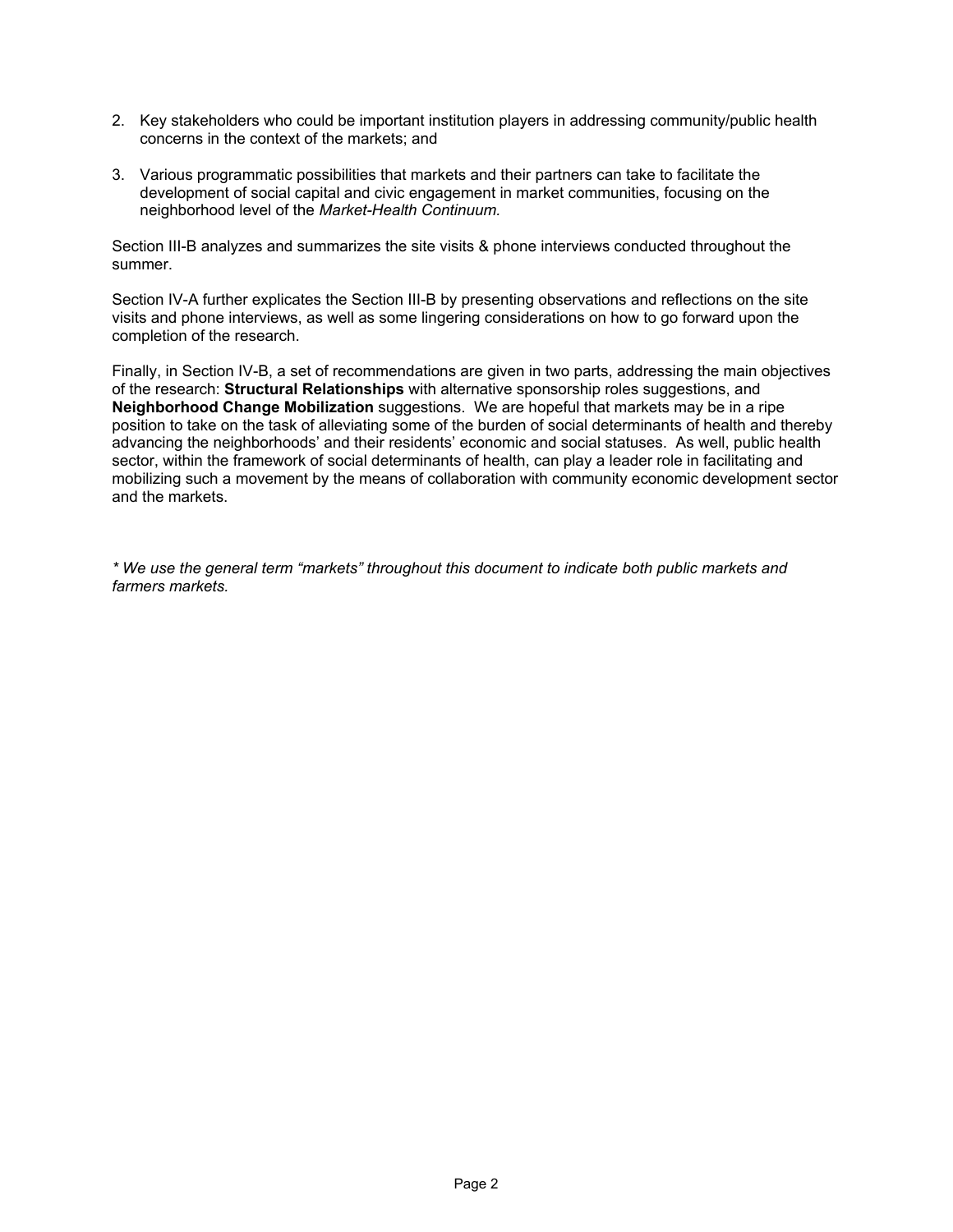# **B. INTRODUCTION**

#### **Ford Foundation's Active Public Space Development Initiative for Shifting Sands Communities**

The commissioned summer study is the Ford Foundation's effort to 1) define public health impact within the context of community development and 2) connect the economic benefits of markets as an active public space to their potential health impacts. Community development – the organized effort to address structural inequities, building assets of poor and marginalized communities to improve their quality of life in the places and regions where they live and work – has profound history with Ford Foundation's commitment dating back to the 1950s. The Community Development field in the United States grew out of the Civil Rights Movement of the 1950s and 1960s, led by African Americans and their allies to address rural and urban poverty, social injustice and race disparities in the United States.

As the face of poverty has changed during the last 50 years, the community development field has evolved toward more sophisticated programs for addressing these dynamics. The 1960's saw the rise of community development corporations (CDCs), invested by foundations and federal government. The field matured in 1970s and 1980s, as banks and other prominent financial institutions emphasized physical development and technical proficiencies to go to scale, while the focus moved away from the eradication of poverty, and economic and racial injustice. This process placed a greater premium on the production of physical outputs such as affordable housing units and commercial shopping centers. Community organizers embarked on a parallel but different track to address festering social inequalities that remained from the 1960s. These advocates turned their attention to new forms of injustice such as the lack of access to financial services and discriminatory housing practices. By the last decade of the twentieth century, community development field was confronting a host of new challenges – globalization and the loss of regional competitiveness, changing demographics of neighborhoods with new class and race dynamics, new migrations, fiscal stress on older suburban communities, and the rise of environmentalism and the growing awareness of environmental injustice. Community development actors and practitioners were challenged to develop a greater understanding of the regional forces that continue to generate concentrated poverty and widening inequity in race, class and gender in cities, suburbs and rural areas.

In sum, equitable distribution of wealth and a rise in people's social capital were not necessarily predisposed by achievement of community economic development. It would then be fair to say that the 1990s' emphasis on sparking investment in distressed neighborhoods has given way to the twenty-first century emphasis on managing growth.

Ford Foundation's Common Assets for Communities Portfolio within the Community and Resource Development Unit includes Active Public Space Development initiative. It pursues two distinct strategies to nurture social integration and upward mobility opportunities for low-income families within communities experiencing market pressures and significant changes in demographics:

- 1. To overcome the social isolation and concentrated poverty by supporting mixed-income real estate development that combines place-based physical improvements with explicit people-based interventions.
- 2. To reposition the use of public space, to transform dormant or underutilized public space from a passive amenity into an active community asset that promotes individual economic mobility as well as social cohesion.

The strategies focus on the interplay between physical development and social and human development within communities experiencing dramatic shifts in demographics and market forces. It is not enough for poor communities to try to lift themselves up by their boot straps. In order to address the challenges of poverty, such communities must seek to gain access to a fair share of society's common access. At the same time, communities must seek to build common assets, social, financial and physical capital in local institutions and neighborhoods.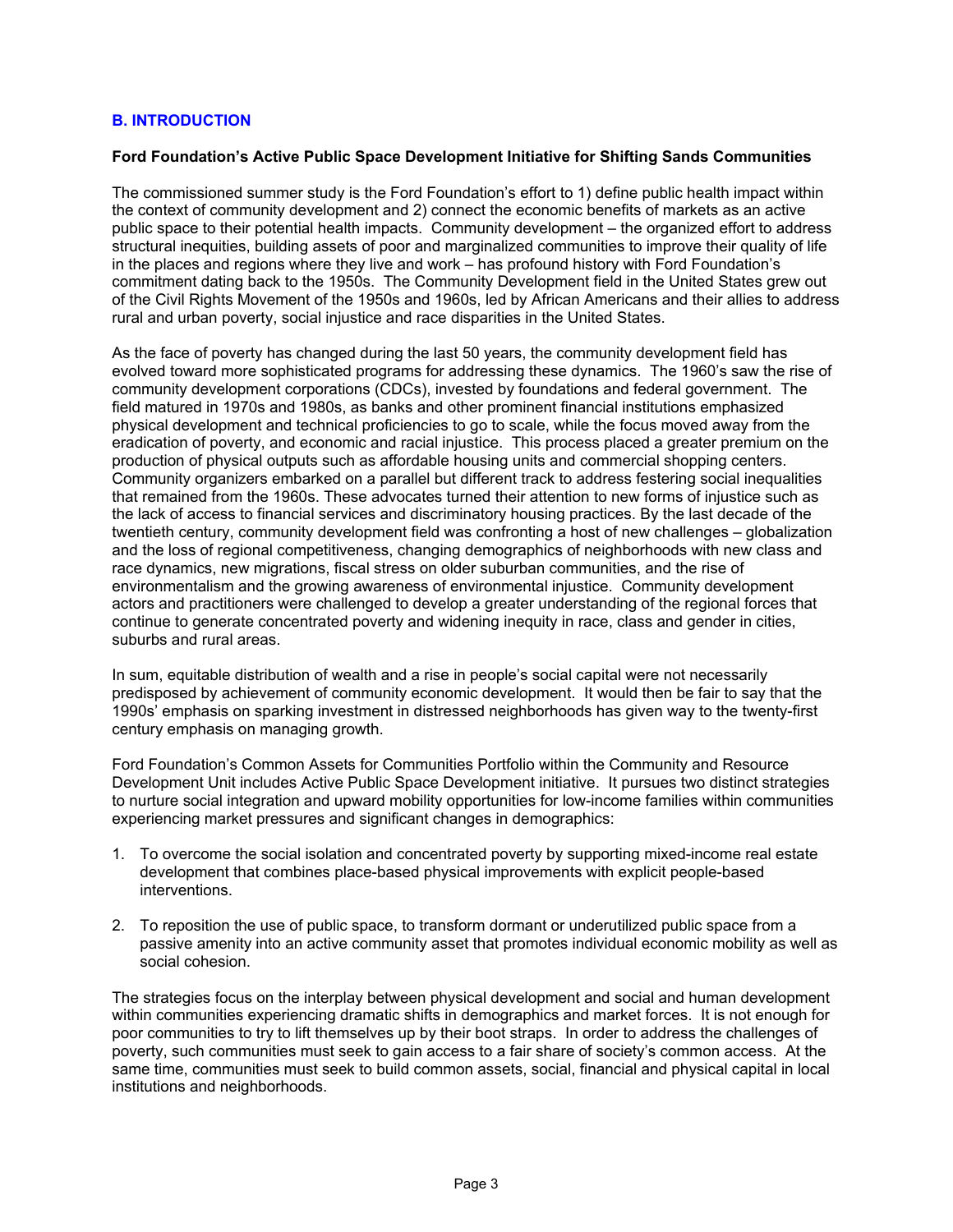The influence of public space, in particular, on the field of community development has largely centered on its role as an amenity to complement affordable housing and commercial or institutional development, such as schools or public health clinics. Public space is also used to mitigate anticipated impacts resulting from high-density development.

Active Public Spaces such as public markets are being examined through this portfolio as a possible resolution for several longstanding dilemmas, the essence of which is the accelerated changes in the mix of peoples, places and institutions within neighborhoods undergoing transformation. Such dilemmas include the following:

- 1. People vs. Place: This classic dilemma has new dimensions as we see increased fluidity of market forces, populations, and land uses. The Foundation is characterizing such neighborhoods as *Shifting Sands Communities (SSCs)*. It is believed that a balanced approach to the development of people and place should focus on resolving temporal challenges that misalign complementary, but separate, development objectives.
- 2. Formal vs. Informal Economies: Community economic development approaches have traditionally been premised on linear upward mobility paths from the informal to the formal sectors. Over the last decade, new measurement tools have emerged to more fully capture economic participation and value within SSCs. However, points of intervention particularly for conventional community development corporations (CDCs) and community development financial institutions (CDFIs) remain elusive. The Foundation through its Active Public Space Initiative is targeting dynamic places such as public markets as key venues to support the convergence between the formal and informal economies.
- 3. Stock vs. Flows: The field has seen recent advances in research methodologies to examine precise changes within shorter intervals in neighborhood, community and regional indicators. Such refinements allow analysts and practitioners to evolve from more traditional stock analysis to the measurement of flows. A priority funding area for the Foundation is research and reflective practice on three central outcomes related to mixed-income, mixed-race development. The Foundation is focusing on understanding and advancing the relationship between resiliency, social integration and upward mobility.
- 4. Individual vs. Community Assets: The assets framework is central the Foundation's approach to community development. Much work has been done domestically and globally on managing natural assets and on building financial assets to benefit the poor while responsibly preserving resources. However, the interplay between common and individual assets is a new frontier that is beginning to be explored through cross-programming.

# **Community Development, Public Markets and Public Health**

A notable area of challenge is in promoting widespread civic participation across race, class and age. In particular, a trend has been observed that dominant voices drown out those of the marginalized. The marginalized is mostly poor, but not necessarily; they are always socially isolated. It has also been noticed that there are significantly more impediments that the marginalized encounters than the middle class – be it employment, financial wealth, housing, education opportunities, health as broadly defined, etc. – and they have less resources to overcome such impediments. Within the context of the public markets and public health in the transitioning neighborhoods (so called "Shifting Sands Communities"), this summer study idea was prompted to investigate whether any of them has health challenges and concerns that preclude them from:

- 1. Adapting to or surviving in the changing neighborhoods at the individual level,
- 2. Benefiting from them to achieve upward mobility at the individual level, and/or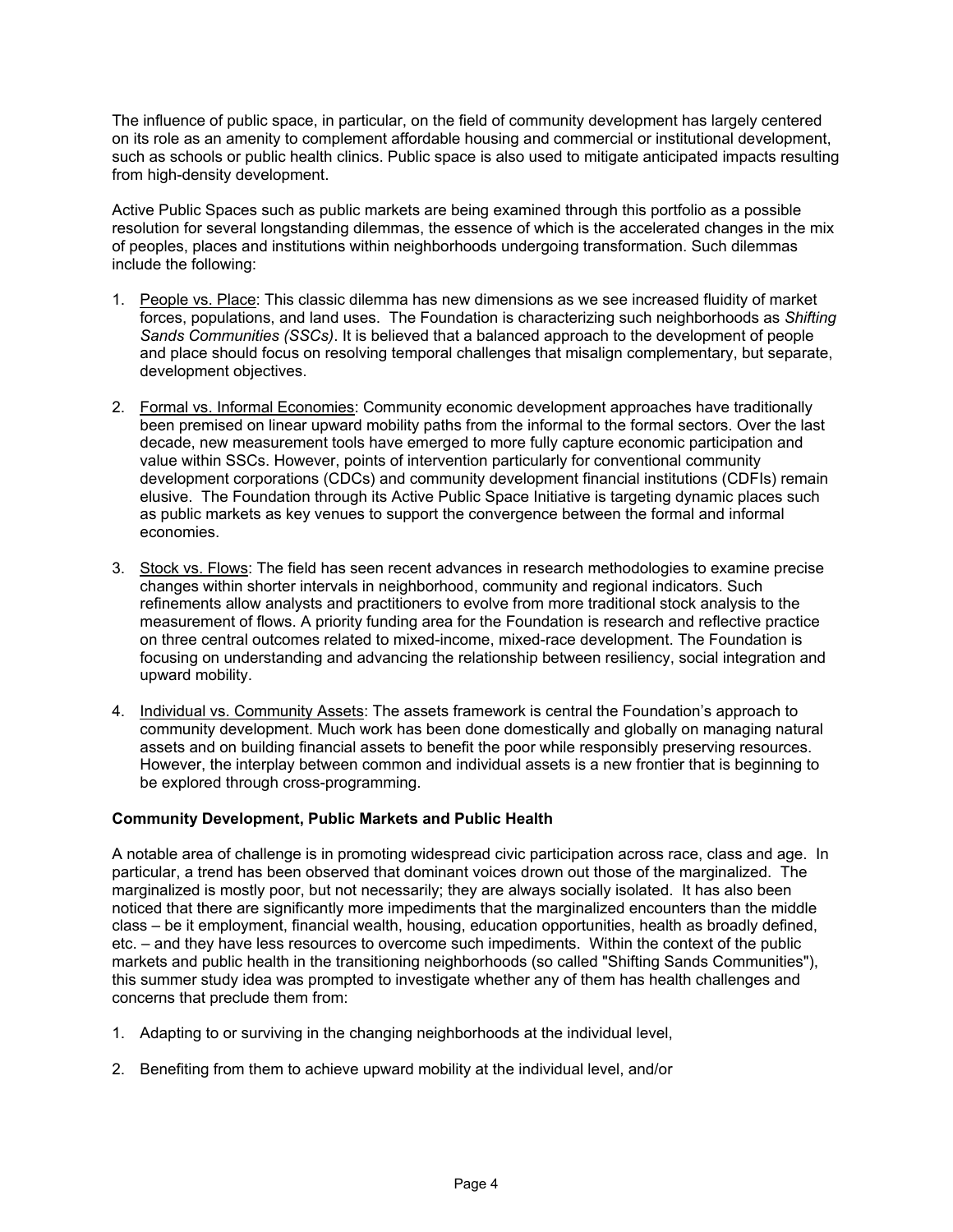3. Actively participating in civic engagement and towards social integration, making sure their voices are heard, therefore shaping the future of the neighborhood at the community level.

The following hypotheses are therefore emerging:

- 1. Can investments in more active public space in transitional neighborhoods elevate the voices of the poor?
- 2. What is preventing them from fully participating in civil society?
- 3. What interventions are needed to level the playing field?
- 4. Can the community development sector embrace public health approaches to promote more equitable neighborhoods?

Are public and farmers markets ripe for building bridges that link community development and community health in transitional neighborhoods?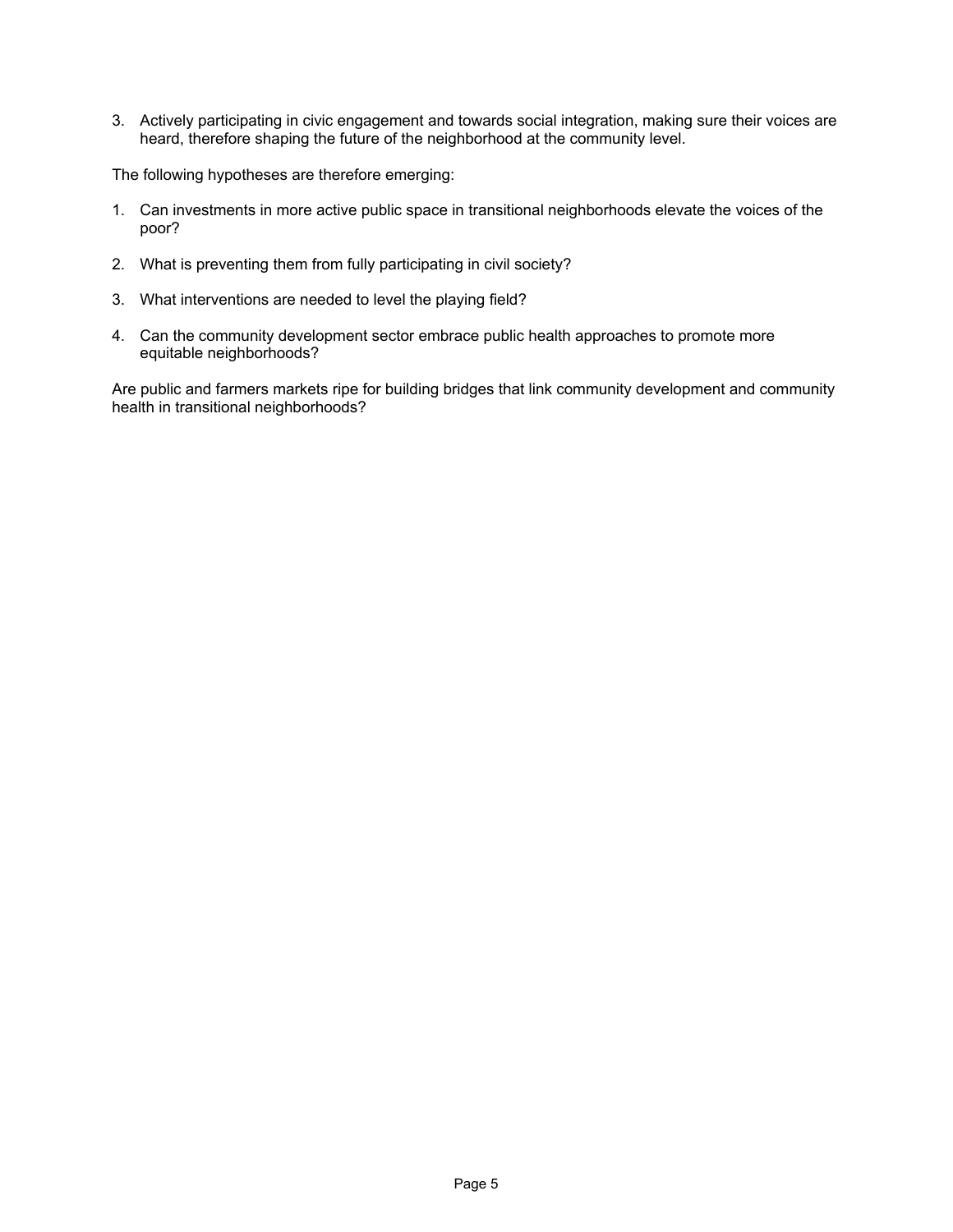# **C. GENERAL BACKGROUND**

 $\overline{a}$ 

#### **Social Justice and Social Determinants of Health**

Social justice is the foundation of public health<sup>1</sup>. As defined by the World Health Organization (WHO)<sup>2</sup>, health is a state of complete physical, mental and social well-being and not merely the absence of disease or infirmity. The focus of public health – the science and practice of protecting and improving the health of a community – intervention is to *prevent* rather than treat a disease, through means such as preventive medicine, health education, control of communicable diseases, application of sanitary measures, monitoring of environmental hazards, food security, adequate and affordable housing, economic stability, community development, civic engagement, human rights, safety and social justice. Public health as a discipline arose as an organized governmental and public response to the negative consequences of industrialization. The notion was powerfully articulated by nineteenth century proponents of "social medicine," who noted strong relationships between health and the dire housing circumstances, poor sanitation, inadequate nutrition and horrendous work conditions that the poor had to endure at that time. This social pattern of the industrialization age led Rudolf Virchow, a German physician and the "Father of Modern Pathology", to declare that "public health and medicine is a social science and politics is nothing else but medicine on a large scale. …if medicine is to fulfill her great task, then she must enter the political and social life. Do we not always find the diseases of the populace traceable to defects in society?"<sup>3</sup>

Nevertheless, this perspective has not always remained prominent. In the late twentieth century, the decline in infectious diseases shifted the public health focus to non-communicable diseases and individually based biological and behavioral risks for ill health. While this perspective has been enormously successful in providing information that has helped reduce individual risk, and thereby improve population health, its dominance has also promoted downplaying of social conditions as fundamentally important causes of ill health. Social factors were viewed as *clues* or *outcomes* instead of *causes*. This approach fails to explain social gradients – gradients in morbidity and mortality associated with socioeconomic stratification. The social gradient in heath refers to the fact that inequalities in population health status are related to inequalities in social status<sup>4</sup>. Such gradient is one of the dominant features affecting the health situation of all industrialized countries, and the famous Whitehall Study of British civil servants showed that amongst people who are not economically poor, there is a social gradient in mortality that runs from the bottom to the top in each society<sup>5</sup>. Members of lower social "strata" experience worse health by virtue of their social positions, and in turn the less health individuals tend to drift into lower social positions<sup>6</sup>. In brief, the social gradient in health status may be attributed not only to socioeconomic and demographic indicators factors such as household income, education level, employment status, age, gender, and domestic status, but also to factors linked to people's social status such as stressors, control, self-esteem, social support, and social involvement.

A revitalization of interest in social and economic factors in health has therefore occurred in the recent years, within social epidemiology and medical sociology. Instead of reckoning social conditions as mere correlates or clues pointing the way to true causes, part of the field of public health claims that social conditions are fundamental causes of health inequalities. As social and economic inequality widens more dramatically and becomes impossible to ignore, the connection between the vulnerability of people who live on the margins and the importance of working together collectively as a community for the public

<sup>&</sup>lt;sup>1</sup> Krieger, Nancy and Anne-Emmanuelle Birn (1998). 'A Vision of Social Justice as the Foundation of Public Health: Commemorating 150 Years of the Spirit of 1848', *American Journal of Public Health*, 88(11): 1603-6. <sup>2</sup>

<sup>&</sup>lt;sup>2</sup> This definition was part of the Preamble to the Constitution of the World Health Organization as adopted by the International Health Conference, New York, 19-22 June, 1946; signed on 22 July 1946 by the representatives of 61 States and entered into force on 7

April 1948. The Definition has not been amended since 1948.<br><sup>3</sup> Virchow, Rudolf. 1848/1985. <u>Collected Essays on Public Health and Epidemiology</u>. Cambridge: Science History Publications.<br><sup>4</sup> Kestaniuk, J. Herloy D. Diskips <sup>4</sup> Kosteniuk, J., Harley D. Dickinson. 2003. Tracing the Social Gradient in the Health of Canadians: Primary and Secondary Determinants. *Social Science & Medicine*. 57: 263-276

Marmot, M., G. Davey Smith, S. Stansfeld, et al. 1991. Health Inequalities Among British Civil Servants. The Whitehall Study. *Lancet* 337: 1387-1393. <sup>6</sup>

Wilkinson, R. G.(1994. The epidemiological Transition: From Material Scarcity to Social Disadvantage? *Daedalus*, 123 (3), 61-77.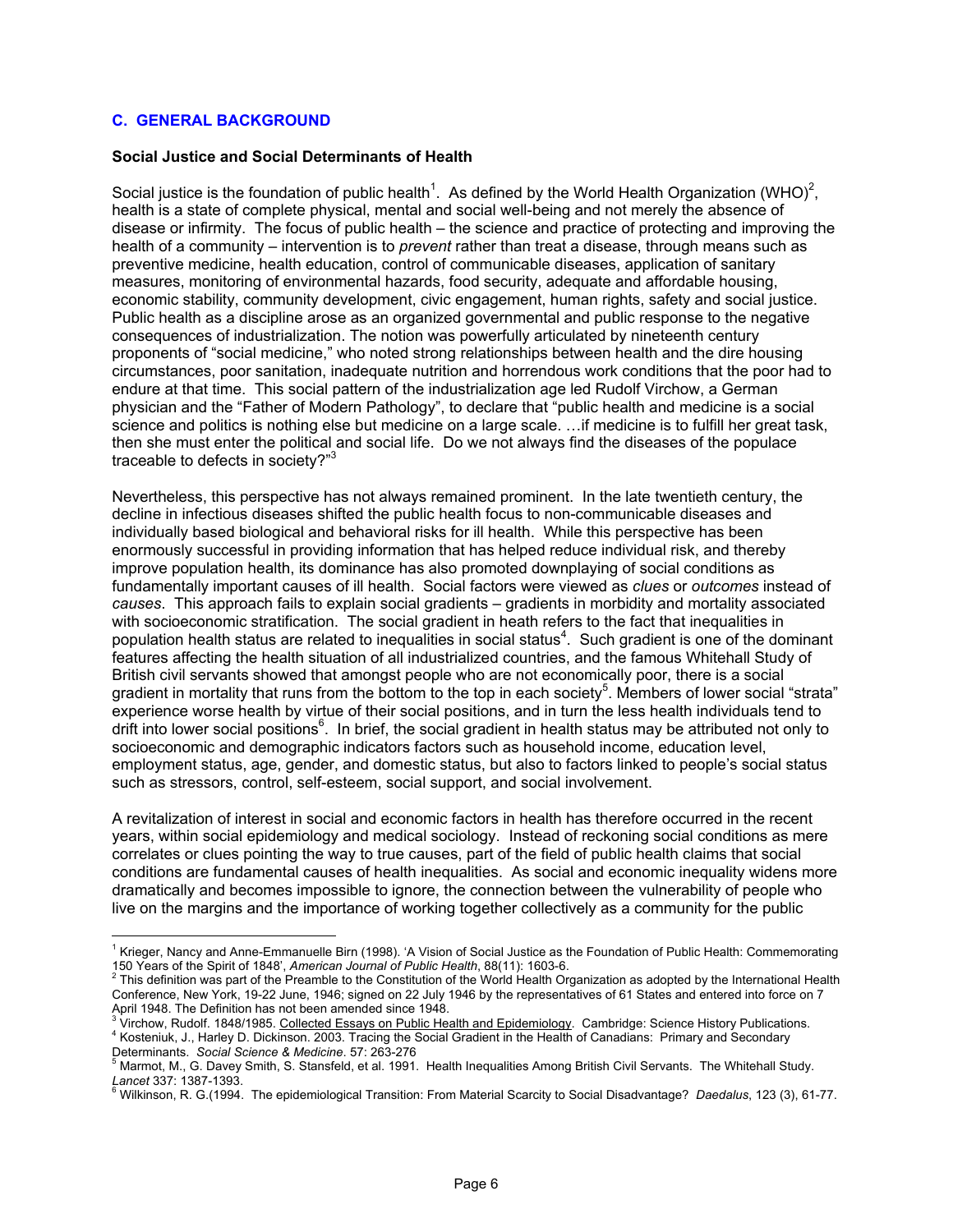good has become more salient. A clearer picture is emerging of the relationship between communitylevel well-being, resources for basic infrastructure, economic equality and good health.<sup>7</sup>

Social determinants of health, the "causes of the causes", are the socioeconomic conditions that influence the health of individuals, communities and the society as a whole. They not only determine whether individuals stay healthy or become ill (in the clinical sense – narrow definition of health), but also the extent to which a person possesses the physical, social and personal resources to identify and achieve individual aspirations, satisfy needs and cope with the environment to become upwardly mobile. They include both the quantity and quality of a variety of resources, such as:

- Affordable housing,
- Employment/unemployment and job security,
- Standard of living,
- Social status gradient,
- Availability and quality of mass transportation,
- Education,
- Social services.
- Crime rates,
- Air and water quality,
- Forms of economic development,
- Racial/ethnic (in)equality,
- Income level.
- Poverty,
- Workplace conditions,
- Social inclusion/exclusion,
- Social cohesion/support, and
- Food security.

Without equal access to these social determinants, individuals not only become more vulnerable to stress and disease but are also more likely to lack access to resources that enable them to fulfill their capacities and experience well-being. This phenomenon is even more amplified in the communities going through change, as those with the greatest burden and vulnerability do not have the voice to participate in shaping the dynamically transforming community. They will eventually lose out from the compounding stress – physical, mental and social – in addition to the survival struggle they face. Why, then, the unequal access? What is it that some people do not have that some others do?

#### **Democracy, Health Disparity and Food**

The Nobel Prize-winning economist Amartya Sen argues that overcoming these problems of inequity is a central part of the exercise of development. In his words, "development requires the removal of major sources of unfreedom: poverty as well as tyranny, poor economic opportunities as well as systematic social deprivation, neglect of public facilities as well as intolerance or over activity of repressive states."<sup>8</sup> Emancipating individuals from poverty – poor material conditions (economic poverty) as well as the lack of social participation (social poverty) – requires actions at the societal level. This leads to successful development, offering freedom and building democracy.

Sen also points out that "the close link between health and economic and social development means that we can examine health to tell us if a society is fostering well-being in its members."<sup>9</sup> The causes that give rise to this social gradient in population health within a society come from broader perspective. And health is an important indicator, or a symptom, of such underlying root causes. Therefore, certain signs

 $\overline{a}$ Institute of Medicine. The Future of the Public's Health. Washington, D.C.: National Academy Press, 2002.<br>8 Sep America, 1999, Development as Freedom, Naw York: Alfred A. Knopf.

<sup>&</sup>lt;sup>8</sup> Sen, Amartya. 1999. Development as Freedom. New York: Alfred A. Knopf

<sup>&</sup>lt;sup>9</sup> Sen, Amartya. 1992. **Inequality Reexamined.** Oxford: Oxford University Press.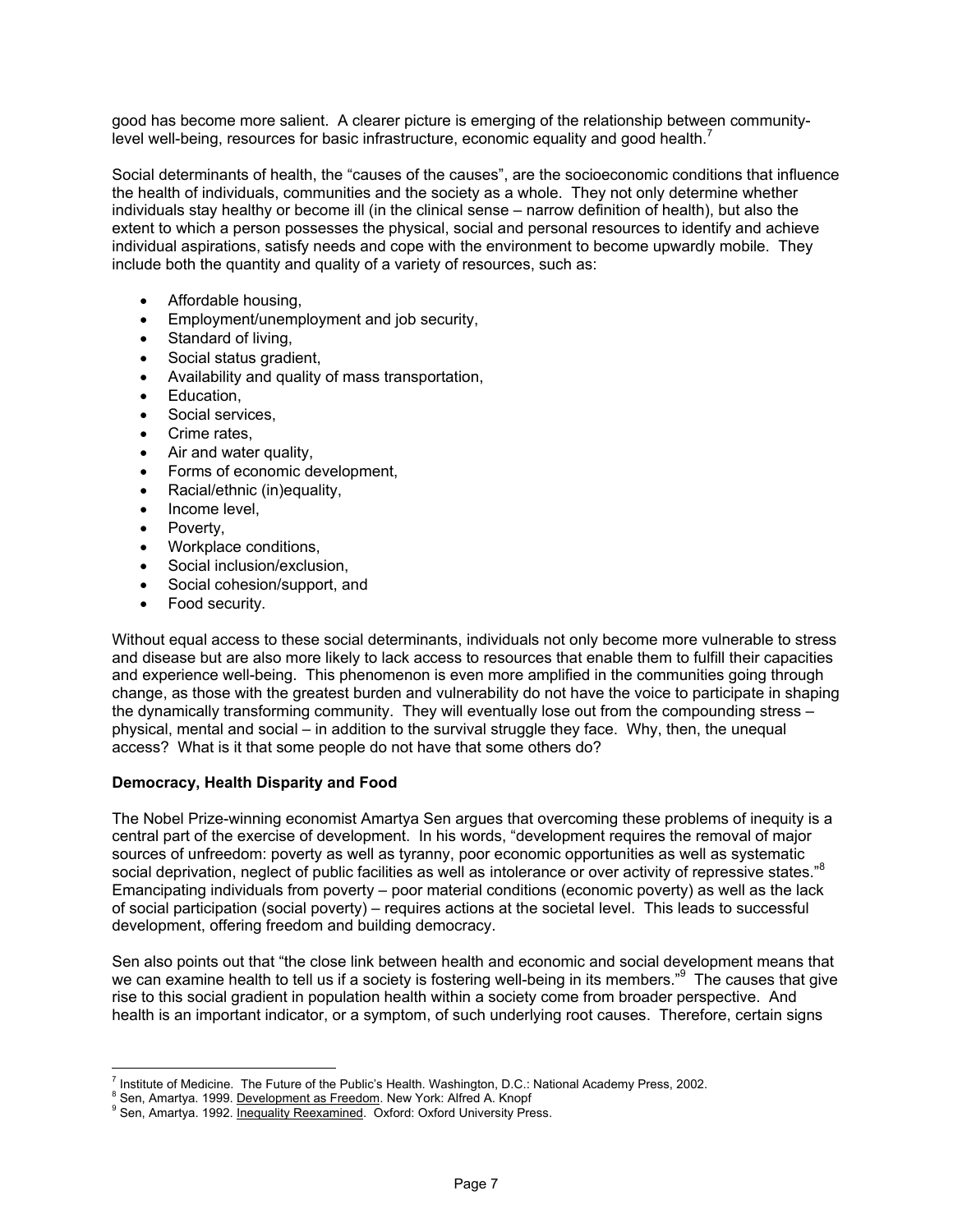of population health, such as the current obesity epidemic, reveal the level of economic and social disparity, and thus society's ill-being.

Taking the example of obesity – it is the number one risk factor for poor health in the United States. Nationally, the proportion of obese children has tripled since the 1970s with approximately fifteen percent of all children falling into this category10. The situation among adults is also distressing. As many as thirty percent of US adults are considered obese (BMI $11$  > 30) and an additional thirty-five percent are overweight (25 < BMI < 30)12. Obesity in adults is associated with a long list of chronic diseases that include diabetes, hypertension, cardiovascular diseases, arthritis, stroke, depression, and some cancers. Compounding the resultant pain, suffering and death are the greatly increasing costs to society in terms of human loss and medical expenses. Recent estimates place the annual direct medical costs of the epidemic at \$92.6 billion, and preventable deaths related to physical inactivity and poor diet are  $increasing.13,14$ 

Nevertheless, national data are often inadequate to describe the magnitude of the obesity epidemic in some US communities such as certain immigrant or ethnic communities of low-income level. For example, national studies show that the status of East Harlem residents' health is significantly poor when compared to the national average. Stricken by a heavy burden of illness and mortality, East Harlem health ranks in the bottom ten compared with forty-one other New York City neighborhoods<sup>15</sup>. One in five young and old East Harlem residents has diabetes, and as much as forty-five percent among the public housing residents<sup>16</sup>. This is the result of chronic shortage of affordable and accessible healthy food (malnourishment) for all of East Harlem's residents and habitual consumption of large numbers of calories (unbalanced overeating). Further, this result is intimately linked to the neighborhood's poverty and poor economic development.

The issue of obesity takes our attention to food. Food – and food security – is one of the social determinants of health as mentioned above – what we eat and how we eat contributes significantly to mortality, morbidity, and steeply rising health care costs. Poor nutrition is a risk factor for four of the six leading causes of death in the United States – heart disease, stroke, diabetes and cancer<sup>17</sup>. In conjunction with these data, it is also interesting to note that fifty percent of United States premature mortality is caused by behavior factors and twenty percent environmental factors<sup>18</sup>. In sum, a majority of individual health problems are caused by behavioral and environmental factors, which is then molded and constrained by food deficiency of the community.

#### **Social Exclusion and Social Capital**

In many communities, social exclusion is closely linked to poverty or deprivation in a population. Social exclusion refers not only to the lack of economic resources but also incorporates the notion of the process of social marginalization. The term also relates to cultural aspects of exclusion and discrimination, and refers to the relationship between the included and excluded. In brief, social exclusion is about multidimensional disadvantage in different degrees. Generally speaking, those who are more socially included

 $\overline{a}$ <sup>10</sup> Federal Interagency Forum on Child and Family Statistics. America's Children: Key National Indicators of Well-Being, 2003. Federal Interagency Forum on Child and Family statistics, Washington, DC: US Government Printing Office, July 2003.<br><sup>11</sup> Body Mass Index (BMI) is a number calculated from a person's weight and height. BMI provides a reliab

fatness for most people and is used to screen for weight categories that may lead to health problems. A BMI from about 21-25 is considered normal; a BMI between 25-29 is considered overweight; and a BMI over 30 is consider

<sup>&</sup>lt;sup>12</sup> National Health and Nutrition Examination Survey 1999-2002.<br><sup>13</sup> Finkelstein EA, Fiebelkorn IC, Wang G. National Medical Spending Attributable to Overweight and Obesity: How Much, and Who's Paying? *Health Affairs* 2003; W3:219-226.<br><sup>14</sup> Mokdad AH, Bowman BA, Ford ES et al. Prevalence of Obesity, Diabetes, and Obesity-Related health Risk Factors, 2001.

*Journal of American Medical Association* 2003; 289:76-9.<br><sup>15</sup> New York City Department of Health report – Community Health Profile (www.nyc.gov/html/doh/downloads/pdf/data/2003nhp-

manhattanc.pdf)<br><sup>16</sup> BBC news "New York City's Battle Against Diabetes" on January 26, 2006 (news.bbc.co.uk/2/hi/americas/4643704.stm) <sup>17</sup> Anderson RN, Smith BL. "Deaths: Leading Causes for 2001" National Vital Statistics Reports 52(9):1-85. Centers for Disease<br>Control & Prevention, National Center for Health Statistics.

Institute of Medicine. The Future of the Public's Health. Washington, D.C.: National Academy Press, 2002.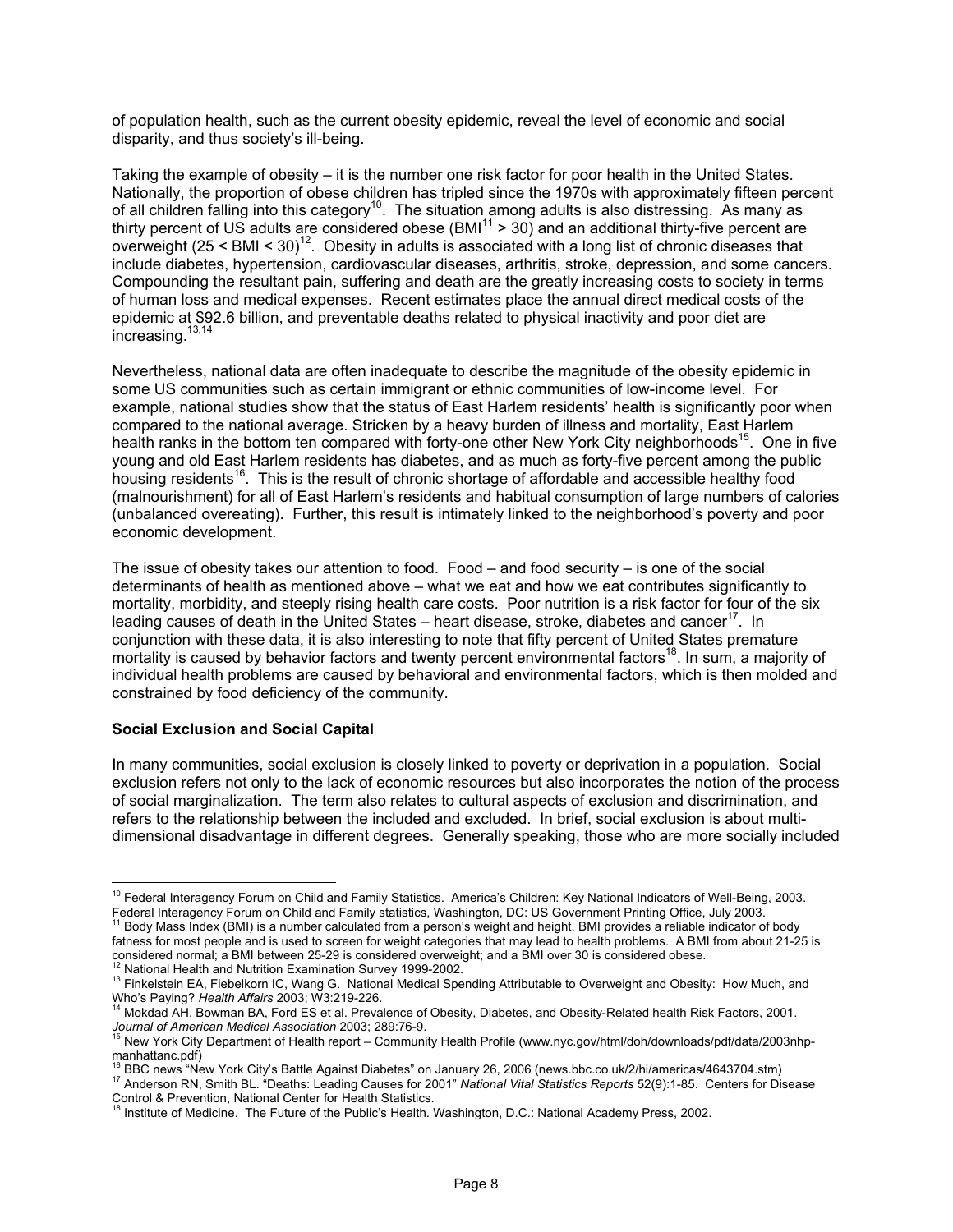have greater access to resources – economic mobility, educational opportunities, social networks, health information and health care – and those who are excluded are denied these.

Relatedly, social capital refers to resources such as the norms, the social networks, and the intergenerational, inter-personal and community relationships that result from being closely engaged in the society to which one belongs. Further, such resources enhance the individual's or a group's ability to function and achieve a given set of desired goals and objectives.<sup>19</sup> Since the beginning of the industrial age, as income disparity, poverty and economic disadvantage started affecting the poor inner-city communities experiencing rapid demographic transitions (especially African American), the residents experienced neglect, abandonment, crime and ill-health, thus destroying the social networks. Disinvestment and displacement – through urban renewal, gentrification and tension caused thereof, etc. – caused Africans, aborigines and other minorities, rural peasants and city dwellers to be disassociated from the place they reside. In cutting the roots of many people, language, culture, dietary traditions and social bonds of the peoples are destroyed. Such displacement results in "root shock", the traumatic stress reaction to the destruction of all or part of one's emotional ecosystem.20 Once in a vicious cycle, individuals and thus the community to which they belong, become even sicker and more depressed, and thus more stressed and isolated, and so on.

Such phenomenon is intensified in the context of shifting sands communities. The current situation in New Orleans post-Katrina is the ultimate example of such "root shock", in such a circumstance. Though caused by a natural disaster, the landscape of its aftermath is closely connected to the community's previously existing poverty and the lack of social capital. Since the disaster, the entire community is forced upon migration, severed of social ties between and among families, friends, and neighbors. A persisting state of instability and disorder for such a disadvantaged population, without remedy, led the community into a downward spiral of social disintegration. This social exclusion has given rise to behavior attributable to crisis, both in New Orleans as well as in the new communities for the evacuees. Nowhere is this more evident than the current crime and conflict amongst youth in Houston, Texas.

The following diagram summarizes the process and outcome of social exclusion and lack of social capital. Factors inducing stress leads to different aspects of social exclusion, followed by affected individuals and groups and the indicators (i.e. symptoms) of the social exclusion. There is a well-established link between poverty (economic and social) and poor health – those who are socially excluded and thus lack social capital experience worse health outcomes than the general population, thereby polarizing the health distribution in the population.

<sup>&</sup>lt;sup>19</sup> Fullilove, et al. The Family to Family Program: A Structural Intervention with Implications for the prevention of HIV/AIDS and Other Community Epidemics. *AIDS 2000;* 14(1):S63-S67. Lippincott Williams & Wilkins.<br><sup>20</sup> Fullilove, Mindy Thompson. Root Shock: The Consequence of African American Dispossession. *Journal of Urban Health*. March

<sup>2001: 78 (1); 72-80</sup>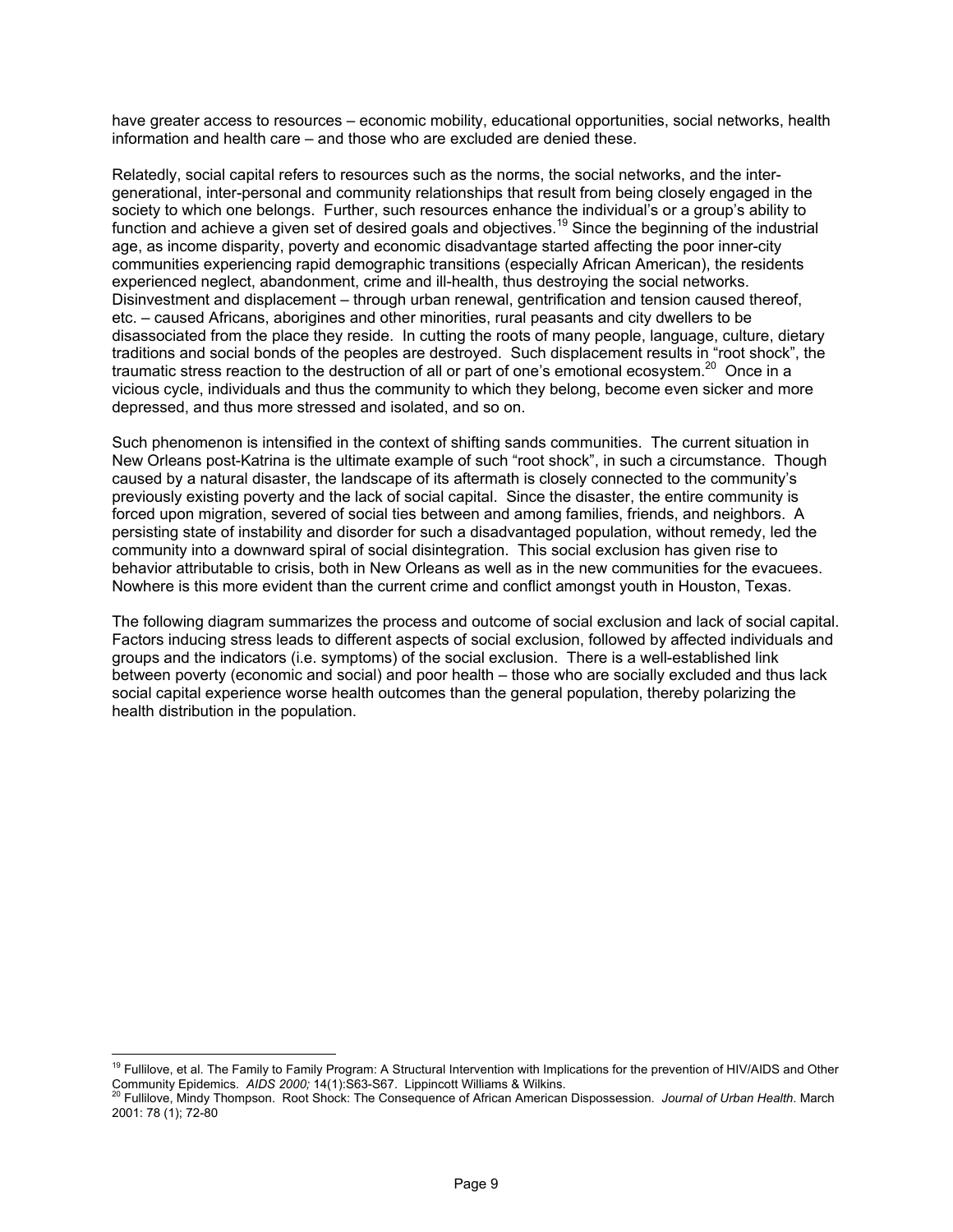# **Process and Outcome of Social Exclusion**



Diagram 1: The Process and outcome of social exclusion (source: adapted from White 1998)<sup>21</sup>

# **Placemaking and Public Markets**

The influence of public space on the field of community development has recently emerged as an important consideration, though this has traditionally centered on its role as an amenity to affordable housing and commercial or institutional development, such as schools or public health clinics. City planners have more recently employed public space according to the New Urbanism design principles from the 1980s and 1990s in comprehensive neighborhood revitalization plans for distressed communities.<sup>22</sup> The goal of new urbanists is to reform real estate development and urban planning to improve people's quality of life in a sustainable way, often through the creation of compact, walkable, mixed-use communities.

Project for Public Spaces (PPS), known for its work on the design, management and revitalization of public spaces, was founded as a non-profit organization in 1975 to build upon the pioneering "Street Life

 $\overline{a}$ 21 White, P. 1998. *Urban Life and Social Stress*. In: The New Europe: Economy, Society and Environment (ed. D. Pinder). Wiley, Chichester.

<sup>&</sup>lt;sup>2</sup> Katz, Peter. 1994. The New Urbanism: Toward an Architecture of Community. McGraw-Hill, New York.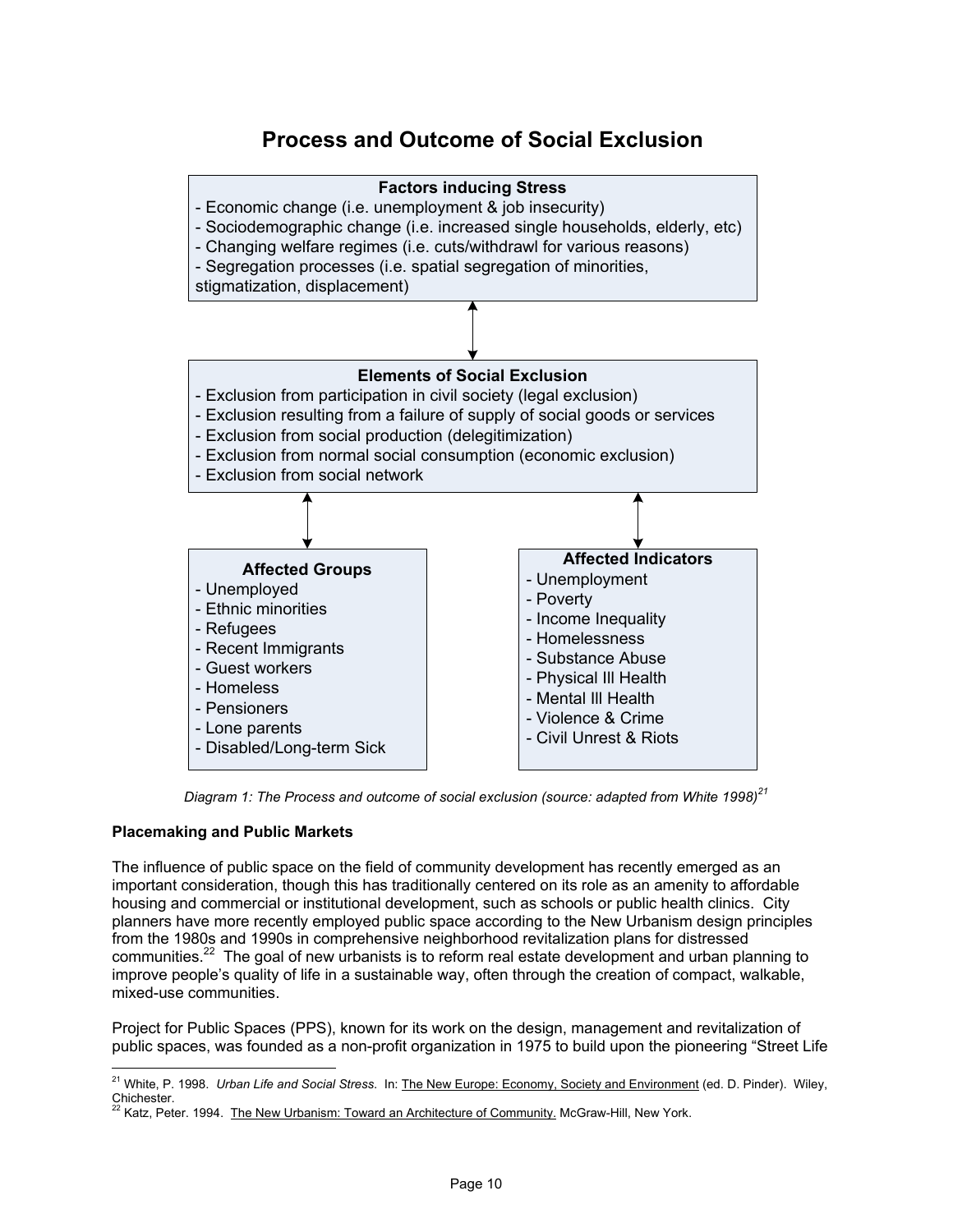Project<sup>"23</sup> of writer and sociologist William H. Whyte. A movement has been initiated by him, on promoting small urban spaces as important venues for defining city centers.<sup>24</sup> Since then PPS has developed a unique process for transforming public spaces, termed "Placemaking", through which community members interact with, assess, and improve their public spaces, thereby elevating their significance in building strong communities.

As part of PPS' work in influencing the way cities and towns approach public spaces – from parks, plazas, and squares to roads, transit stations, or civic buildings – public markets have emerged as a major initiative. Public markets create vibrant public spaces while also having broader social impacts: as microcosms of their communities, markets contribute to job creation, the improvement of health issues, and the creation of safe public spaces. At the same time, mature market operators and analysts have cited the lack of a coherent set of strategies to position public markets as catalysts to effectively build both individual assets for vendors while also serving as a broader community asset – whether to cultivate an active public space for a diverse set of stakeholders or improving the physical and mental well-being of community members.

In 2002, with support of the Ford Foundation, PPS conducted research to gain insight on the potential for public markets to build social cohesion and upward mobility opportunities<sup>25</sup>. The research revealed how markets provide both a low-cost entry point for new businesses and a focal point for bringing diverse groups of people together. Using these findings as a departure point, and with continued support from the Ford Foundation, PPS focused on positioning public markets as active public spaces that promote economic opportunities within neighborhoods experiencing dramatic shifts in demographics and market forces. In the meantime, Ford Foundation made standalone, exploration grants to five other market grantees throughout the United States<sup>26</sup> in addition to PPS, to stir up the interest in this emerging initiative and to establish the new program's paradigm. This grant opportunity helped institute and solidify broader relationships and partnerships with various sectors, including community economic development, public and farmers markets practitioners and public sector, to address neighborhood-based social and economic issues.

The heart of this program model has crystallized into the *Public Markets & Communities* paradigm by late 2003 (*Diagram 2* – see next page), which is a meshing of the operating needs of the market with its broader impact on and connection to the community. In other words, it highlights how community assets can be leveraged to the advantage of a market; how a community can utilize the public market to address significant community problems; how the assets of a market can be leveraged to the advantage of the community; and how a market can contribute to catalyzing and increasing investments in the community and leverage additional retail activity on adjacent or nearby sites. PPS' initial research for Ford demonstrated that these links exist, and that markets have significant broader impacts that could be enhanced through targeted support. The paradigm illustrates that the overlap and intersection between the more internal market goals and the external community development goals can result in innovative new solutions and mutually beneficial partnerships. These collaborations create more opportunities for markets, community agencies and businesses to not only better achieve their goals, but also to do research, policy work, communication development, and broader outreach.

By 2004, PPS solidified a working partnership with the U.S. Department of Health and Human Services Office of Community Services (OCS) to identify joint grantees through separate but complementary solicitations based on this established paradigm. In partnership with OCS, PPS' request for proposal (RFP) program sought applicants looking to develop three elements for their market projects:

 $^{23}$  Street Life Project is an ongoing study of pedestrian behavior and city dynamics, and eventually to Whyte's book called "City:

Rediscovering the Center" (1988), a knowledgeable and subversive guide to human behavior in Manhattan.<br><sup>24</sup> Whyte, William H. 1980. <u>The Social Life of Small Urban Spaces</u>. Project For Public Spaces, New York.<br><sup>25</sup> Public Grove Arcade Market Foundation (Asheville, NC), Esperanza Housing Development Corporation (Los Angeles, CA), and Crescent City Farmers Market (New Orleans, LA).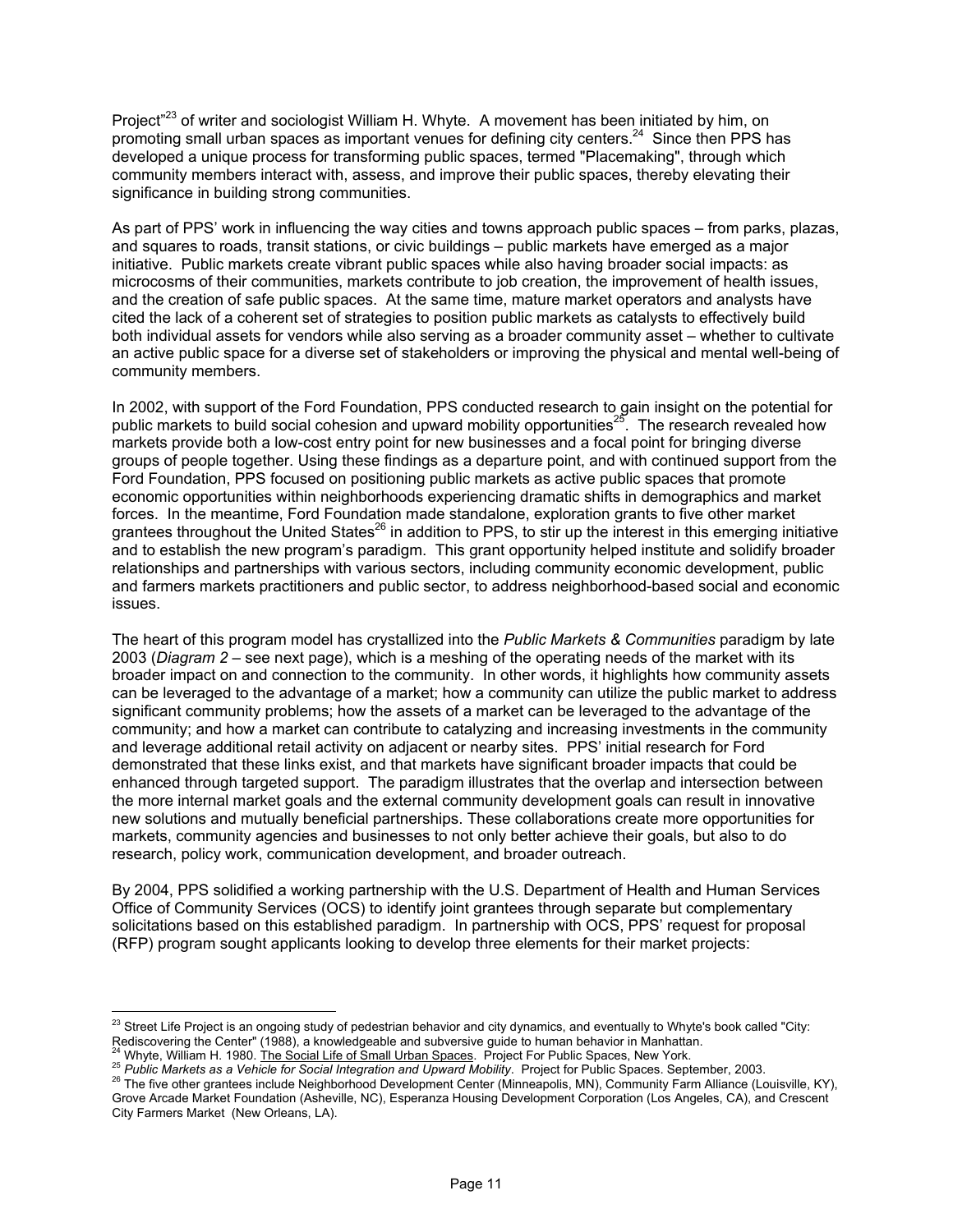- 1) Internal economic sustainability of market operations and vendors;
- 2) Links to broader community issues; and
- 3) Animation of the public spaces ("placemaking") at and around markets to provide civic participation opportunities across race, class and gender.

The initial RFP also sought out projects where the public market would serve transitional communities undergoing substantial changes<sup>27</sup> in demographics or real estate values. The complementary RFP released by OCS encouraged rural and urban community development corporations (CDCs) to create projects providing employment and business development opportunities for low-income people.



*Diagram 2: Public Markets & Communities: A New Paradigm* 

In 2005, PPS established another partnership with the W.K. Kellogg Foundation, from which PPS secured new funds to assist farmers markets, especially in low-income communities, become more economically sustainable and community-centered. A new RFP was issued for grants including Kellogg support and

<sup>&</sup>lt;sup>27</sup> Called "Shifting Sands Communities", explained in Section I-B.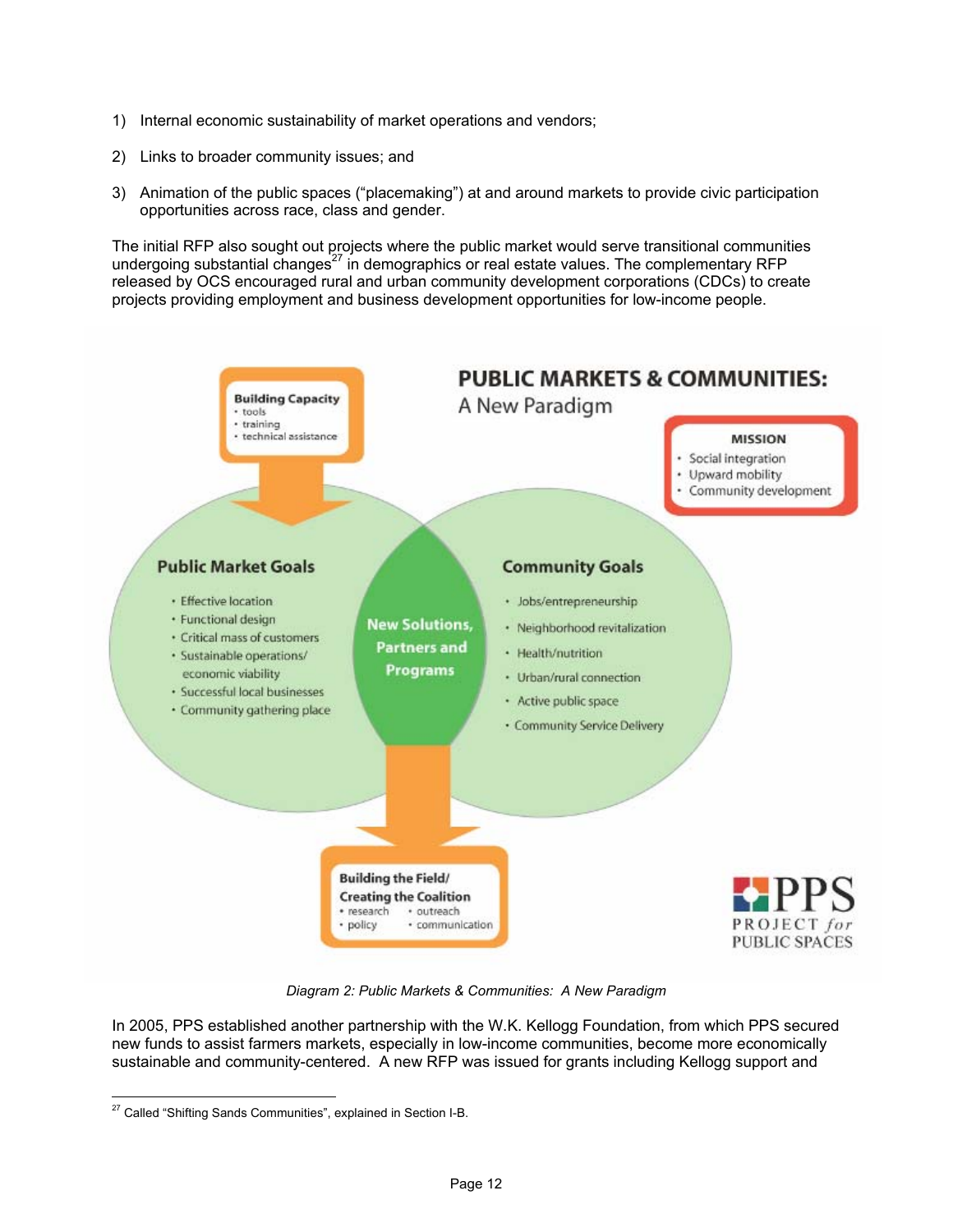continued Ford support. Another emphasis on this round of grants, which upholds Ford's objective, was to call on state and regional farmers market associations and more metropolitan-based market networks to create blueprints for developing networks of farmers markets to advance food and nutrition programs within metropolitan regions. This was established with the vision of linking urban and rural communities through the shared institution of farmers markets. Support for such linkages was intended to help develop region-wide strategies for building local food systems for both rural and urban communities.

#### **Public Markets and Public Health**

Public markets are distinguished from other forms of food retail through three characteristics. Public markets:

- 1. have public goals (to be elaborated in the "Roundtable Discussion" section);
- 2. are located in the community and/or create a public space in the community; and
- 3. are locally owned, independent businesses $^{28}$ .

Although increased food access for low-income neighborhoods is a primary or proximal goal of many public markets, markets also serve to build a sense of community by creating lively public gathering places and offering entrepreneurship opportunities for low-income residents. Public markets can serve to provide a sense of community and place in a neighborhood. However, the coordination of public markets typically requires staffing and management support which can be costly and necessitate extensive public subsidies for even the most successful markets.

In the last decade or so, it has been increasingly recognized that farmers markets and public markets play an important role in building connections in our farms and communities, functioning as bridges between urban and rural landscapes. Markets also serve the role as an agent for economic revitalization, upward mobility, individual empowerment and social integration of low-income, demographically dynamic local communities. Public markets have also been the mediums for the social and economic deterioration of urban centers, when many urban supermarkets relocated to lower-rent suburban areas in the 1970s and 1980s, leaving the poorest urban residents without convenient and affordable fresh food. Since then, cities have taken an interest in public markets as key connecting points for food, land and culture, and also a major stimulant for local economy and neighborhood revitalization by forging links between consumers and producers.<sup>29</sup> The number of markets has grown tremendously to reflect such recognition, by 111% from 1994 to 2004, for a total of over 3,700 markets<sup>30</sup>.

It is also interesting to be reminded that public markets dominated discussions in city council meetings during the late nineteenth century America, the preservation of urban health, construction of streets and waterworks, and the beautification of cities. Especially with the threats to public health by the infectious diseases rampant in the cities full of immigrants and industrial workers, public markets were the central place where urban planning and public health interconnected intimately.

Nevertheless, most research points to the non-health benefits of markets, and much less is known about how markets influence health. As mentioned earlier, a number of serious health issues around the country these days – obesity, diabetes, cardiovascular diseases, and respiratory diseases, to name a few – affect people of all ages and socioeconomic classes (especially low-income). Not only do such health issues distress overall well-being of the community residents, especially children, they are also a significant hindrance to the economic stability (income generation) and civic participation of the residents as well as the markets.

<sup>&</sup>lt;sup>28</sup> Project for Public Spaces and Partners for Livable Communities. Public Markets as a Vehicle for Social Integration and Upward Mobility: Report prepared for the Ford Foundation. September, 2003.

<sup>29</sup> Tangires, Helen. 2003. Public Markets and Civic Culture in Nineteenth-Century America. Baltimore: Johns Hopkins University Press

<sup>&</sup>lt;sup>30</sup> National Farmers Markets Survey. 2004. United states Department of Agriculture.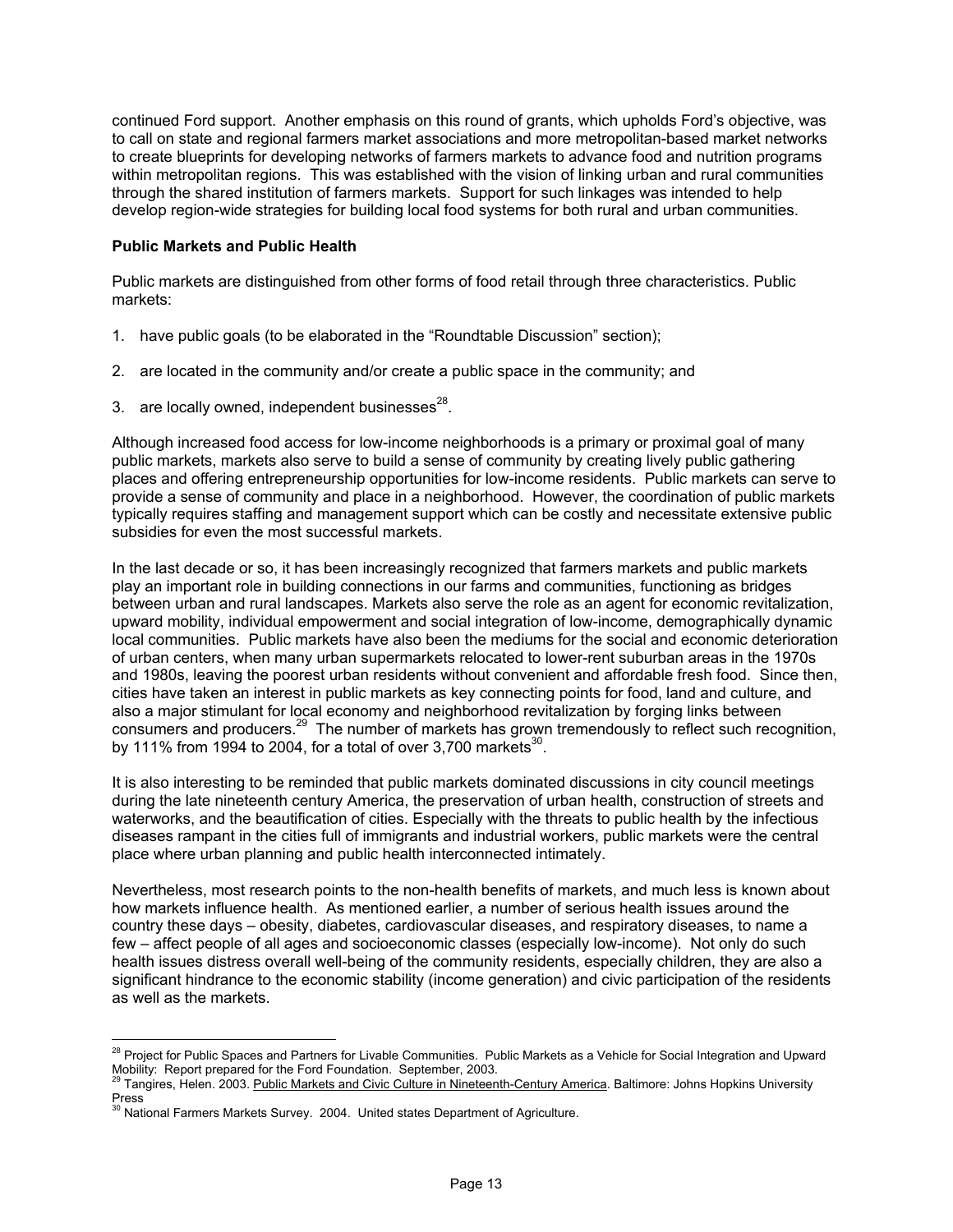#### **II. METHODOLOGY**

 $\overline{a}$ 

#### **A. THEORETICAL FOUNDATION**

#### **Social Ecological Model**

This research is conducted on the foundation of the social ecological approach in which health is viewed as a function of individuals and of the environments in which individuals live, including family, social networks, organizations, communities and societies.<sup>31,32,33,34,35</sup> This is consistent with the social determinants theory, that there are multiple determinants of health, and linkages and relationships among the determinants are emphasized. Individual behavior is influenced by determinants at these various environmental levels. The social ecological paradigm focuses on the inter-relationships among individuals with their biological, psychological and behavioral characteristics and their environments. These environments include physical, social, and cultural aspects that exist across the individual's life domains and social settings. A nested structure of environments allows for multiple influences both vertically across levels and horizontally within levels.

A complex web of causation for health problems with social and biologic "spiders"  $36$ , and therefore comprehensive and multi-level interventions, is emphasized by this model. The simplified schematic to summarize this theoretical model is shown below.



*Diagram 3: Social Ecological Model of Community Development* 

<sup>31</sup> Stokols, D. 1996. Translating social ecological theory into guidelines for community health promotion. *American Journal of Health*  Promotion, 1996 March-April; 10 (4): 282-298.<br><sup>32</sup> Berkman, LS & Kawachi, I. 2000. <u>Social Epidemiology</u>. New York: Oxford University Press.<br><sup>33</sup> Marmot, M. 2000. Social Determinants of health: From observation to policy.

<sup>2005</sup> May-June; 37 (3): 115-20. 36 Krieger, N. Epidemiology and the web of causation: Has Anyone Seen the Spider? *Social Science and Medicine*. 39(7): 887-903, 1994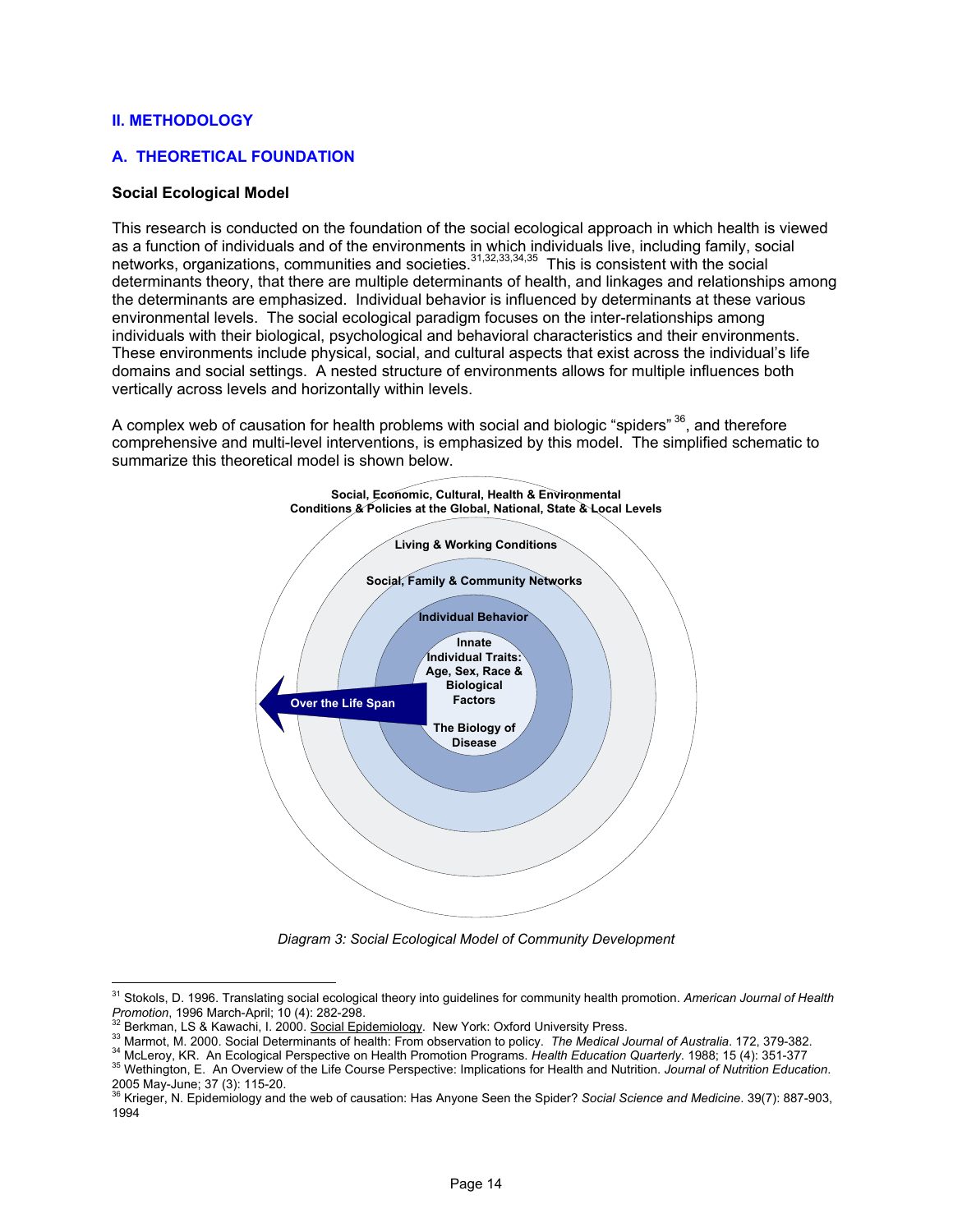The philosophical underpinning is the concept that behavior does not occur within a vacuum. The model takes into account the synergistic relationship of human behavior in the environment at multiple levels, while presupposing that changes at the social environment level can lead to large changes in individual behavior. All levels of influence are embedded - the higher-order systems (outer circles) set constrains and provide inputs to lower-order systems, and the lower-order systems provide inputs to systems at a higher level. It assumes appropriate changes in the environment will produce changes in individuals and support of individuals in the population essential for implementing environmental changes.

For the purpose of our research, the public market has adopted the social ecological model as the "agency" at the macro level, which could influence community's health at various levels and capacities. As schematically depicted below, we view the markets as the nexus, "enabler", or "focal point", in community health improvement and thus in social advancement.



Diagram 4: Ecological Framework for Public Markets and Public Health<sup>37</sup>

 $\overline{a}$ <sup>37</sup> Adapted from *Social Determinants of Health and Environmental Health Promotion* diagram by M. Northridge and A. Schultz. *Sorting Out the Connection Between the Built Environment and Health: A Conceptual Framework for Navigating Pathways and Planning Healthy Cities.* Journal of Urban Health: 80(4). 556-568. December 2003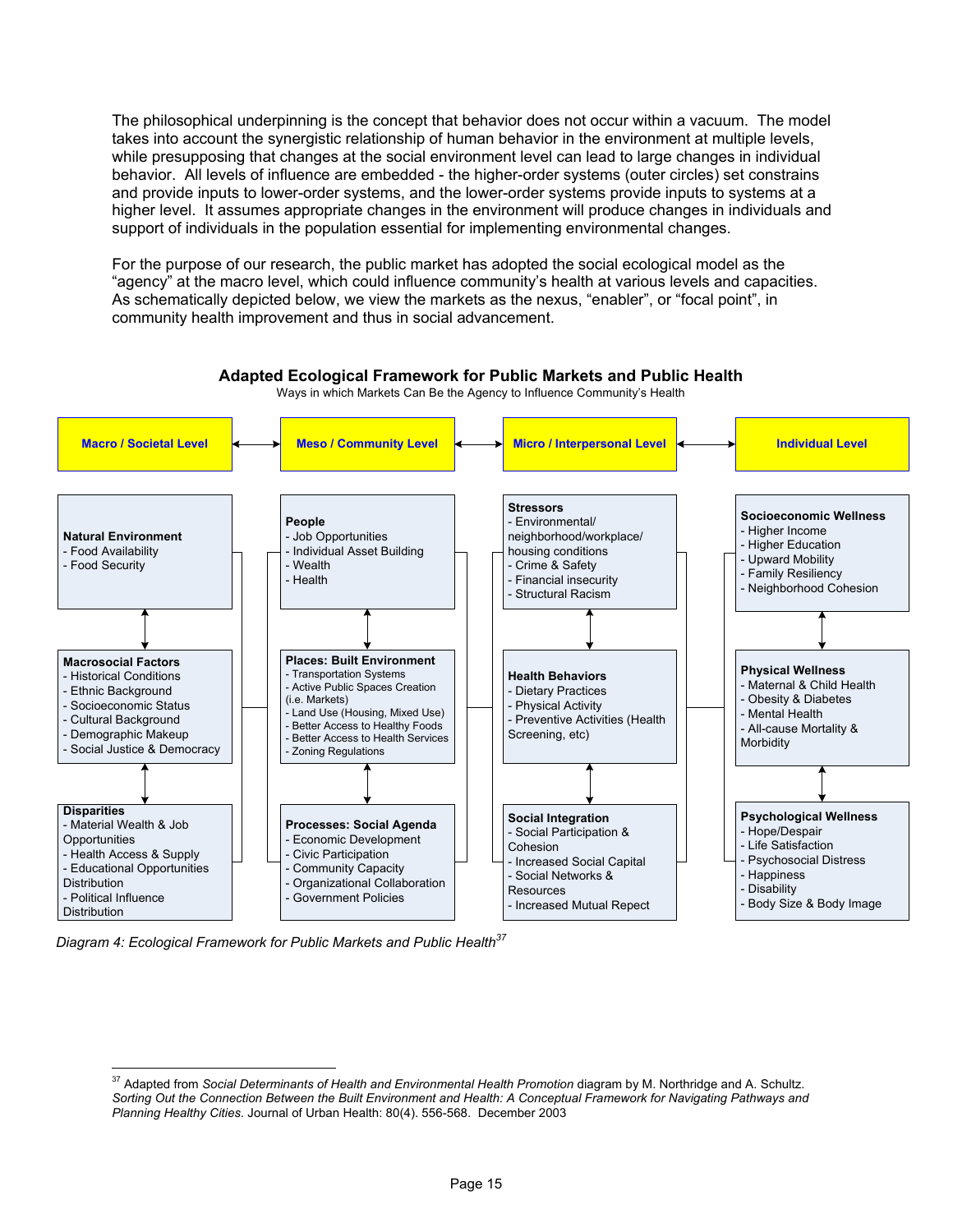# **B. SUMMER RESEARCH & STUDY DETAILS**

A research team was organized to better understand and articulate the possible pathways in which public markets can influence public health. At the end of the four-month study, this position paper describes strategies, programs and services that may be adapted by the Ford Foundation to develop a program plan for connecting public markets with public health.

The core of the study was based on the following:

- Thorough literature research on
	- o Farmers markets and public markets, in both policy and current practices
	- o Neighborhood-based economic development cases
	- o Public health, with the focus in social epidemiology, medical sociology and health policy
	- $\circ$  Environmental, economic and human impact on community health, both in general and within the community development and markets context
- Roundtable Discussions
	- $\circ$  Two-part, day-long meetings with attendees comprised of professionals from various sectors including New York City Department of Health, New York State Agriculture and Markets, New York City Housing Authority, Columbia University Mailman School of Public Health, New York University, the Ford Foundation, the W. K. Kellogg Foundation, Robert Wood Johnson Foundation, and the PPS' Diversifying Public Markets and Farmers' Markets Initiative Advisory Board members, which include diverse public markets professionals. The list of attendees is provided in the Appendix.
	- $\circ$  The purpose was to educate one another about the possible benefits of public markets development and public health, to develop a framework for further understanding, and eventually to access multi-sector professionals to brainstorm together about programmatic and strategic ideas for market-health collaboration. The summaries are documented in Section IIIA.
- **Site Visits** 
	- $\circ$  To examine the existing markets' best practices, successes and challenges in incorporating various levels of public health initiatives in addition to their primary goal of selling produce and goods.
	- $\circ$  Each site visit consisted of the markets and local area tours followed by a series of meetings with local professionals from various sectors.
	- $\circ$  The following are the list of the site visits conducted (mostly in chronological order).
		- Flint Farmers Market, Flint, MI
		- Santa Teresa Medical Center Farmers Market, Santa Teresa Medical Center, San Jose, CA
		- Fruitvale Farmers' Market, Oakland, CA
		- Mandela Foods Cooperative, West Oakland, CA
		- Mo'Better Food, Mandela Farmers Market, West Oakland, CA
		- People's Grocery, West Oakland, CA
		- Trenton Farmers Market, Trenton, NJ
		- Camden Community Farmers Market, Camden, NJ
		- Wenatchee Valley Farmers Market Association, Wenatchee, WA
		- Mount Vernon Farmers Market, Mount Vernon, WA
		- Pike Place, Seattle, WA
		- Midtown Global Market, Minneapolis, MN
		- Homegrown Chicago Farmer's Market, Chicago, IL
		- The Lower East Side Girls Club Farmers Market, New York, NY
		- Bissel Gardens and Farmers' Market, North Bronx, NY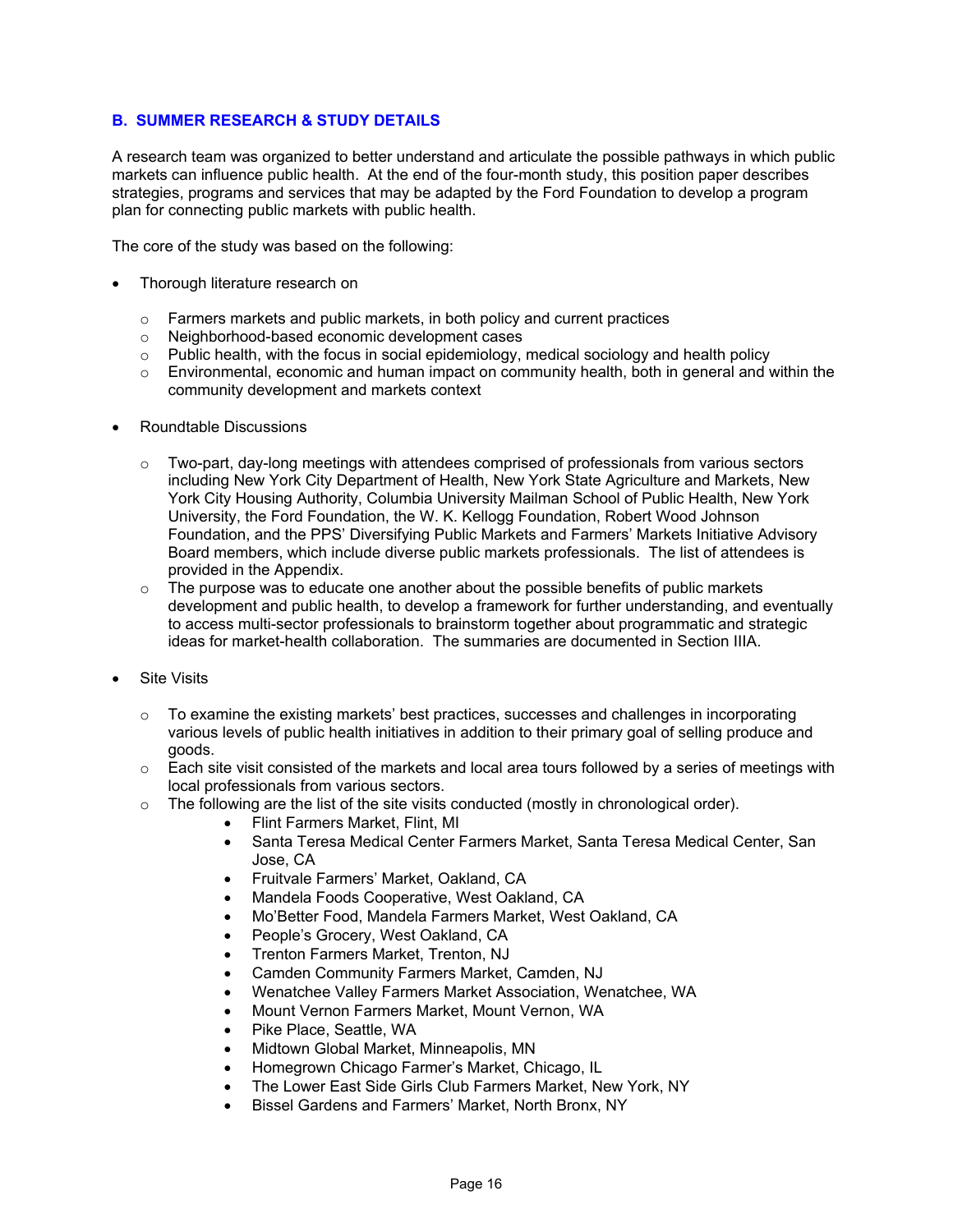- Taqwa Community Farm and Farmers' Market, Bronx, NY
- West Farms Farmers' Market, Bronx, NY
- South Bronx Community Farmers' Market, Bronx, NY
- Phone Interviews
	- $\circ$  Surveys and interviews of market mangers, health organizations and other leaders of the market community to assess 1) the status of the shifting sands community in which the market or the organization operate – what kind of socioeconomic barriers exist for the people; 2) what the markets' role and the mission are, and 3) what community-based partnerships exist or what stops them.
	- $\circ$  We contacted all of PPS' Category 2 farmers market grantees to whom we did not make site visits, select grantees of Categories 1 and 3, and few other non-grantee contacts. The call summaries are documented in Appendix B, and the analysis in Section IIIC.
	- o The calls were guided by the interview questionnaires (Appendix F and G), the information of which were pre-researched by the team and which were rarely given to the interviewees to fill out on their own.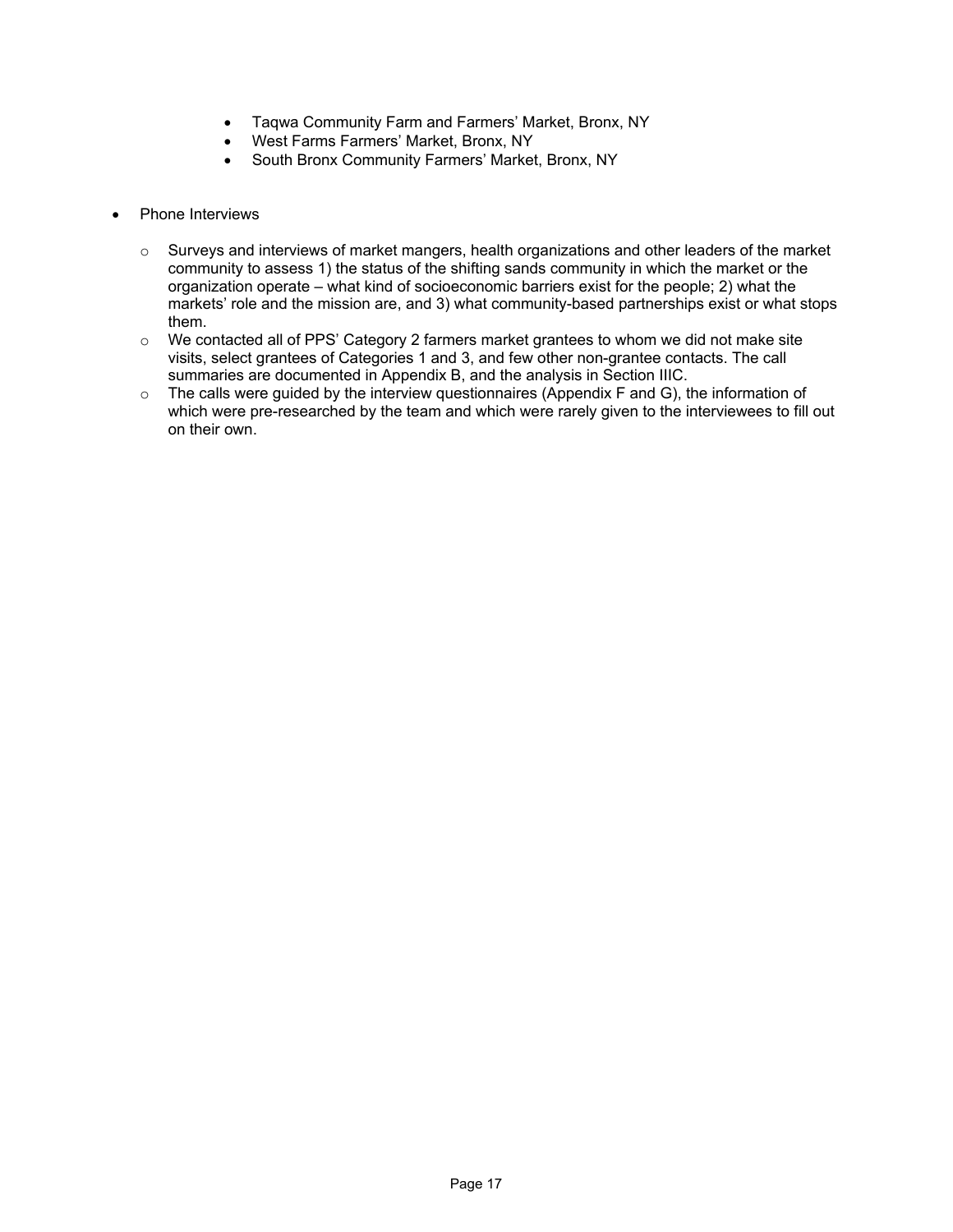#### **III. FINDINGS & ANALYSIS**

#### **A. ROUNDTABLE DISCUSSION SERIES**

#### **ROUNDTABLE DISCUSSION I**

On June 20, the first of the two roundtable discussion series on "Public Markets and Community Health" took place at PPS. Followed by the "Public Health 101" and "Public Markets 101" presentations for the respective counterparts, the attendees formed two small groups to conduct an hour-long discussion each on two topics, the summary of which is articulated below.

The first group explored the potential ways or mechanisms by which public markets can impact and influence community health, and developed a list of nine categories, as follows:

#### **A. Increases Access to Healthy & Nutritious Foods**

- Need to assure that some percentage of the offerings are health options
- Increases and improves access to fresh / nutritious food for all people
- Diversify diets
- Organic health benefits
- Increase access, both in terms of getting to the market (public transportation, walking, etc.) as well as being able to purchase goods at the market (in terms of pricing, cultural appropriateness)

#### **B. Provides Health Information & Education**

- Everything from pamphlets to interactive classes
- Provides a venue for health information / messages / promotion / services
- Reinforce notion of food
- Provide education and information in various formats (not just reading materials also videos for social service agency offices, etc.)

#### **C. Supports Opportunities for Healthy Behavior & Health Promotion**

- Offers a range of exercise possibilities, including classes
- Venue for various physical activities; Supports healthy behaviors
- Encourage breastfeeding, mother-child exercise routines, healthy child development activities
- Constructive family activities

#### **D. Provides Venue for Health Services**

- **Screenings**
- Health monitoring
- Social service and entitlement program linkage

#### **E. Increases Social Inclusion & Social Interaction**

- Increased socialization, community member interaction and possible social supports

#### **F. Increases Community Pride & Loyalty (Social Capital)**

- improved sense of community, a place worth investing in<br>- tends toward more group participation and less isolation
- tends toward more group participation and less isolation

#### **G. Increases Civic Capacity**

- Increases community's collective capacity to solve problems (collective efficacy)
- Creates a "community" infrastructure that can address broader health issues can build organizational relationships

#### **H. Increase the Economic Opportunities**

- Individual economic opportunity
- Positive community economic impact
- Raise income level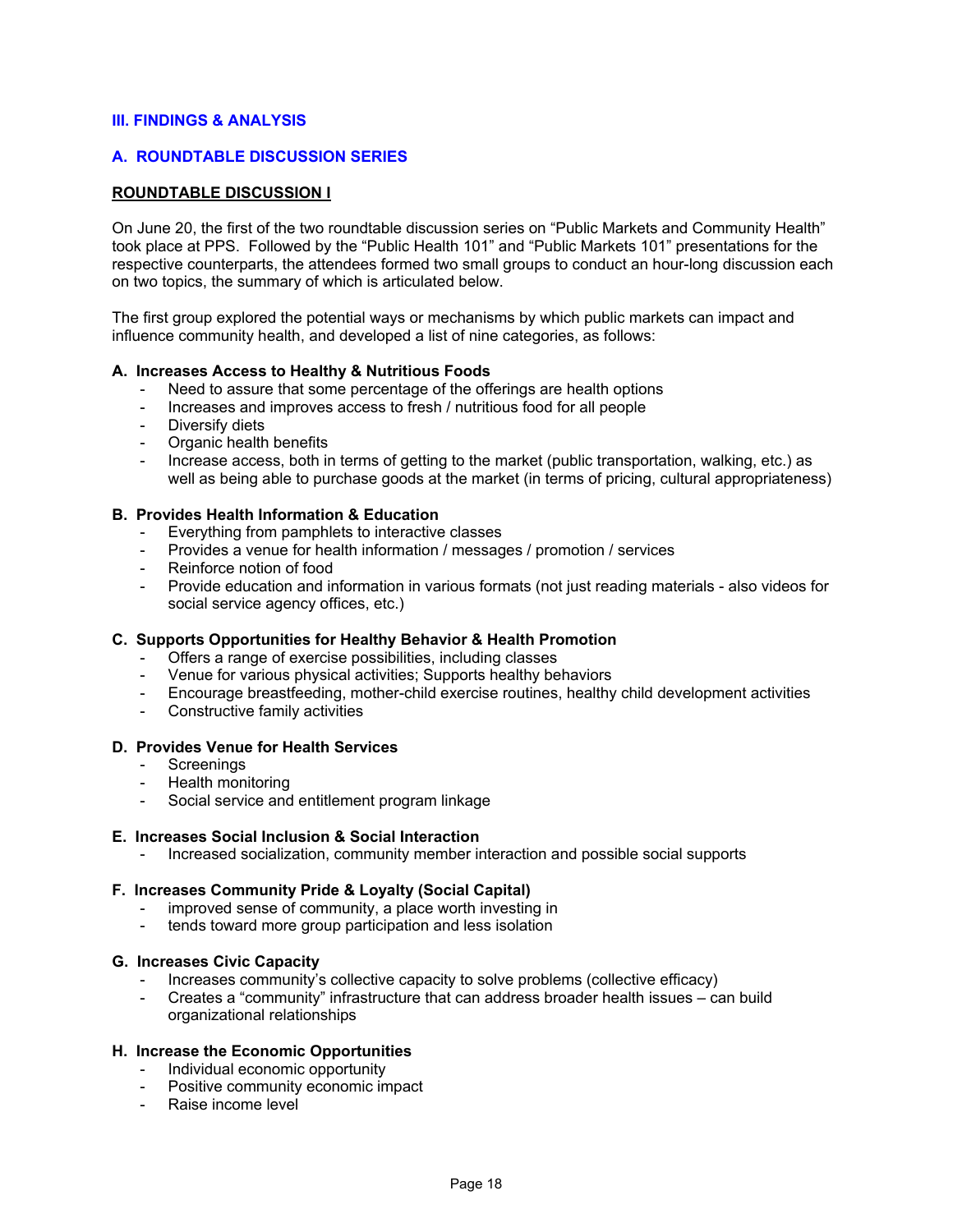- Lower food costs
- Strengthening local neighborhoods leads to local economic development (improve health outcomes)
- Secondary economic impacts to community

# **I. Green Space Conservation & Placemaking Promotion**

- Preserves green space outside town/city
- Green space benefits
- Contributes to environmental health preserve open space, farmland
- Creates a neighborhood destination to walk to, and for public gatherings
- Preserves green space IN cities, as well as outside of them, through work with gardens and urban agriculture projects.

We have organized the above nine groups into a continuous array of market-health collaboration, categorized by individual ("micro"), neighborhood ("meso") and societal ("macro") level integration. We refer to it as the "*Market-Health Continuum*", as shown below (Diagram 5). The individual level requires the least market-health integration, and the societal level the most. It should also be noted that the nine groups are not necessarily sequentially dependent in either directions. This arrangement is also configured (see Diagram 6) to resemble the ecological model of community development (Diagram 3).



*Diagram 5: Markets and Health Integration: Market-Health Continuum* 

The second group identified a list of key stakeholders that markets must collaborate with and that could be important institution players in addressing community/public health concerns. Each of these groups of stakeholders creates an opportunity for broader community impacts, but requires resources and can be challenging to manage.

#### 1. **Government as a crucial player**

a. It is important to make government an ally, because markets are enabled by various government resources such as streets, parking space and marketplace. Markets are then allowed to make creative use of public spaces made available to them.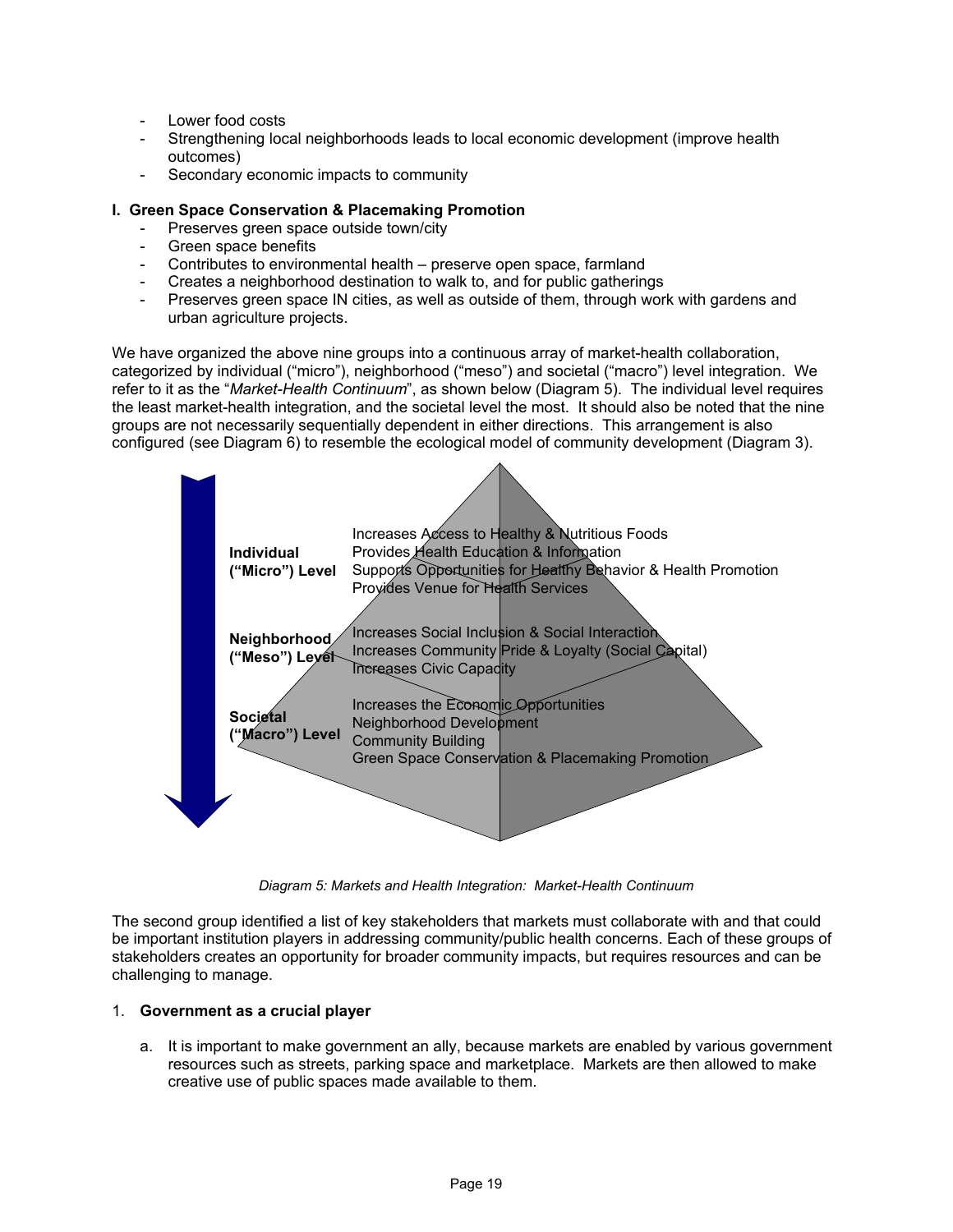- b. Government can also be a serious restraint, with its regulating capacity. Therefore, it is crucial to get to know the regulatory authority – local mayors, city councils, transportation dept, and other power holders – early on and communicate with them and build support. Constraints need to be identified early on, from the planning phase.
- c. In its effort to approach the government, markets should emphasize potential economic appeals: they promote business opportunities in the local community, incubate small businesses, promote tourism, protect and save small farms, and can play a conduit role for the community environment and health improvement.

# 2. **Community resources**

- a. Public and local TV news and programs, local newspapers, websites, Thurs edition of Weekend events, etc.
- b. Entertainment and fun are important elements for market promotion in:
	- i. marketing the businesses of the vendors and small farms;
	- ii. raising awareness on healthy eating and healthy living in tangible ways; and
	- iii. offering the market as the "nexus" of community socialization, or as a "public message board"

# 3. **Schools and School-related programs**

- a. Can affect the students on the nutritional level help manage the surplus
- b. Can play a role on the educational level help develop good lifelong habits of healthy eating and healthy activity
- c. After-school activities in health eating and active living at community-based organizations would be key complementary programs.

# 4. **Foundations**

- a. Could play a major role in sponsoring demonstrations and disseminating the results of such demonstrations, to help legitimize what those demonstrations intend to accomplish.
- b. Could also help develop managerial leadership in the markets
- c. Could be the beginning point of the collaboration/integration with
	- i. public sector governments and city/county health departments, housing authority, etc.
	- ii. non-profit sector CBOs and faith-based organizations focusing on public health, housing, environmental issues, seniors, children, etc; and
	- iii. private sector commercial banks, small businesses, etc.

Without such collaboration efforts, markets would be faced with a huge managerial challenge, as it is already challenging enough to run the daily tasks of the markets.

d. Could fund various research initiatives, including measuring impact of existing research/programs and piloting new ones – will help overcome mainstream market barriers.

# 5. **Quasi-governmental organizations**

- a. Community planning boards
- b. Economic development agencies
- c. Transit authority
- d. Local government organizations (tax increment reinvestment zones, public improvement districts, municipal management districts, sports authority, Port authority, cultural districts, business improvement districts, merchants associations, historical preservation authorities, redevelopment authorities, etc.)
- e. Equitable development practitioners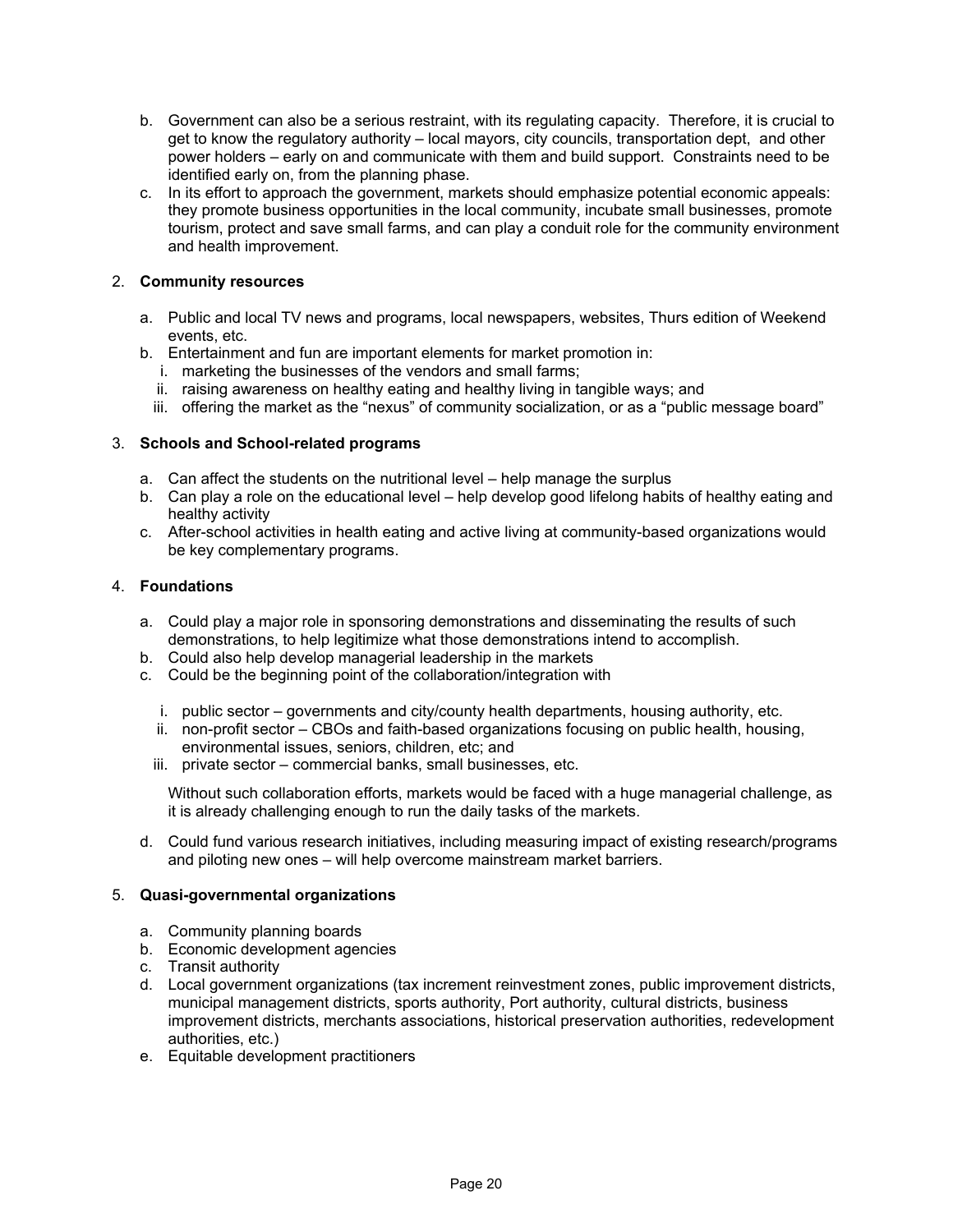# **ROUNDTABLE DISCUSSION II**

The second Roundtable took place on July 24 at the Ford Foundation, concluding our Roundtable Discussion Series. At the first Roundtable, we established the "*Market-Health Continuum*" (See Diagram 5) of the potential ways or mechanisms by which public and farmers markets can impact and influence community health. We have also identified key stakeholders with whom markets could collaborate and who could be important institutional players in addressing community health concerns. At the second Roundtable, we started with the following set of hypotheses, offered by Miguel Garcia of the Ford Foundation:

- 1. Can public spaces in poor transitional neighborhoods elevate the voices of the poor?
- 2. What is preventing them from fully participating in civil society?
- 3. What interventions are needed to level the playing field?
- 4. Can the community development sector embrace public health approaches to promote more equitable neighborhoods?
- 5. Are public/farmers markets ripe for building bridges that link community development and community health in transitional neighborhoods?

Our objective for the July 24 Roundtable II was to discuss the following:

- 1. What are we trying to accomplish, following the June 20 Roundtable I discussion?
- 2. What are the programmatic and strategic options for markets and public health groups?
- 3. What organizational capacities within markets and public health groups are needed?
- 4. How do we evaluate and monitor performance?



*Diagram 6: Markets and Health Integration Scheme*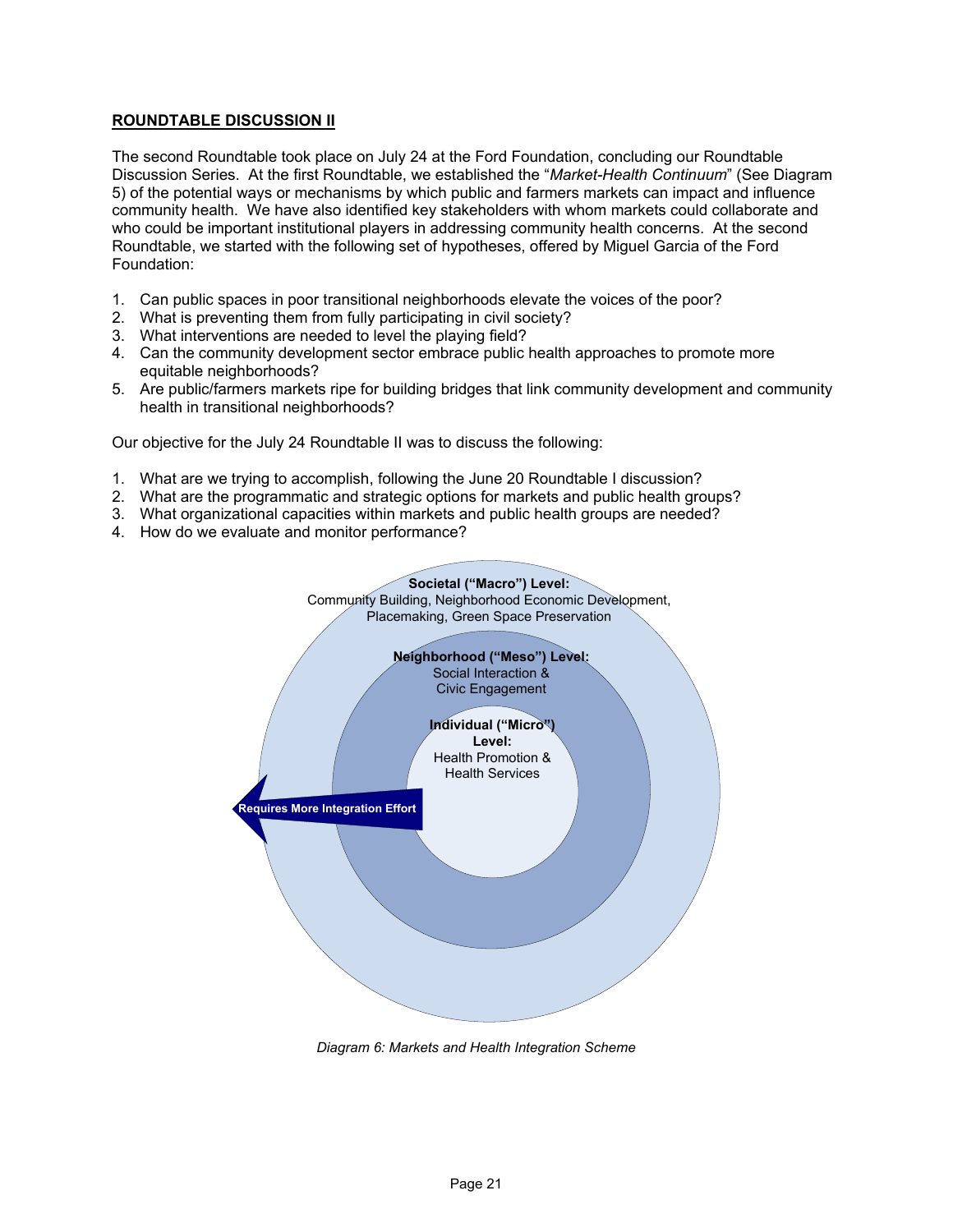We divided into two groups to discuss various actions that markets and their partners can take to facilitate the development of social capital and civic engagement in market communities. We focused on the "Neighborhood" (see Diagram 6 above) level of the *Market-Health Continuum* from our last discussion – increasing social inclusion and interaction, increasing community pride and loyalty, increasing civic capacity and promoting mutual respect. For clarity's sake, the programmatic and strategic ideas within the Neighborhood level are organized into three categories of primary beneficiaries: i) demand side, ii) supply side, and the iii) community as a whole. In other words, the immediate and direct benefit of each programmatic and strategic option under the "demand side" would be for customers and local residents; primarily for farmers and other local vendors under the "supply side" ; and for both players simultaneously under "community as a whole", It should be noted that these categories are not to be viewed as standalone, rather are inter-dependent with one another.

# **Supply Side: Market Sustainability and Capacity**

| <b>Potential Programs &amp; Strategies</b>                                                                                                                                                                                                                                                                                                                                                                                                                                                                                                                                                                                                                                                                                                                                                                                                                       | <b>Challenges</b>                                                                                                                                                                                                                                                                                                                                                                                                                                                                                                                                                                                                                                                                                                                                |
|------------------------------------------------------------------------------------------------------------------------------------------------------------------------------------------------------------------------------------------------------------------------------------------------------------------------------------------------------------------------------------------------------------------------------------------------------------------------------------------------------------------------------------------------------------------------------------------------------------------------------------------------------------------------------------------------------------------------------------------------------------------------------------------------------------------------------------------------------------------|--------------------------------------------------------------------------------------------------------------------------------------------------------------------------------------------------------------------------------------------------------------------------------------------------------------------------------------------------------------------------------------------------------------------------------------------------------------------------------------------------------------------------------------------------------------------------------------------------------------------------------------------------------------------------------------------------------------------------------------------------|
| - Bring in institutional partners to host and guarantee<br>revenue (i.e. via institutional purchasing)<br>- Program to build organizational and managerial capacity<br>- Forming 501(c)3 "Friends of Market" organization to help<br>fundraise, promote, etc.<br>- Help markets have expanded mission of including the<br>community<br>- Training programs and professional development for<br>farmers and vendors as well as market staff.<br>- Value-added business development<br>- Local and regional collaborative between farmers can<br>help meet high demand for product<br>- Facilitate more cooperation among farmers - help them<br>realize the greater value of having more vendors at<br>market.<br>- Identify or encourage new farmers with racial or ethnic<br>linkages to communities the market serves.<br>- Expand FMNP and food stamp program | There will be people who are not a part of<br>an institution. (e.g. socially, culturally or<br>linguistically isolated residents,<br>developmentally challenged people with<br>limited mobility, etc.)<br>People wear many hats in fulfilling market<br>responsibilities each week, spreading<br>organizational capacity thin.<br>Difficult for low-income markets to attract<br>farmers<br>WIC/Senior FMNP coupons can only be<br>used for certain foods/produce.<br>Different institutional purchasing power of<br>"public" vs. "private" institutions (i.e. public<br>schools vs. Kaiser)<br>Mindset of "this is a staff-person's job" with<br>no staff, but the community not picking up<br>help.<br>Demand on farmers often exceeds supply. |

# **Demand Side: Social Integration & Social Capital Building for Customers & Local Residents**

| <b>Potential Programs &amp; Strategies</b>                                                                                                                                                                                                                                                                                                                                                                                                                                                                                                                                                                                                                                                                                                                   | <b>Challenges</b>                                                                                                                                                                                                                                                                                                                                                                                                                                                                                                                 |
|--------------------------------------------------------------------------------------------------------------------------------------------------------------------------------------------------------------------------------------------------------------------------------------------------------------------------------------------------------------------------------------------------------------------------------------------------------------------------------------------------------------------------------------------------------------------------------------------------------------------------------------------------------------------------------------------------------------------------------------------------------------|-----------------------------------------------------------------------------------------------------------------------------------------------------------------------------------------------------------------------------------------------------------------------------------------------------------------------------------------------------------------------------------------------------------------------------------------------------------------------------------------------------------------------------------|
| - Collaboration with informal/unincorporated associations<br>(grassroots, community groups, such as young mothers<br>group, high school bridge club, seniors game group, etc.) as<br>well as with more institution partners.<br>- Programs for/with senior centers with special transportation<br>arrangements.<br>- Welcome diverse people to the market by inviting local<br>grassroots and religious groups for specific programs<br>- Programs that promote inter-generational interaction (e,g.<br>youth-run delivery service, family playgroups, etc.)<br>- Collaboration with affordable housing programs $\rightarrow$ customer<br>base likely eligible for FMNP coupons to be redeemed at the<br>market; community gardeners selling at the market. | Heavy dependency on volunteers if<br>$\blacksquare$<br>markets are the initiator of the<br>programs<br>Hard to measure tangible outcomes<br>$\blacksquare$<br>Fractured neighborhoods do not<br>$\overline{\phantom{a}}$<br>necessarily bring together people to<br>form associations.<br>Must make the healthy choice the easy<br>$\overline{\phantom{a}}$<br>choice, to be able to bring people<br>together first.<br>Bring in community participation early<br>$\overline{a}$<br>on in the process of planning the<br>program. |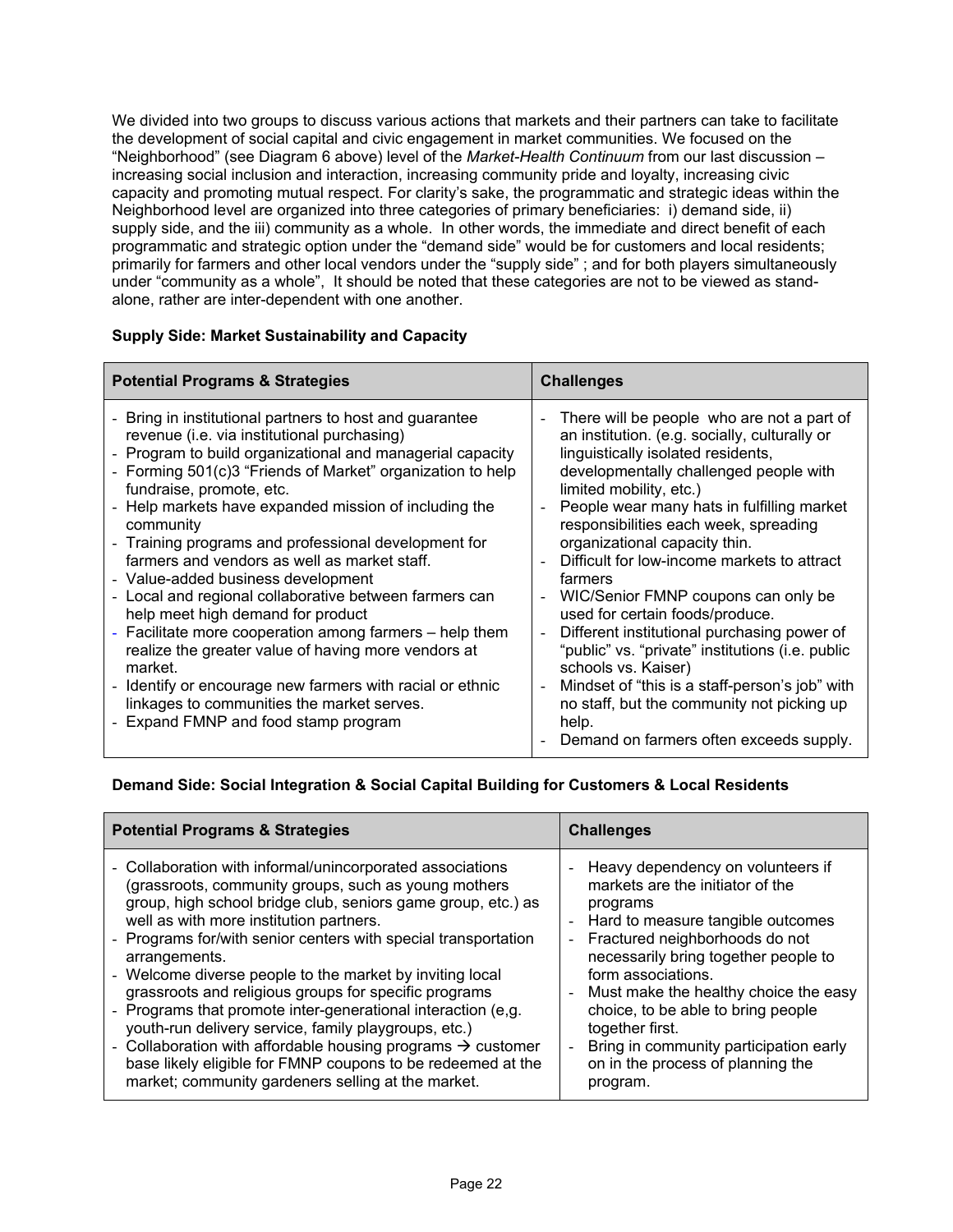# **Community: Civic Capacity & Engagement of the Community as a Whole**

| <b>Potential Programs &amp; Strategies</b>                                                                                                                                                                                                                                                                                                                                                                                                                                                                                                                                                                                                                                                                                                                                                                                                                        | <b>Challenges</b>                                                                                                                                                                                                                                                                                                                                                                                                                                                                          |
|-------------------------------------------------------------------------------------------------------------------------------------------------------------------------------------------------------------------------------------------------------------------------------------------------------------------------------------------------------------------------------------------------------------------------------------------------------------------------------------------------------------------------------------------------------------------------------------------------------------------------------------------------------------------------------------------------------------------------------------------------------------------------------------------------------------------------------------------------------------------|--------------------------------------------------------------------------------------------------------------------------------------------------------------------------------------------------------------------------------------------------------------------------------------------------------------------------------------------------------------------------------------------------------------------------------------------------------------------------------------------|
| - Youth empowerment through urban agriculture programs<br>- Voter registration<br>- "This is My Space" Promotion, to create community loyalty and<br>sense of ownership, by market partners such as local media,<br>CBOs, local government, etc.<br>- Market place as a general space for civic engagement (i.e.<br>public spaces in which you don't have to buy).<br>- "Buy Local" campaign for the consumer; get farmers involved.<br>- Programs allowing space at market for people to meet,<br>organize, and create associations that would otherwise be<br>difficult to form in fractured neighborhoods.<br>- Stimulate support for FMNP by elected officials<br>- EBT being introduced to more markets bringing<br>socioeconomically diverse group. Puts technology in markets<br>for debit and credit cards. This helps bring awareness to<br>legislators. | How do you engage folks who are<br>not already engaged for various<br>reasons?<br>Need to define the target population<br>(community residents'<br>demographics, etc.) first, and then<br>the needs (cultural, economic,<br>social), in order to be able to create<br>programs that cater to the<br>community's specific need.<br>Need to find and be able to<br>effectively engage the local<br>leadership in the community to spark<br>interest in market for various social<br>reasons. |

In summary, from the two roundtable discussions, we have ascertained that public markets have varying degrees of capacity and/or interest in expanding beyond the primary focus of selling local goods, not to mention any additional goals market organizers and communities have already placed on the market. To incorporate the public health component as a realistic and empowering strategy into the public market realm, we need to make the case for how this expansion in mission will translate into an increased bottom-line (or double bottom-line of market profitability and community health achievement) for the markets themselves. Existing community services, especially health entities (broadly defined, private or public), may not yet see public markets as a critical neighborhood asset building vehicle, nor see them as strategic partners in developing a healthier community. Similarly, existing public markets, including those who have embarked on "public health" programs within their markets, may not yet see health entities as their strategic partners in maturing the markets into more economically viable ones. Therefore, efforts to educate and link both sectors will be necessary. Finally, programmatic possibilities to support them may take diverse forms of collaborations and partnerships, which we hope to explore and identify further by the end of the summer.

For each category of potential programs and strategies, there is a set of challenges posed in order for successful implementation to happen. Key questions were asked to clarify the fundamental target and goals of the upcoming RFP to be designed, such as:

- 1. Are there specific community attributes that foster successful markets?
- 2. Would it be effective to set some criteria, or parameters, for the type of communities where we can make the desired market-health connection?
- 3. Who is the target audience? Is our aim to support agriculture, or provide affordable fresh produce to the community? Or is it both?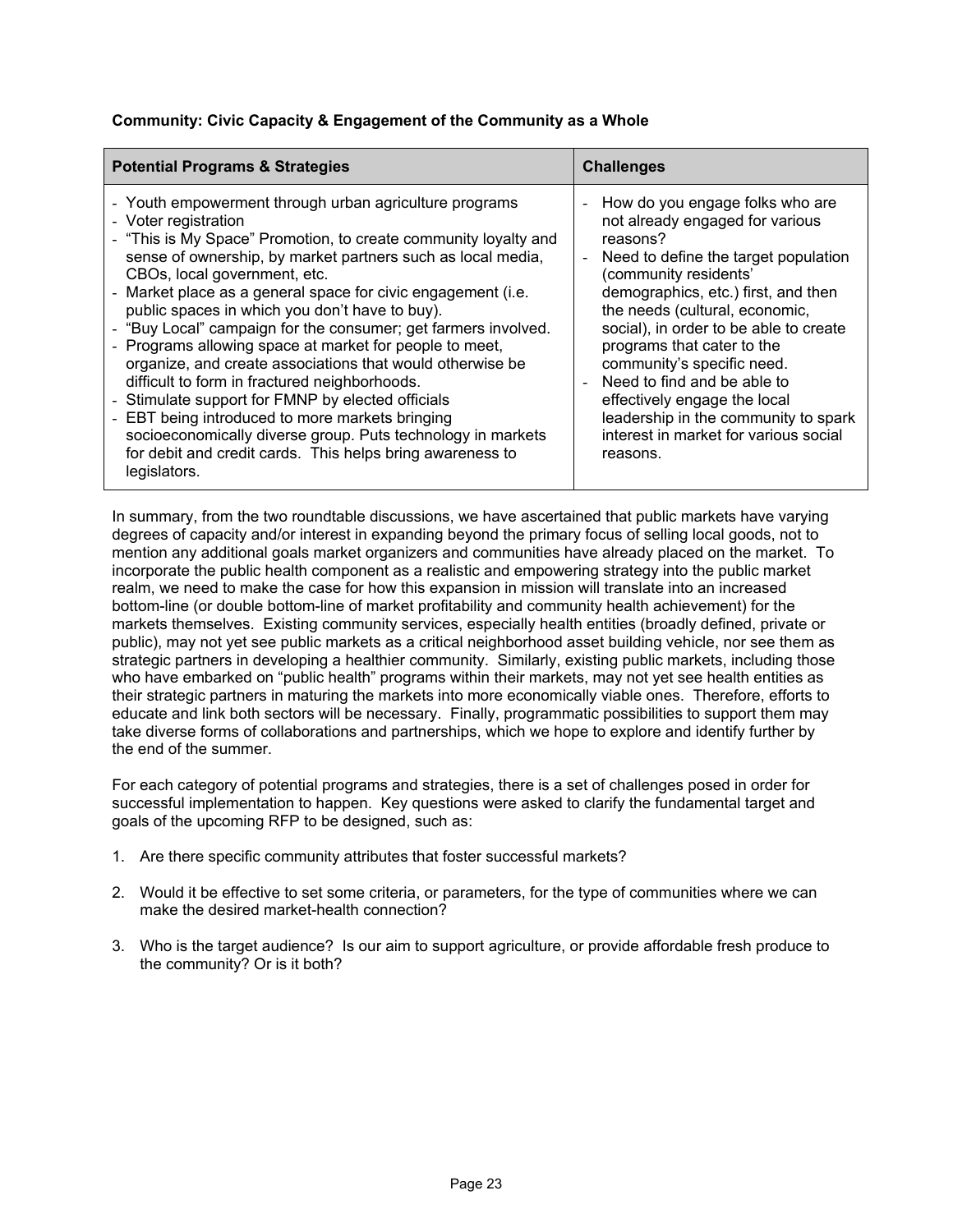# **B. SITE VISITS ANALYSIS**

In this section, we have put together a brief analysis from eighteen site visits and twelve phone interviews that were conducted this summer. The "lessons learned" from the site visits as well as the phone interviews are incorporated in Section IV: Conclusion & Recommendation. The purpose of this part of the research is to examine the existing markets' best practices, successes, challenges and opportunities in incorporating various levels of public health initiatives in addition to their primary goal of selling produce and goods. It is also to find examples that are scalable and replicable. We tried to generalize much of what we learned from each visit, to incorporate throughout this paper, especially in the Section VI: Discussion and Recommendation. For brief narratives on all the site visits and phone interviews, please see the Appendix A and B. Please note that we included only brief summaries of what seems to us to be the core learning points specific to each site or call.

The markets we have included in our research are extremely diverse in terms of their leadership, customer base, physical facility, missions and strategies. They also have varying degrees of managerial capacity and interests in going beyond an outlet for vendor's goods toward finding ways to reach a "double bottom-line" – market profitability and community health achievement. For many markets, this seems to be either the crucial point of empowerment or stumbling block.

There are many barriers to a market's success in achieving the "double-bottom-line." Some markets have great interest as well as capacity, but have difficulties convincing and/or educating the vendors or the neighborhood residents. Some markets reckon the importance of civic engagement but do not yet have the knowledge or momentum to make the leap. Some have not been quite successful in establishing the "health agent" role in the community simply due to the lack of capacity and support or the dire state of the community. Finally, some markets have the extraordinary creativity and resourcefulness in deploying their health programs while getting the community's buy-in.

The past experiences and diverse goals of various markets provide a supportive foundation for building more targeted public health functions within the market. Further, there are varying degrees to which markets are or can be dedicated to achieving public health goals, as defined by our *Market-Health Continuum.* Applied to the nature of a "continuum," it is not essential to establish the "Individual" level first to advance to the "Neighborhood" and/or "Societal" levels, or vice versa. In general, those who have established strong connection and partnerships with local health entities and community-based organizations are better positioned to take on the community level public health intervention programs. Simultaneously, having intentional points of entries and attraction to draw local consumers also enhances their participation at all levels.

All of the markets reviewed for this research are based in the community – some have a permanent physical space, but many do not. Regardless of the quality or the size of the space, people tended to connect with the market "gestalt" and view the experience of shopping at the market as a significant event. Some markets have physical facilities that naturally designate themselves as gathering places, such as Pike Place in Seattle, Flint Farmers Markets in Michigan, and Midtown Global Market in Minneapolis. Most farmers markets create public spaces even without established facilities. Overall, generally speaking, people's traction to a market does not seem to be strongly correlated with whether or not there is a permanent physical presence of the market. This is especially true where there is a strong partnership entity involved. Finally, not only does the physical space of a market differ from one to the next, the origin of markets and the array of services and activities they engage in also differ widely.

Many of the smaller markets started with community gardens and continue to include gardens as part of their produce. For example, Bissel Garden and Taqwa Community Farm in the Bronx both turned junk yards into beautiful, successful community gardens before creating the market as a place for the community residents to sell their produce. To supplement the garden grown fruits and vegetables, local farmers were also invited to be vendors in the market to provide a more diverse product mix for customers and strengthen the market.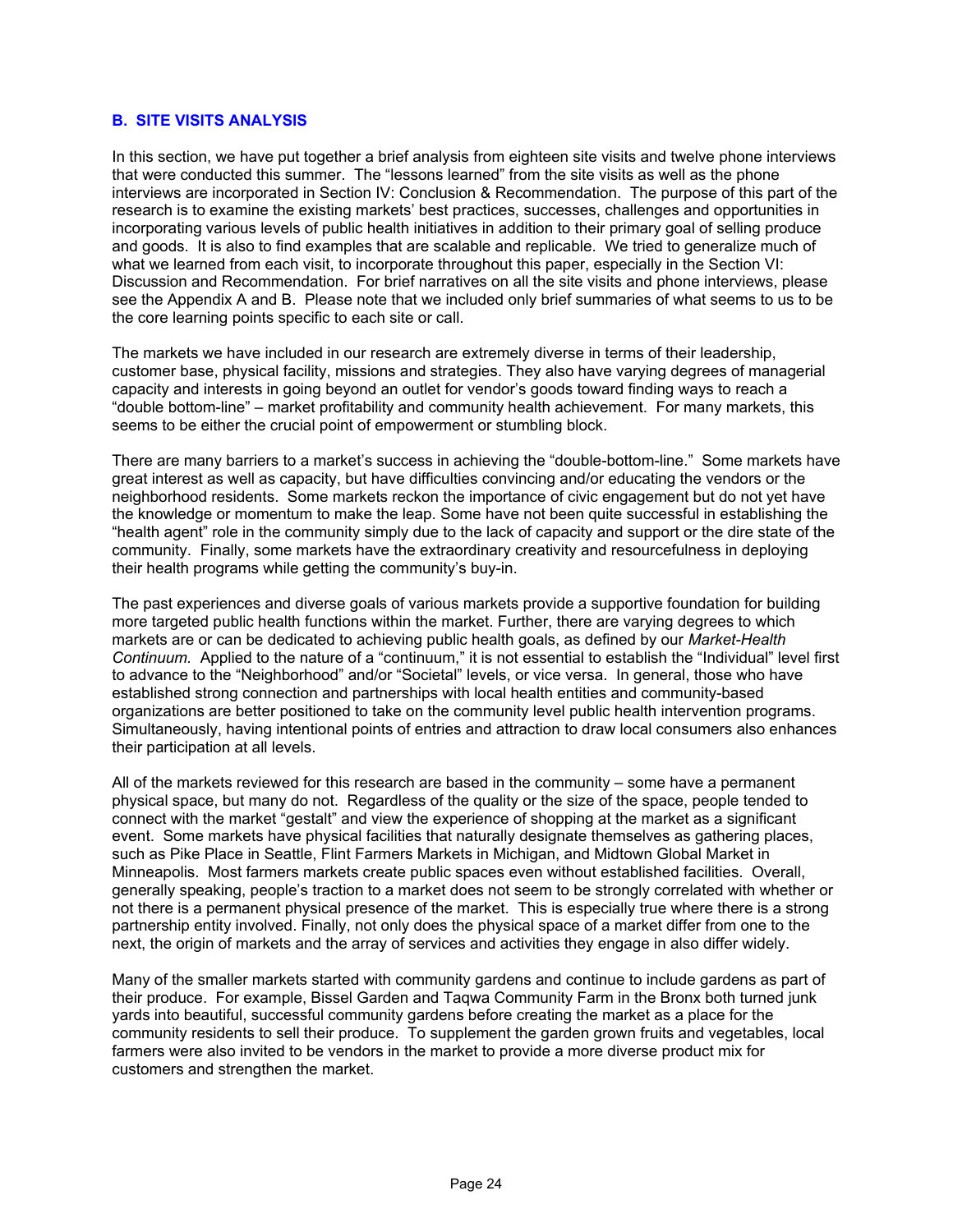Some include youth development opportunities that teach the techniques of farming and the value of food security issues to the next generation. They seek to empower youth to advocate for the community and take a leadership role in preserving minority farms. The People's Grocery in Oakland runs a Food & Justice camp for neighborhood children where they go away for a week, work on a farm and learn about the environment. This program has created a network of empowered youth that are both vendors at the store, future farmers for the community and advocates for better food within neighborhoods. Further, both the People's Grocery as well as Mo' Better Food, both located in West Oakland, teach local youth how to appreciate farming on acres of land in the Sunol Water Temple Agricultural Park sponsored by the San Francisco Public Utilities Commission and the nonprofit group, Sustainable Agriculture Education (SAGE). "This concept is to keep small farms close to the city while teaching urban dwellers, especially children, about how their food is grown, and providing outdoor recreation where they'll feel connected to the land."38

Community development corporations (CDCs) have a long history of creating and running public markets. Often they see these as a first phase for the development of a more substantial super market. For example, the Unity Council is a non-profit community development corporation committed to enriching the quality of life of families in the San Antonio and Fruitvale neighborhoods of Oakland. Unity Council's primary focus has been to create a healthier and safer community for families and residents by implementing and managing integrated programs addressing the economic, social, and physical development. Of a number of human service and development programs, they sponsor a public and farmers' market on the newly built grounds of Fruitvale Village. The Fruitvale Public and Farmers' Markets provide fresh produce to the neighboring communities and promote business incubation, expansion and job creation in the heart of the Fruitvale commercial district.<sup>39</sup> Similarly, Wenatchee Valley Farmers Market Association recently engaged in the downtown redevelopment project headed by Kamkon, whose first phase of construction will include a new facility for the farmers' markets vendors. Supported by the Mayor, the city of Wenatchee will use the market as the incubator of the community economic development. In another example, the Uptown Development Corporation (UDC), a non-profit downtown development group, runs Flint Farmers Market in Michigan, after a struggle with the City on who should run the market.

In some cases, individual markets are joining together to create market networks that can strengthen their capacity to work with more farmers and expand their reach into more communities. This was evident through Just Food's market network, Brooklyn's Bounty, that works with a number of different organizations – Added Value & Herban Solutions, East New York Farms!, Urban Oasis Farm at Kingsboro Psychiatric Center, Wyckoff Farmhouse Museum, Cornell Cooperative Extension, and Greenmarket/Council on the Environment of NYC – to organize and distribute produce from area farmers. For example, the Urban Oasis Farm is a plot of land farmed by recipients of the Kingsboro Psychiatric Center where they also sell their products in a weekly market as part of the rehabilitation program at the Center. To subsidize the product mix in the market, the market coordinator picks up produces from local farmers at a nearby market that also participates within the Brooklyn's Bounty network and sells the produce at the Urban Oasis market. Such movement is becoming increasingly popular – there are also other examples with a similar principle, such as Farmers' Market Federation of New York, and Wenatchee Valley Farmers Market Association.

Markets established in ethnically-oriented, low-income communities often serve not only as the sole source of sustenance and nutritious food but also as the main cultural nexus and social gathering place. Among many examples, Homegrown Chicago Farmers' Market offers culturally relevant health education, local entertainment, and ethnic arts and crafts fair to the predominantly Puerto Rican community, in addition to selling ethnic ingredients that are otherwise difficult to find elsewhere. In another example, Mo' Better Food of the Mandela Farmers' Market features local African American farmers and serves a predominately African American customer base in West Oakland.

 $\overline{a}$ <sup>38</sup> Ness, C. (2006). Farming for food, education. <u>San Francisco Chronicle</u>. San Francisco: B-4.<br><sup>39</sup> http://www.unitycouncil.org/services11.htm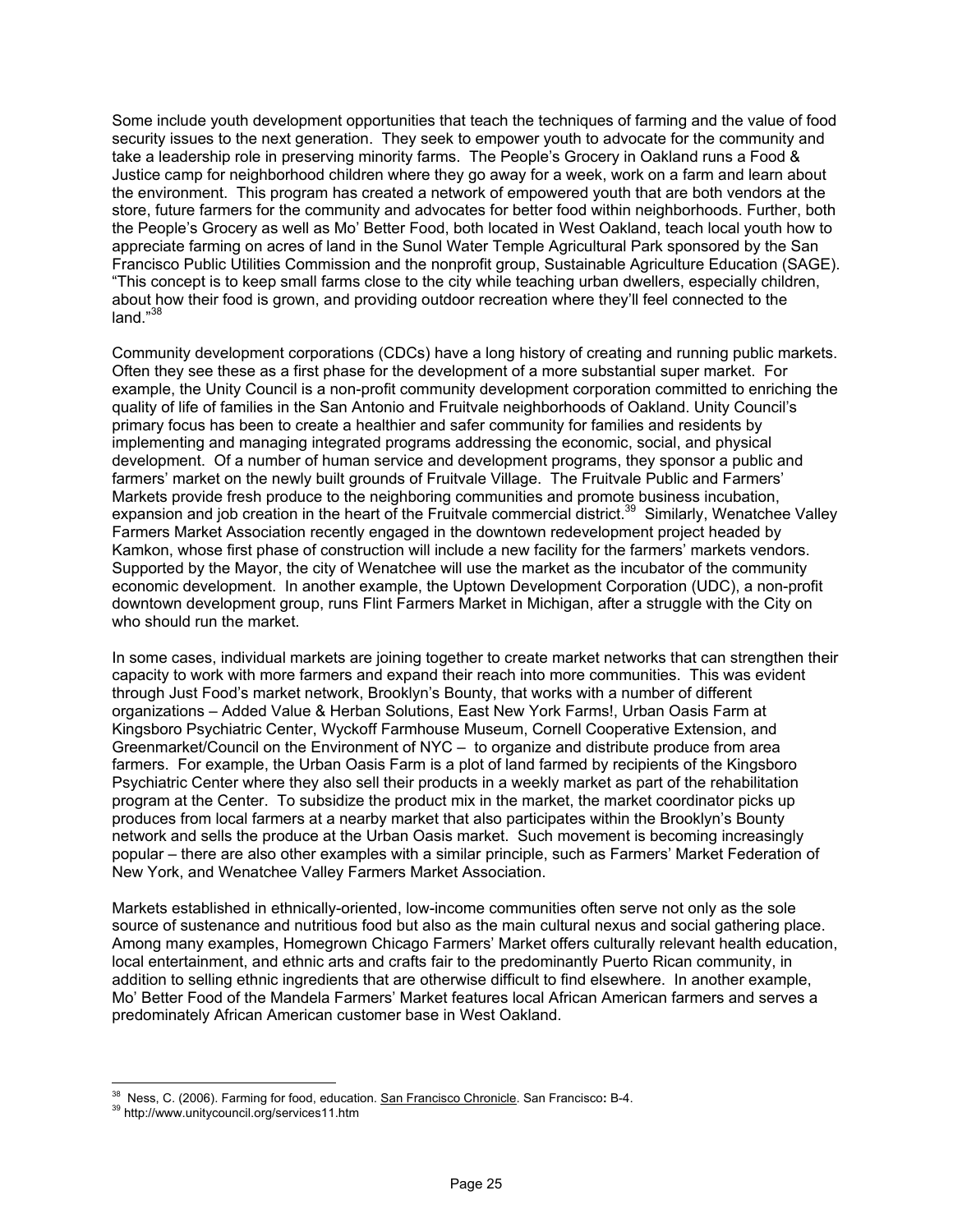More directly, we find that health organizations are actually organizing and managing public markets as part of a larger strategy to promote health in their community and their employees. The best known example is Kaiser Permanente, a leader in this field and currently running a total of twenty-five farmers markets located in California, Hawai'i, the Northwest, Denver, and Georgia, with additional markets being planned.40 Another example includes the three markets as part of the Community Health Market Alliance network led by the Camden Area Health Education Center, Inc. (AHEC) in New Jersey. Other markets promote community health by working collaboratively with local health organizations, such as the Fruitvale Market in Oakland, which works in collaboration with the Native American Health Center and La Clinica de la Raza, which offer WIC enrollment to their customers. Similarly, Mount Vernon Farmers Market works closely with Skagit Valley Hospital to host the market at the hospital lawn, and has a permanent stand for the WIC program and food banks, run by Skagit County Community Action Agency.

Not only do health organizations run markets, but in some cases, they are also working to create purchasing practices that support small and local farmers. For example, Kaiser Permanente's Oakland Medical Campus recently began a program to change the supply patterns of food and food distribution in their community. They have created a network with small, local farmers to provide fresh produce for their patients' meals. Ten farmers, with a focus on ethnic minorities, will send crops directly to Kaiser's central kitchen. Kaiser's project seeks to address the question of a future in sustainable agriculture and the livelihood of small farmers in California.<sup>41</sup> For now, Kaiser is happy to announce that a local Hmong farmer has his cherry tomatoes featured in the salads of patients' tray meals. In another example, the Mandela Food Cooperative in West Oakland is also working on supporting local farmers and views themselves as a conduit in creating a healthy and sustainable food system by engaging in corner store conversion efforts. Essentially, one way the Mandela Food Cooperative is creating a sustainable food system is buying the leftover produce that is unsold at the end of the market day from the local farmer and bringing it to a local corner store to be sold in place of alcoholic beverages.

For success in the market-health integration efforts, health organizations and other non-health organizations can act as the "connector" entity for the market and the rest of the community. Small farmers markets such as Mount Vernon Farmers Market in Washington are sometimes well-positioned to play that role themselves due to the small size of the community and a certain level of cohesion that results from the community's unique circumstances. The Market Foundation of Pike Place in Seattle is an exceptional model of bringing social service agencies such as the senior center, medical clinic, food bank, childcare and the public development authority, to serve the Market District and the surrounding area. Further, the Consortium to Lower Obesity in Chicago Children (CLOCC) and Camden Area Health Education Center (AHEC) has a strong connection with their market's operations, direct health programs, as well as the neighborhood-level activities.

In another example, the Richmond Medical Center farm stand in California and Interstate Campus market in Oregon are examples of the community collaboration model of Kaiser farmers' markets, which identifies community organizations as the "connector" entity for the market and the rest of the community. In Richmond, the county health department announced a request for proposals (RFP) looking for a community organization to establish farm stands in West Contra Costa County. The local organization, EcoVillage, received the funding from the county health department to purchase a van, which is used to drive to local farms to pick up produce to be sold at a farm stand on the Richmond Medical Center campus. In Oregon, the market established an advisory board consisting of members from Kaiser Permanente, local neighborhood associations, and other members from community benefit programs, who planned the mission of the market for a year before the market opened. The goal of the market is to continue to expand its community-base and eventually turn this market from Kaiser entirely to the community. One way this market attempts to successfully engage the community is by opening one booth as the "community booth," in which different community organizations are welcomed to be featured in the market each week.

<sup>&</sup>lt;sup>40</sup> (2006). Kaiser Permanente Farmers' Market Resource Guide, 2nd Edition: 1-52.

<sup>41</sup> Ness, C. (2006). Chez Kaiser's food revolution Hospital experiment putting locally grown produce on patients' plates. San Francisco Chronicle. San Francisco**:** A-1.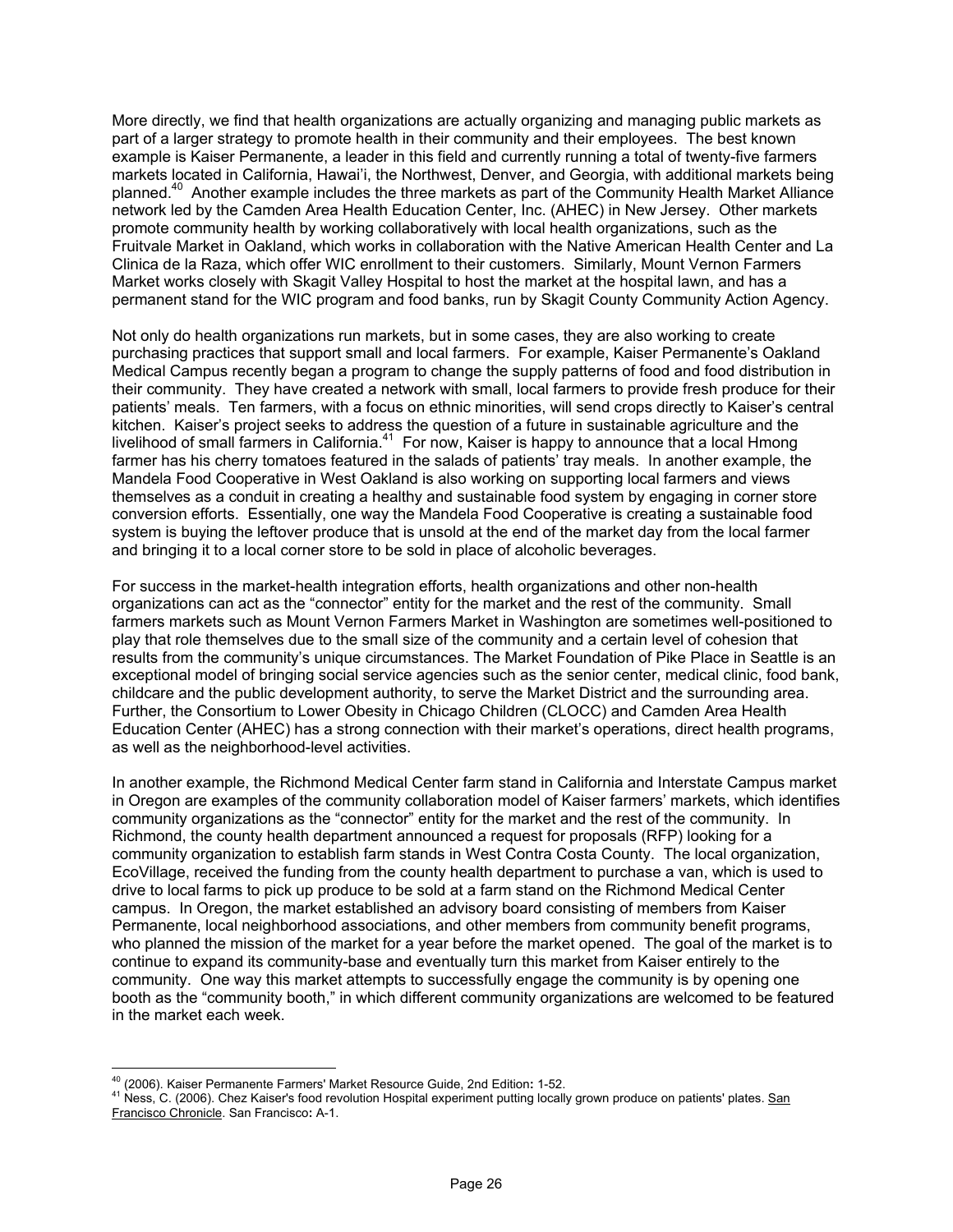We found that, in accordance with our *Market-Health Continuum*, the "Individual" level intervention programs play necessary roles in initiating and furthering the community level programs. Each of the markets that we observed indicates activities that promote greater community health. Many offer health education opportunities, such as cooking demonstrations, nutrition information, food subsidy programs information, health screenings, and more. For example, the Santa Teresa Medical Center Farmers' Market in San Jose, California, distributes health information sheets with all the produce offered in the market, healthy recipes developed by Kaiser Dieticians, and a program called "Cookin' the Market" in which local chefs demonstrate how to prepare healthy meals. The Camden Community Farmers' Market park mobile health and mobile vision screening units near the market and local medical students offer blood sugar tests and referral to care services. The Growing the South Madison Community Farmers' Market in Wisconsin is strategically located within walking distance of the Madison Health and Family Services at one site and the Dean Hospital and St. Mary's Hospital at a second site. They also offer a Healthy Eating basket giveaway by donating thirty baskets of food to local families.

From our research, markets also seem to be more inclined to establishing "Neighborhood" level interventions when approached by another entity, as opposed to the markets reaching out themselves. For example, the WIC/FMNP/Food Stamps programs are found to play an especially significant role in mobilizing civic participation, for both supply-side and demand-side in economically challenged communities. With such a program, barriers to success include increasing WIC/FMNP enrollment, improving the redemption rates of coupons, educating consumers, and/or establishing EBT machinery and infrastructure, in addition to other struggles to benefit underserved community residents more effectively. Thus, some community organizations collaborate with the market to provide various social services and create linkages to such services. For example, the Mandela Food Cooperative runs farm stands at Senior Centers throughout Oakland to provide elderly populations with fresh produce and a place for the elderly to utilize their Senior FMNP coupons. In another example, the Allen Street Farmers' Market in Lansing, Michigan, working in partnership with the Department of Human Services, sent a letter and map to the market to all Lansing residents eligible for Food Stamps announcing that the market accepts food stamps. As a result, Food Stamp and EBT transactions increased from an average of \$6 per day to \$189 per day in 2005. Having a permanent presence certainly increases the WIC utilization and facilitates information dissemination, as it is the case for Mount Vernon Farmers Market collaborating with Skagit County Community Action Agency. The challenge seems to be with the EBT utilization that markets struggle for different reasons. Inadequate infrastructure, in terms of the physical setup, financial burden and insurance plans, is indeed a major hurdle. The additional and perhaps more difficult challenge emanate from the lack of consumer education to encourage healthier eating habits. This reinstates inherent and structural issues described in the Section I.

Overall, although the markets in our research often recognize their role as a public gathering place some of the "Individual" level health integration opportunities, they do not yet seem to employ deliberate approaches to foster more community-oriented, civic engagement. Rather, there seems to be an assumption that community engagement occurs "naturally" as the public space is made active. We also learned that more often than not, the markets do not directly connect what they are already doing with aspects relating to the "Societal" level of health integration, such as requiring only locally grown products to be sold at the market. Overall, it is clear that markets make up a diverse group with complex and varied histories and background, multiple objectives and selective visions while offering both tremendous health improvement opportunities and creating significant challenges for addressing prevention. This section highlighted some of the different facets markets are utilizing to meet the "double bottom-line" within the *Market-Health Continuum*. Other "ingredients" for success are elaborated further in Section IV: Conclusions & Recommendation, under the "Reflections & Considerations" section (page 26). Also, for more details on the missions, programs, and challenges of different markets, please refer to the Appendix A and B.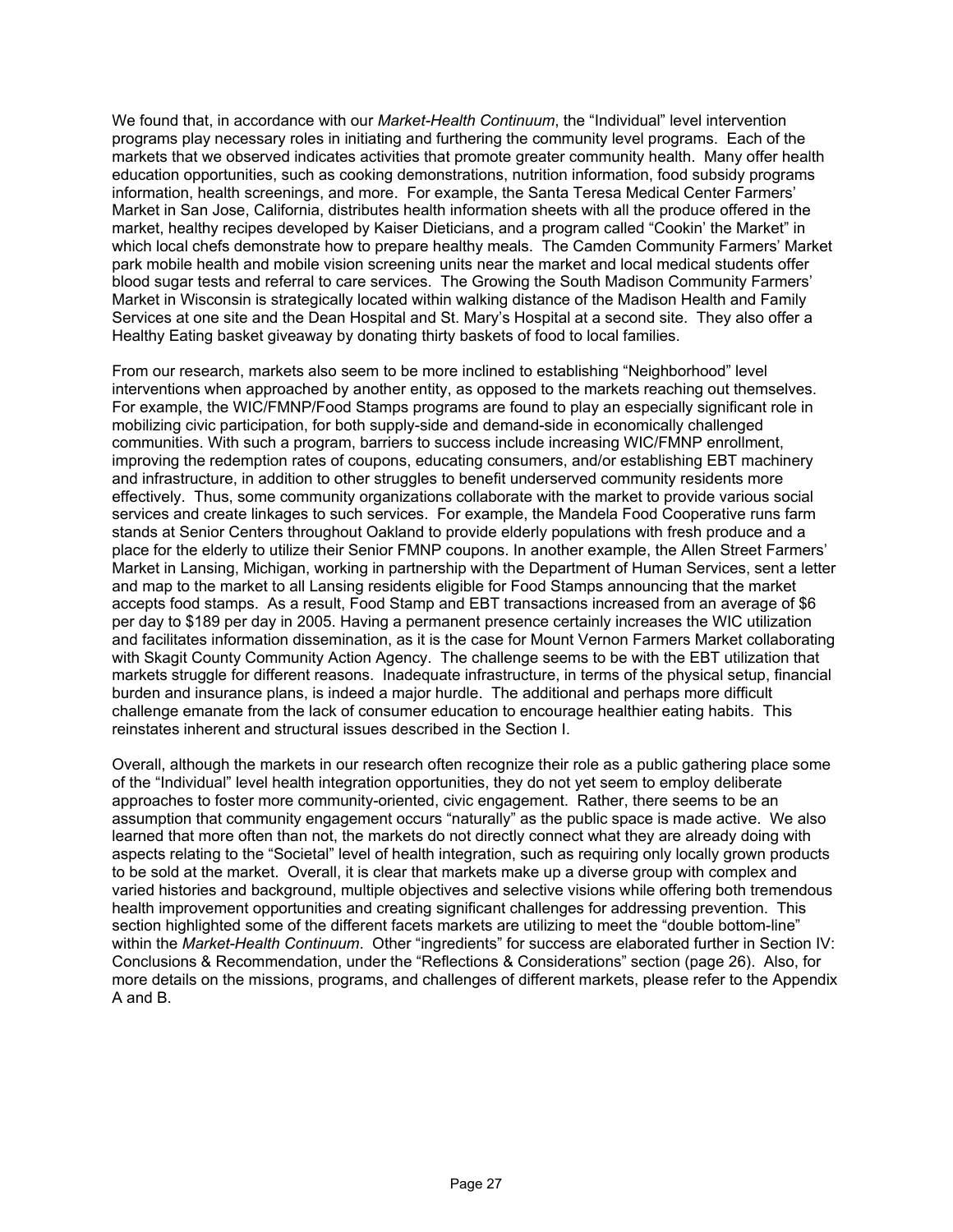### **IV. OBSERVATIONS & RECOMMENDATIONS**

#### **A. REFLECTIONS & CONSIDERATIONS**

The summer study has brought out a wealth of information and wisdom through intense literature research, roundtable discussions, and soliciting guidance from leaders of various industries. It should be underscored, however, that the overall discussion of our research and the recommendations here have been impacted to a great extent by what we experienced and observed directly on site as well as from communicating with the practitioners throughout the summer. The following three lingering considerations, posed at the end of the Roundtable Discussion II (page 19), are addressed here based on our observation.

#### **1. Are there specific community, place and people attributes that foster successful markets with health programs?**

We find that **active community engagement and participation** is an indispensable key to success. In addition to improving a neighborhood's physical food and activity environment, changing the social environment and norms around the issues is also a necessary component of changing behaviors and successful community development in a holistic way. Interventions stand little chance of success if low-income families are not offered the opportunities to spend their money and allowed the time to partake in the process. Not only can the community residents provide invaluable insights on the precise needs of their neighborhood, but they also benefit directly by getting involved (through the means of food-related activity, or through community-based or faith-based organizations or religious entities' activities). The process of doing so empowers the people by helping develop emotional attachment to the place itself ("it's my home") as well as remove judgment, condemnation, or guilt, thereby cultivating strong ownership to the place to make the process truly community-based. Such human capital development, in addition to economic and physical development, makes the community socially, economically and culturally vibrant; it may be the missing piece in many gentrified communities where markets do not live up to their potential.

Part of the key to success for neighborhood participation is partnering with community institutions that are already in place, so that they can take ownership of the process. Such **effective organizational collaborations and partnerships** is also crucial for success. Whether it is community organizing to mobilize the residents' participation, community-based organizations serving seniors and children, county departments of health that facilitate various health promotions and healthy eating initiatives, or hospital systems that buy local farmers' produce in bulk, the markets seem to thrive most as part of such collaboration networks. The caveat seems to be that various organizational efforts need to collaborate together under the common goal.

With a successful market, existing community services, especially health entities (broadly defined, private or public) see public markets as a critical neighborhood asset building vehicle, and therefore as a **strategic partner** in developing a healthier community. Similarly, existing public markets, including those who have embarked on "public health" programs within their markets, definitely see the health entities as their strategic partners in maturing the markets into more economically viable ones.

A key to success also necessitates a **dedicated group of market leaders** (e.g. market / market association boards) who have a clear, long-term vision for the market, the entire community, and the commitment to carry out the declared mission. From what we have seen, it is almost always the biggest challenge to convince the supply-side to be engaged in any activity beyond the "selling". The market leaders are in the best suited position to mobilize the farmers and vendors to develop the market, because they can offer the profitability incentives to the supply-side by playing the intermediary role between the supply-side and the demand-side.

The existence of **political champions** to create or steer the local political will has proven to be crucial in a market's relationship with the local government. For example, in the effort of community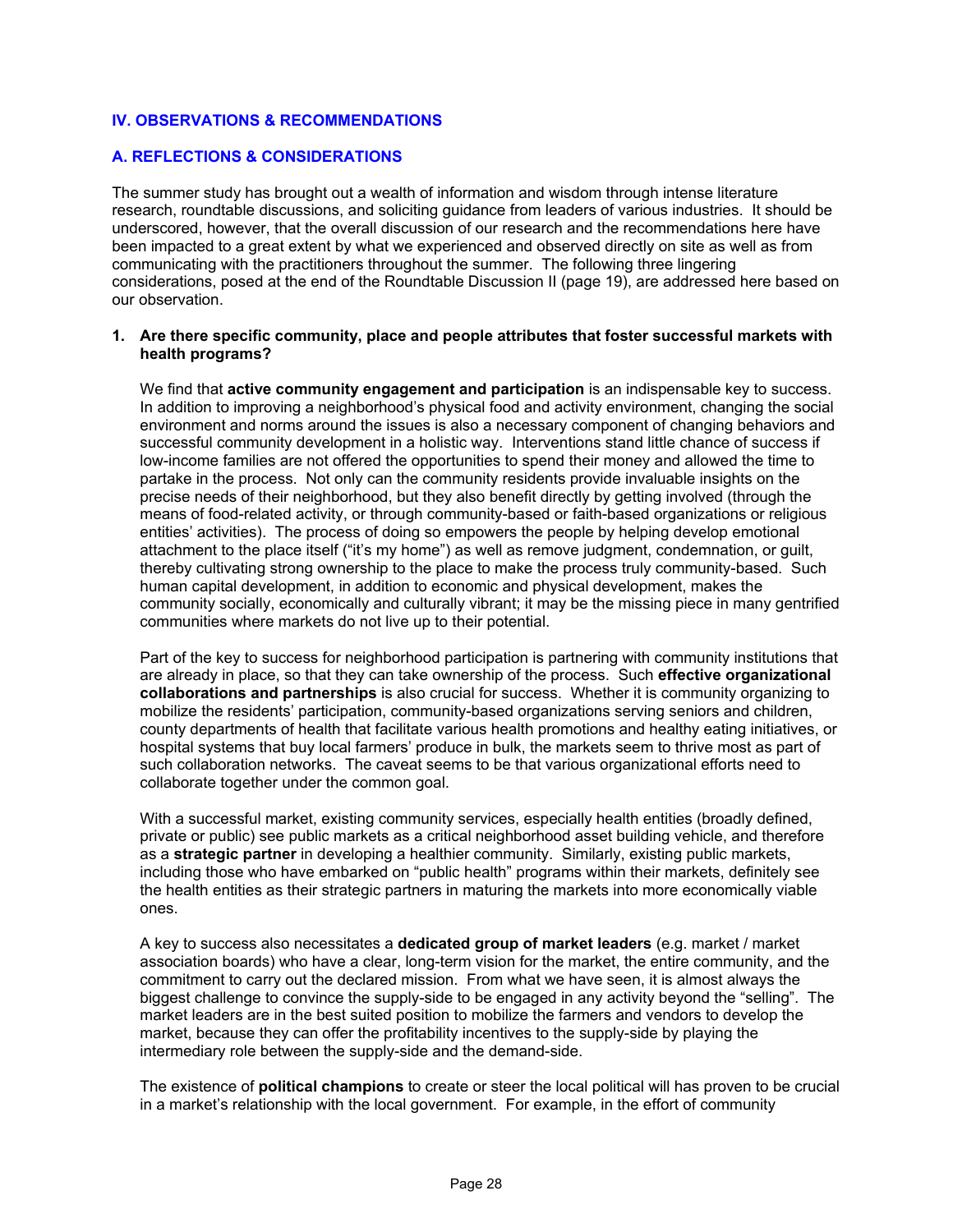revitalization, we have seen that markets tend to be promoted as the "anchor" of the business most effectively via an advocate who is him/herself part of the local government. Having such a "voice" is significant help for the market to be recognized through the allocation of resources. Efforts initiated solely by the markets tend to be an uphill battle without such political champions' advocacy. Similarly, having **proactive healthcare partners** (health education center, hospitals, health agencies, etc) who reach out to the market and not the other way around, almost always leads to success. Such political champions could be useful in engaging healthcare institutions as partners to public markets, or vice versa. In addition, due to their complex nature, there are different elements of the political landscape that need to be organized and mobilized for support. Political champions can play the role of rallying disparate elements to support this complex set of relationships.

Regardless of the size of the market, a successful market operation at the Individual and Neighborhood level always requires the "**connector**" who brings in various community partners. We have seen that the "connector" candidates range from the market itself (the market manager, for smaller markets), county health department, locally based healthcare system, to local community foundation or market foundation.

Well-balanced strategies seem crucial to **empower the supply-side and demand-side in tandem**, so as to benefit the entire surrounding community. Expectedly, there seem to be many institutional and policy-level challenges that prevent the markets from doing so; however, we have seen successful cases where markets gave priority to tasks over which they could take the leadership, such as consumers and farmers education on health and Food Stamps programs, or forging relationships between the two sides through various programs.

#### **2. Would it be effective to set some criteria, or parameters, for the type of communities where we can make the desired market-health connection?**

Yes. One clear criterion would be that the program will serve "a shifting sands community" – parameters on what defines such a community may be important to establish. In general, it would be a community whose dynamic changes are affecting the people to the point that they are concerned. Another important criterion for the grant program is who the main recipient of the grant would be. In other words, would the market be the center of the proposed public health activities, or would it be part of the larger community coalition where the market space play the center role? Finally, it may also help to define a separate set of parameters for i) urban and rural communities, ii) the size of the community, iii) the type (and the size) of the market, iv) different ethnic communities.

#### **3. Who is the target audience? Is our aim to support agriculture, or provide affordable fresh produce to the community? Or is it all of the above?**

The aim of this study, as articulated in the Section I, is to help the constituents of the community to become healthier to the end of better social integration and gaining social capital. The "target audience" is both **supply-side** (i.e. local vendors and farmers) as well as **demand-side** (i.e. customers and local neighborhood constituents). To that end, our aim is to support agriculture so that that the supply-side constituents can expand sales and help facilitate the regional food distribution, to provide affordable fresh produce to the community so that the demand-side constituents can get access to better food. A well-balanced relationship between the two sides is important for the sustainability of the community's well-being.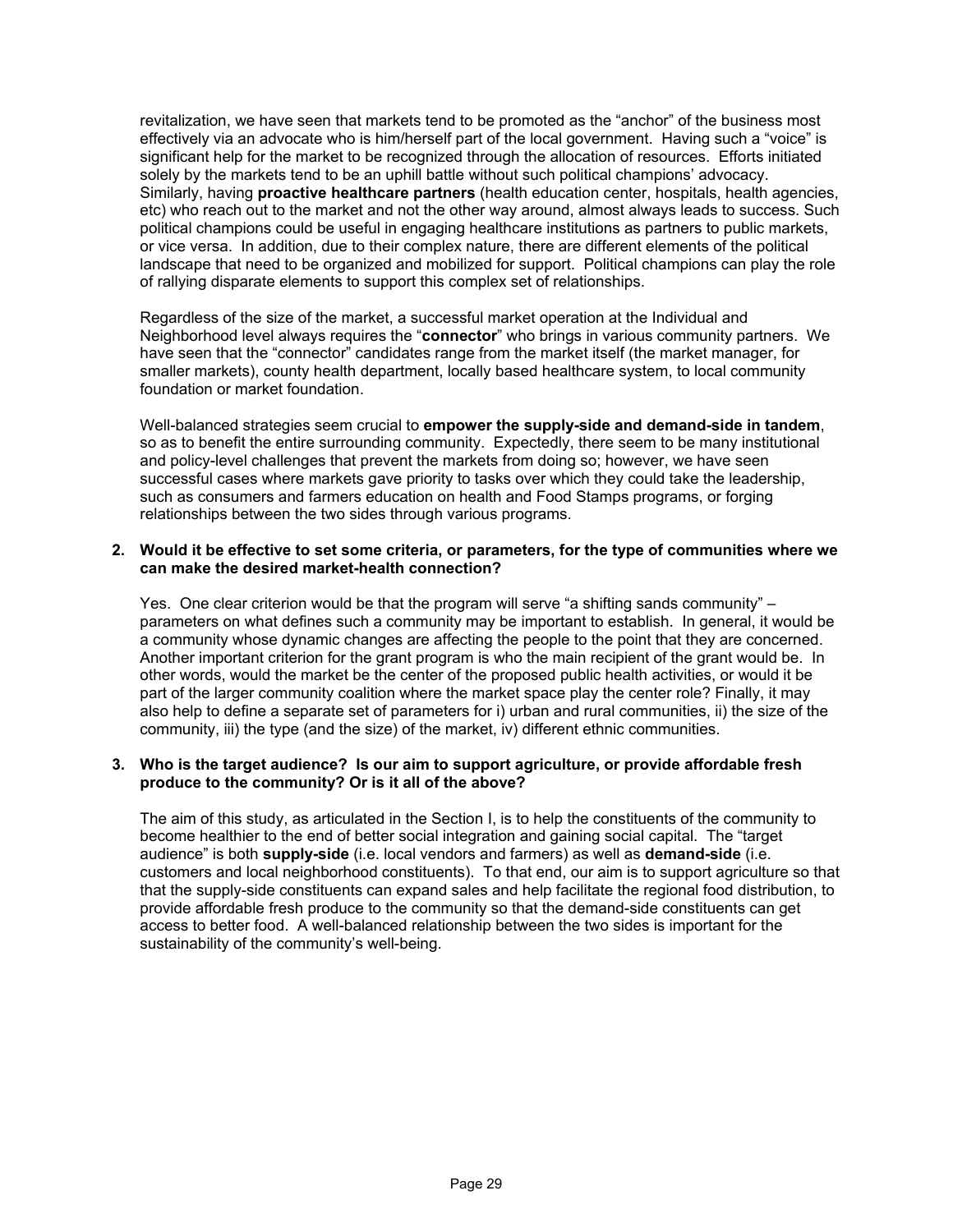# **B. RECOMMENDATIONS**

In making the overall recommendations, innovative approaches are essential to the success of creating market-health programs. When addressing the social determinants of health that require interventions at all levels of the ecological model, thinking through a different lens, from bottom-up, outside-the-box, connecting "unusual suspects", structural interventions, or any other of a number of approaches will be useful. Since "health" is broadly defined for the purpose of our work, innovative programming, partnerships, and planning are all required in developing creative thinking for promoting community health through the avenue of markets. With that in mind, the following is the list of key complementary recommendations for the implementation of market-health programs.

#### **Alternative Sponsorship Roles: Structural Relationships**

- 1. Market-health programs should build upon the primary foundation that **a market is a business enterprise**. The producers (supply-side) play a crucial role in this premise. Therefore, it is important to make the "business" case for such programs, whether through the greater purchasing power of institutional buyers, support new and existing "value-added" business development, FMNP/food stamp opportunities, capacity building for farmers and the market as a whole, etc. It seems therefore critical to find the health "anchor" institution to serve this role. The institutional purchasing power to empower the supply-side must also be coupled with an institutional support for the demand-side to ensure the balanced trade activity. Direct collaboration with the U.S. Department of Agriculture (USDA) would be crucial to help increase the redemption rate of the Food Stamp Program and mobilize the market activities.
- 2. It is necessary to stress **building on the** *existing* **social, economic and physical assets** in the communities. Similarly, we need a place where there is already a ground for leadership, both for the market itself and for the communities. Managerial and organizational capacity of the market is a critical success factor. Community-based planning is a powerful approach that could make use of markets as the venue. Successful strategies would include helping different groups and organizations identify the markets as a place to collaborate with rather than placing responsibility on markets to do all the reaching out. From what we have seen, it is not effective to put the market in charge of the coordinating effort for the Neighborhood level of program implementation – markets' limited capacity and/or expertise do not allow for such a role of the master-coordinator outside the market. Instead, the markets should be the main venue and one of the partners in the collaboration, where the main "connector" role is played by another entity. Who should be that "connector" entity will vary for each neighborhood, contingent on its unique situation and inclination.
- 3. It is important that health entities (broadly defined, private or public) see public markets as a critical neighborhood asset building vehicle, and the markets see the health entities to help them achieve the "**double bottom-line**" as mentioned earlier. There are markets, market associations and farmers alliances who are ready to make the leap to the next level from selling fresh produce and supporting the supply-side only – finding an entity who could play the external "connector" or "broker" role seems most appropriate. Similarly, health entities are searching for a link to penetrate into the neighborhood residents. Efforts to educate and link both sectors will be necessary. It is also important that the "health entities" are distinguished into the medical care ones and health promotion/cultural wellness ones. For the most holistic program implementation, the market would need both kinds of the health entities. Health screenings and free/subsidized primary care services are a key draw for low-income, uninsured and/or undocumented individuals at many of the existing markets, and they may be the only point of entry in many communities. Health promotion and cultural wellness programs are also a critical complement and partner to the medical care services, to establish a comprehensive health system for the neighborhood constituents.
- 4. We should also seek **partnerships and collaborative opportunities to work with public entities**, such as state/city/county departments of health, housing authorities (public or private), and federallyfunded programs (WIC FMNP, Senior FMNP, EBT/Food Stamps). It is also important to identify who the non-traditional communities/partners are that need to be involved in this process. Partnership-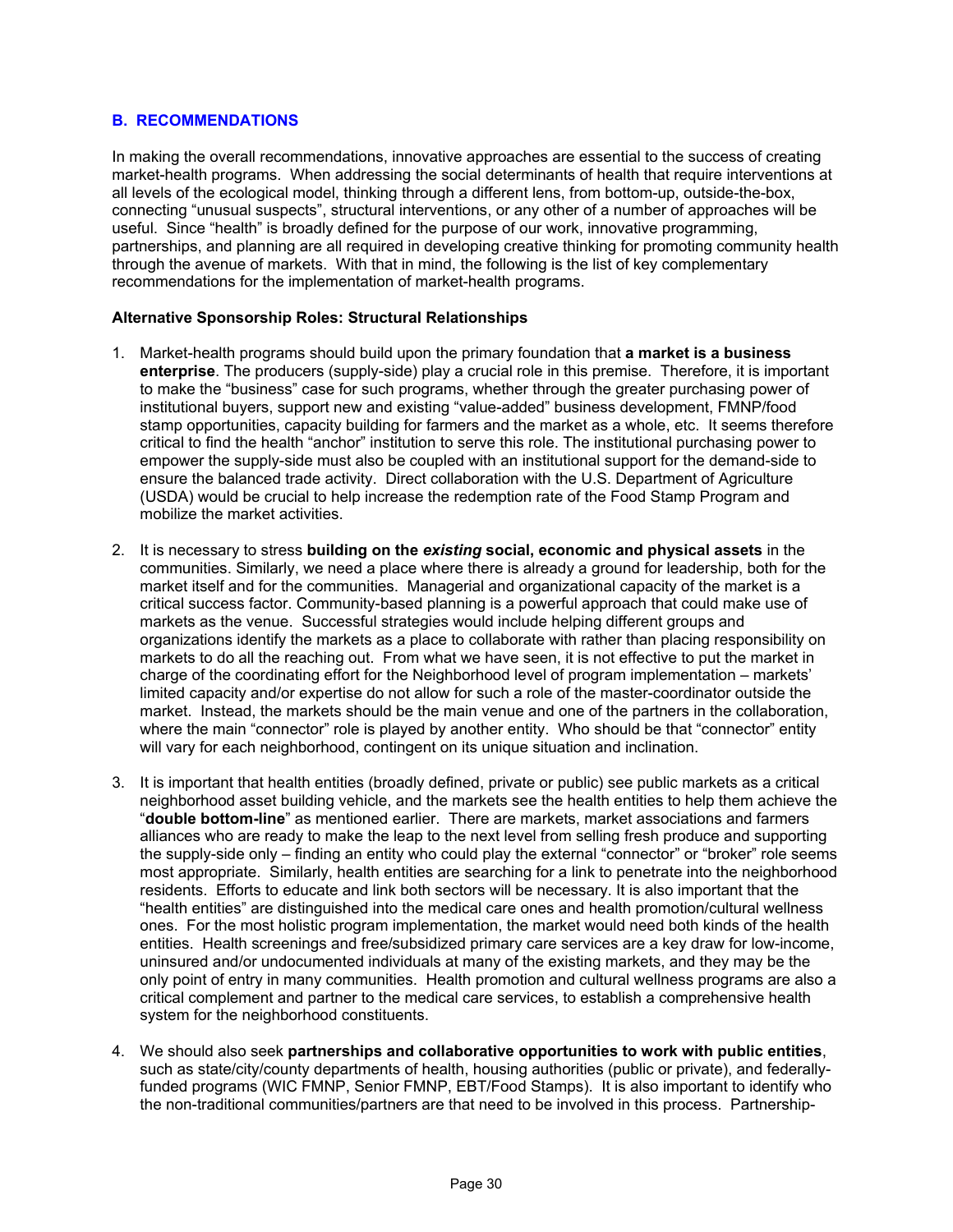building with both associations – unincorporated, informal – and larger, more formal organizations needs to be distinguished and given the credit for its track record of success. Such partnership should not overlook local knowledge that is practical, to complement outside "experts" to build a strong and sustainable relationship.



The following diagram on the next page summarizes the four recommendations:

*Diagram 7: Market-Community-Health Partnership*

# **Neighborhood Change Mobilization**

5. Community health is all about relationships. As we concentrate on the Neighborhood/Societal outcomes, it makes sense to view markets as a more **intentionally and proactively** designed social *organization* or a **public sphere**, like the "**town squares**", rather than just a "naturally evolved" gathering place. Through various active sales, community services, active topic tents (social tents, theme tents; mini town hall meetings, etc) and the like, people can come together and galvanize in non-crisis circumstances with civility. Social support and cohesion can be enhanced through these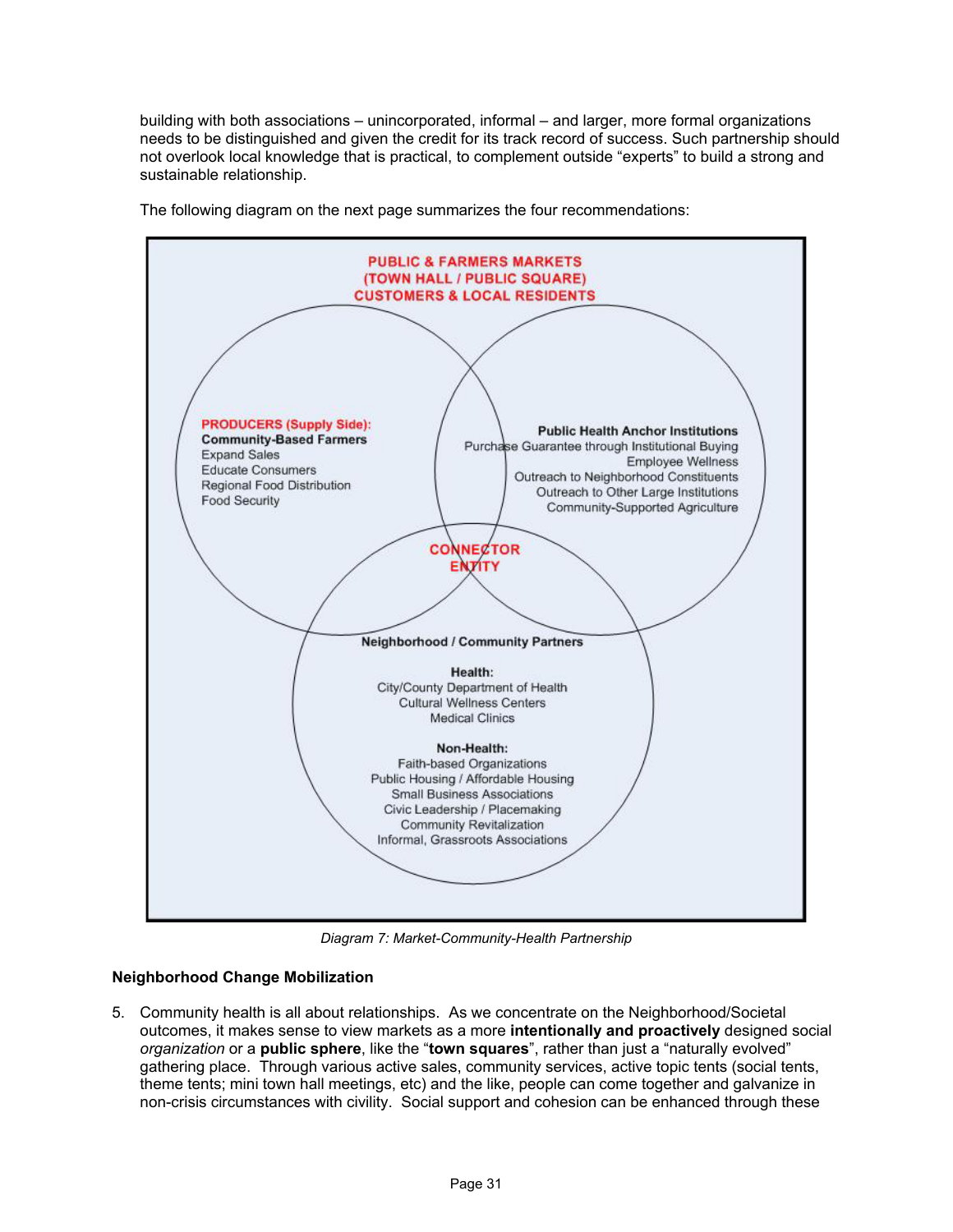mutually beneficial relationships and, in turn, social exclusion, segregation, and vulnerability can be decreased. This will hopefully increase the likelihood of a healthier and more engaged citizenry within the shifting sands communities.

- 6. It is also necessary to build intentional and strategic programs to enhance social norms, economic norms, and cultural norms in tandem, instead of assuming that one aspect automatically supports the other(s). As witnessed by the various phases of community development in the United States since the 1950's, community economic development does not necessarily accompany other essential ingredients of community's overall well-being. All of the aspects are equally crucial for success, and one does not necessarily precede or succeed the others. Similarly, **individual empowerment alone will not bring success without the proper community empowerment accompanying the process**. Without proper planning for such a balanced development, the ill effects of gentrification will afflict the community. Efforts to build social integration in individuals will provide an opportunity for increased understanding and mutual respect across race, ethnicity, gender, age, and generation within the community. Community economic development alone would not be able to accomplish this, as argued in the paper – community development actors must engage the external and larger regional and forces that impact the outcomes of reducing poverty, while building the internal and individual capacity of key constituencies. When there is such a balance and nexus between individual asset building and the community asset building, the market can be effective in ensuring the well-being of both supply-side and demand-side. For example, individuals can increase sales, while being educated and persuaded into the larger social movement; consumers can get access to fresh and nutritious food and health services while having their voices heard.
- 7. Strong **evaluation** that rigorously measures the impact of different neighborhood strategies on the process needed to effectively implement the strategies would be necessary in establishing a measure of the varying degrees of success across neighborhood interventions. It is acknowledged that it is difficult to define "success" – whether quantitatively or qualitatively – due to the complex nature of the "causal web" of social determinants of health. It has been shown that truly inclusive participation does not just mean large numbers turning out to meetings, and that the qualitative results mean little unless put in the context of each community's status and condition. The most effective way to define the measurements of success (i.e. health impact) seems to be through community-based participatory research. It may also make sense to take a creative approach, to work closely with the local government agencies and public health professionals to take advantage of the existing community programs. A strong recommendation needs to be made to put in place both quantitative and qualitative participatory research protocol. Such approaches should focus on individual outcomes for various constituents from both the supply-side (e.g. increased sales by vendors and producers) and the demand-side (e.g. access to culturally appropriate food). Finally, there needs to be some measures of civic engagement by the more vulnerable population from the neighborhood, who is empowered to overcome the individual health challenges while being civically engaged through the public sphere of the market.

Proponents of this recommendation should engage local research institutions to ensure credible methodologies, data (quantitative and qualitative) collection assessment, and analysis. Finally, efforts for just-in-time policy and decision-making processes that link community and local leadership need to be incorporated

8. Lastly, funding entities, who may be interested in mobilizing market-health programs, should ideally assemble a comprehensive group of representatives, in order to set these recommendations into action. Such representatives, or advisory board, should be comprised of the supply-side (vendors, farmers, producers), demand-side (consumer advocates, community development professionals), public health professionals as well as selective market managers and practitioners. Programs for different implementation localities should be uniquely catered to their own needs, and this "working group" should conduct planning efforts accordingly.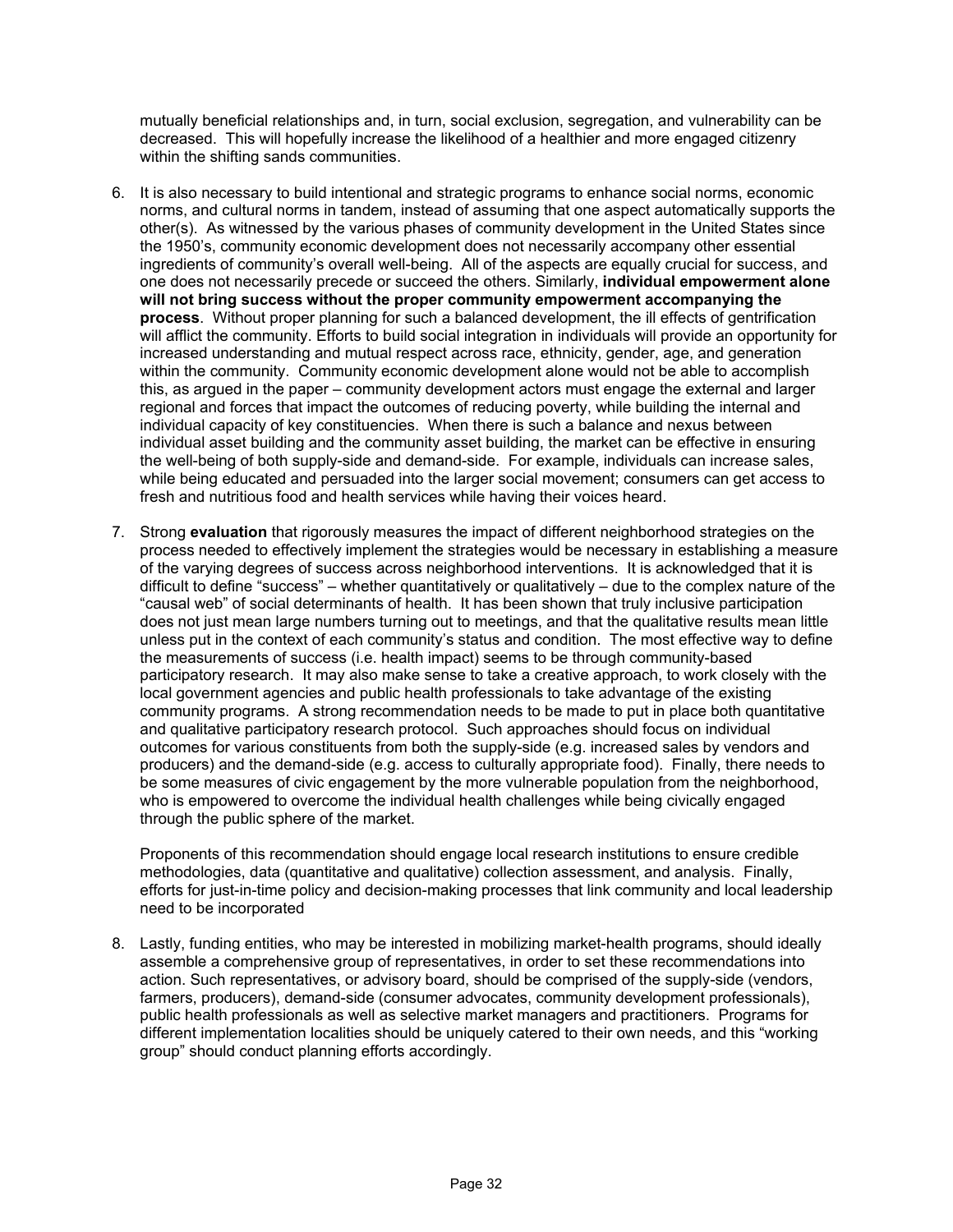### **V. BIBLIOGRAPHY**

#### **A. RESOURCES**

(1999). Hope VI: Building Communities, Transforming Lives. Washington, D.C., U.S. Department of Housing and Urban Development's Policy Development and Research Division.

(1999-2000). National Health and Nutrition Examination Survey.

(2000). Successful Models of Community-Based Participatory Research. Successful Models of Community-Based Participatory Research. Washington, D.C., National Institute of Environmental Health Science.

(2002). Diet, Nutrition and the Prevention of Chronic Disease. Geneva, Food and Agriculture Organization & World Health Organization**:** 1-160.

(2002). The Future of the Public's Health. Washington, D.C., Institute of Medicine, National Academy Press.

(2002). The Future of the Public's Health in the 21st Century, Institute of Medicine**:** 1-7.

(2002). Global Strategy on Diet, Physical Activity, and Health. World Health Assembly, World Health Organization**:** 1- 22.

(2002). A Public Market for Lower Manhattan: Preliminary Feasibility Study. New York, Project for Public Spaces**:** 1- 47.

(2002). Reducing Health Disparities Through a Focus on Communities. Oakland, CA, PolicyLink**:** 1-47.

(2002). U.S. Farmers Markets -- 2000 A Study of Emerging Trends, U.S. Department of Agriculture**:** 1-48.

(2003). Program Impact Report for the 2002 WIC Farmers' Market Nutrition Program. Alexandria, VA, The National Association of Farmers' Market Nutrition Programs**:** 1-12.

(2003). Public Markets & Community-Based Food Systems: Making them work in Lower-income neighborhoods. New York, W.K. Kellogg Foundation & Project for Public Spaces**:** 1-62.

(2003). Public Markets as a Vehicle for Social Integration and Upward Mobility - Phase I Report: An Overview on Existing Programs and Assessment Opportunities. New York, The Ford Foundation & Project for Public Spaces**:** 1- 57.

(2003). Social determinants of health: the solid facts 2nd edition. R. G. Wilkinson and M. Marmot. Denmark, World Health Organization**:** 1-33.

(2003). Wireless Point of Sale Device: Pilot Evaluation Report. Milwaukee, WI, Fondy Food Center**:** 1-22.

(2004). Building Stronger Communities for Better Health. Oakland, PolicyLink & Joint Center for Political and Economic Studies**:** 1-12.

(2004). Fruit and Vegetable for Health: Report of a Joint FAO/WKO Workshop. Kobe, Japan, World Health Organization & Food and Agriculture Organization**:** 1-46.

(2004). Global Strategy on diet, physical activity and health. Geneva, World Health Organization**:** 1-19.

(2004). Kaiser Permanente Farmers' Market Resource Guide**:** 1-36.

(2004). A Place for Healthier Living: Improving Access to Physical Activity and Healthy Foods. Oakland, CA, PolicyLink & Joint Center for Political and Economic Studies**:** 1-21.

(2005). Farmers' Market Resource Kit: A step toward making San Francisco a Market City. San Francisco, SAGE & The San Francisco Foundation**:** 1-45.

(2005). Healthy Food, Healthy Communities: Improving Access and Opportunities through Food Retailing. Oakland, CA, PolicyLink**:** 1-50.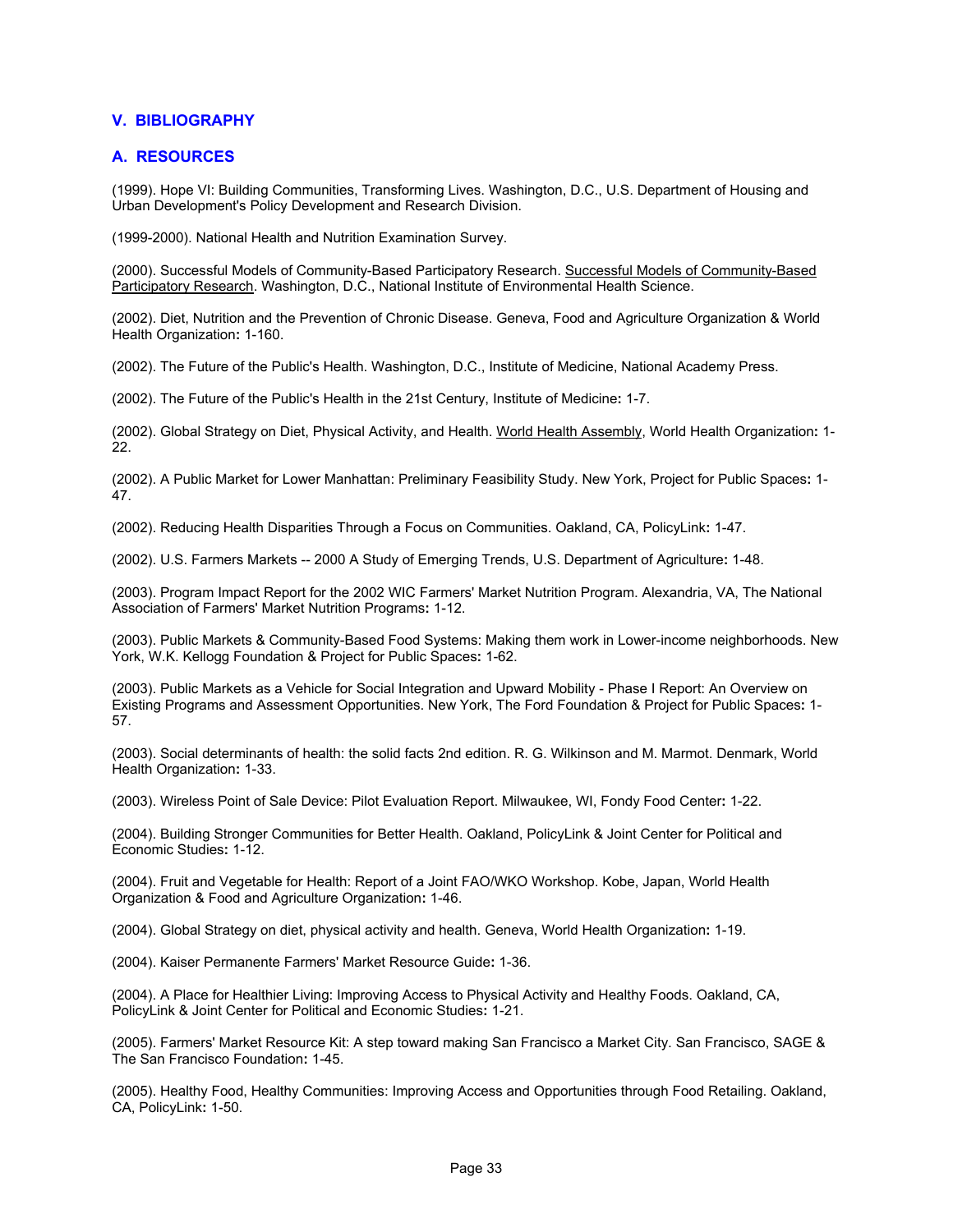(2005). Healthy Food, Healthy Hospitals, Healthy Communities: Stories of health care leaders bringing fresher, healthier food choices to their patients, staff and communities. Minneapolis, MN, The Institute for Agriculture and Trade Policy**:** 1-30.

(2005). Healthy People 2010 factsheet. Rockville, MD, U.S. Department of Health and Human Services**:** 1.

(2005). Market Creek Plaza: Toward Resident Ownership of Neighborhood Change. Oakland, PolicyLink**:** 1-36.

(2005). 2006 National Health Observances, U.S. Department of Health and Human Services**:** 1-37.

(2005). Report on the World Social Situation, 2005, United Nations**:** 1-152.

(2006). California Native Food & Nutrition Program, Northern California Indian Development Council**:** 1-6.

(2006). Communities of Opportunity: Pilot Phase Business Plan 2006-2010. Mayor**:** 1-36.

(2006). Food Without Thought: How U.S. Farm Policy Contributes to Obesity. Minneapolis, The Institute for Agriculture and Trade Policy**:** 1-15.

(2006). Kaiser Permanente Farmers' Market Resource Guide, 2nd Edition**:** 1-52.

(2006). 2006 National Health Observances. U. S. D. o. H. a. H. S. Office of Disease Prevention and Health Promotion**:** 1-37.

(2006). Organic Harvest: An Action Plan for Local, Organic and Family Farmed Foods. J. Slama. Chicago, IL, FamilyFarmed.org**:** 1-20.

(2006). SB 1329 Community development: healthy food choices.

(*n*). Farmers' Markets on Hospital Grounds. Going Green: A Resource Kit for Pollution Prevention in Health Care. Arlington, VA, Health Care Without Harm.

(*n*). Food and Food Purchasing: A role for Health Care. Going Green: A Resource Kit for Pollution Prevention in Health Care. Arlington, VA, Health Care Without Harm**:** 1-4.

(*n*). Obesity and Overweight Factsheet, World Health Organization Global Strategy on Diet, Physical Activity and Health.

(*n*). Organic Harvest. J. Slama. Chicago, IL, Sustain & FamilyFarmed.org**:** 1-20.

(*n*). Physical Inactivity Factsheet, World Health Organization Global Strategy on Diet, Physical Activity and Health.

(*n*.). Good Food: Examining the Impact of Food Deserts on Public Health in Chicago. Chicago, LaSalle Bank**:** 1-7.

Amartya, S. (1992). Inequality Reexamined. Oxford, Oxford University Press.

Amartya, S. (1999). Development as Freedom. New York, Alfred A. Knopf.

Anderson, R. N. and B. L. Smith (*n*). "Deaths: Leading Causes for 2001." National Vital Statistics Reports **52**(9): 1-85.

Arts, J., D. Birmingham, et al. (2005). Recipe for Success: Recommendation of the Dane County Local Food Policy Advisory Subcommittee**:** 1-42.

Aubrun, A., A. Brown, et al. (2005). All Tree and No Forest: How Advocacy Paradigms Obscure Public Understanding of the Food System. Perceptions of the U.S. Food System: What and How Americans Think about their Food. Battle Creek, W.K. Kellogg Foundation**:** 57-66.

Aubrun, A., A. Brown, et al. (2005). Harmful and Productive Patterns in Newspaper Presentations of Food Systems. Perceptions of the U.S. Food System: What and How Americans Think about their Food. Battle Creek, W.K. Kellogg Foundation**:** 67-85.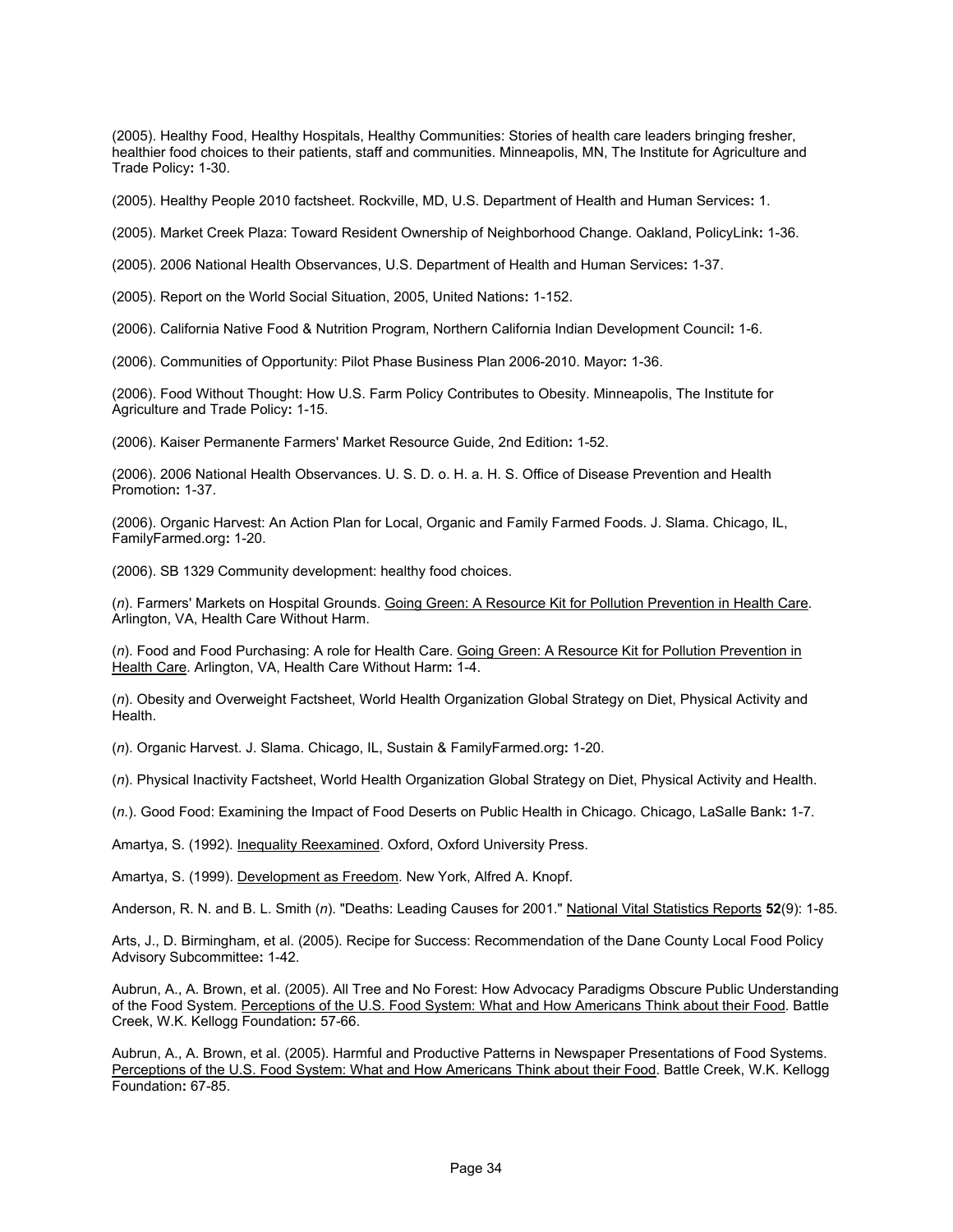Aubrun, A., A. Brown, et al. (2005). Not While I'm Eating: How and Why Americans Don't Think about Food Systems. Perceptions of the U.S. Food System: What and How Americans Think about their Food. Battle Creek, W.K. Kellogg Foundation**:** 31-56.

Been, V. and I. Voicu (2006). The Effect of Community Gardens on Neighboring Property Values. New York City, Furman Center for Real Estate & Urban Policy**:** 1-49.

Bell, J. and M. Standish (2005). "Communities and Health Policy: A Pathway for Change." Health Affairs **24**(2): 339- 343.

Ben-Shlomo and D. Kuh (2002). "A life course approach to chronic disease epidemiology: conceptual models, empirical challenges and interdisciplinary perspectives." International Journal of Epidemiology **31**: 285-293.

Berkman, L. S. and I. Kawachi (2000). Social Epidemiology. New York, Oxford University Press.

Bostrom, M. (2005). Digesting Public Opinion: A Meta-Analysis of Attitudes Toward Food, Health, and Farms. Perceptions of the U.S. Food System: What and How Americans Think about their Food. Battle Creek, W.K. Kellogg Foundation**:** 1-30.

Carter, A. and P. Mann (*n*). Farming from the City Center to the Urban Fringe Urban Planning and Food Security. Venice, CA, North American Urban Agriculture Committee of the Community Food Security Coalition**:** 1-4.

Cohen, S. (1988). "Psychosocial Models of the Role of Social Support in the Etiology of Physical Disease." Health Psychology **7**(3): 269-297.

Daftary, S. (*n*). (Almost) Everything You Ever Needed to Know About Bringing Food Stamps to Your Farmers' Market. Brooklyn, East New York Farms!

Dunn Butterfoss, F., R. M. Goodman, et al. (1993). "Community coalitions for prevention and health promotion." Health Education Research theory & Practice **8**(3): 315-330.

Dwyer, J. C. (2005). Hunger and Obesity in East Harlem: Environment Influences on Urban Food Access**:** 1-65.

Econsult Corporation (2006). Estimating the Economic Impact of Public Markets. New York, NY, Project for Public Spaces**:** 1-18.

Ewing, R., R. Kreutzer, et al. (2006). Understanding the Relationship Between Public Health and the Built Environment, LEED-ND Core Committee**:** 1-132.

Federal Interagency Forum on Child and Family Statistics (2003). America's Children: Key National Indicators of Well-being, 2003. Washington, D.C., US Government Printing Office.

Fellowes, M. and A. Berude (2005). Leaving Money (and Food) on the Table: Food Stamp Participation in Major Metropolitan Areas and Counties, Metropolitan Policy Institute**:** 1-24.

Finkelstein, E. A., I. C. Fiebelkorn, et al. (2003). "National Medical Spending Attributable to Overweight and Obesity: How Much and Who's Paying?" Health Affairs **W3**: 219-226.

Fisher, A. (1999). Hot Peppers and Parking Lot Peaches: Evaluating Farmers' Markets in Low Income Communities. Venice, CA, Community Food Security Coalition**:** 1-61.

Flournoy, R. (2002). Regional Development and Physical Activity: Issues and Strategies for Promoting Health Equity. Oakland, PolicyLink**:** 1-29.

Flournoy, R. and I. Yen (2004). The Influence of Community Factors on Health: An annotated bibliography. Oakland, PolicyLink**:** 1-99.

Fox, R. and S. Treuhaft (2006). Shared Prosperity, Stronger Regions: An Agenda for Rebuilding America's Older Core Cities, PolicyLink**:** 1-174.

Fullilove, M. T. (1996). "Psychiatric Implications of Displacement: Contributions from the Psychology of Place." The American Journal of Psychiatry **153**(12): 1516-1523.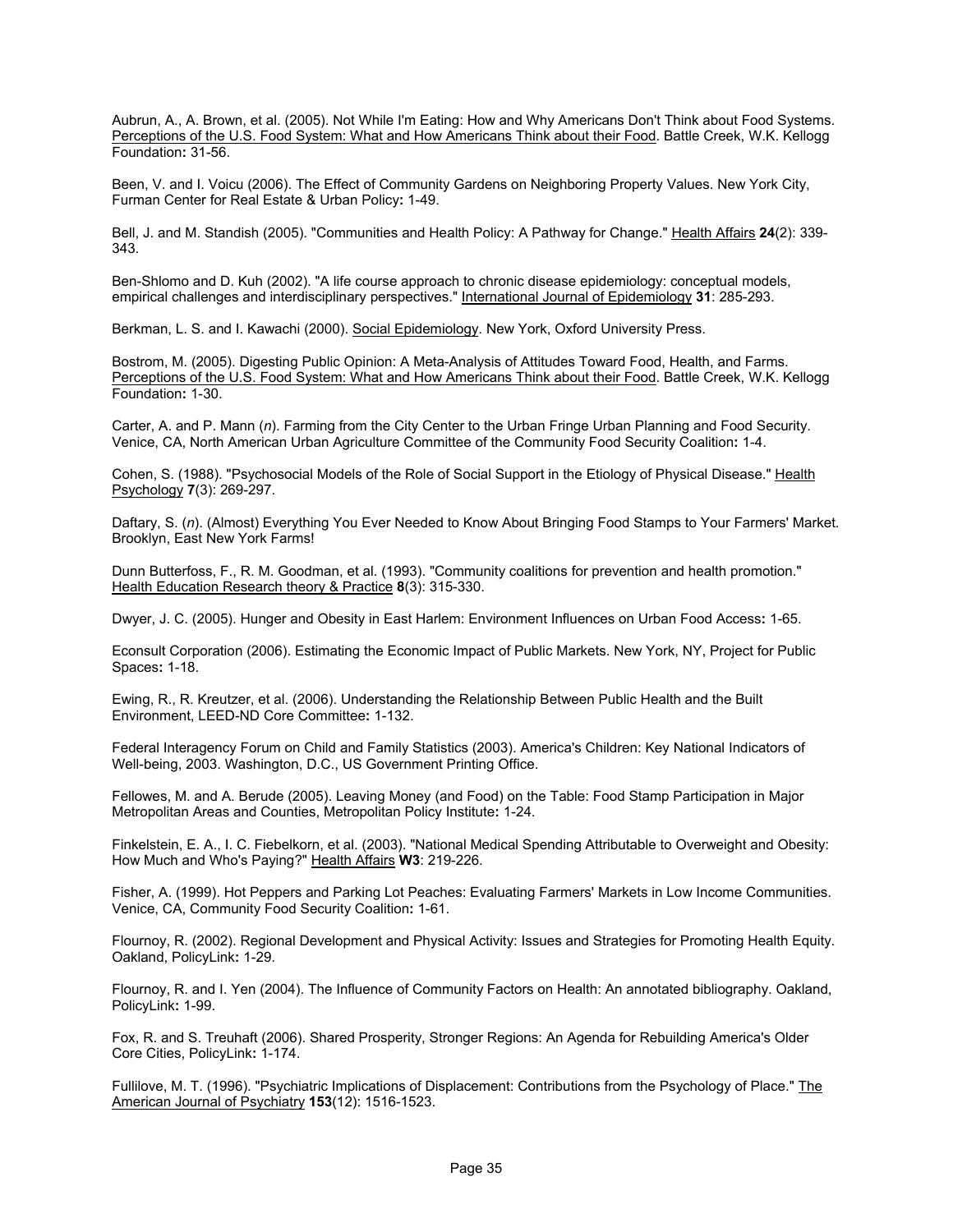Fullilove, M. T. (2001). "Root Shock: The Consequences of African American Dispossession." Journal of Urban Health: Bulletin of the New York Academy of Medicine **78**(1): 72-80.

Fullilove, R., L. Green, et al. (2000). "The Family to Family program: a structural intervention with implications for the prevention of HIV/AIDS and other community epidemics." AIDS **14**(1): S63-S67.

Gordon-Larsen, P., L. Adair, et al. "The Relationship of Ethnicity, Socioeconomic Factors, and Overweight in U.S. Adolescents." Obesity Research **11**(1): 121-129.

Gottlieb, R. and A. Fisher (1996). Homeward Bound: Food Related Strategies for Low Income and Transit Dependent Communities. UC Transportation Center.

Hamilton, N. (2002). "Putting a Face on Our Food: How State and Local Food Policies Can Promote the New Agriculture." Drake Journal of Agricultural Law **7**(2): 408-454.

Hamilton, N. (2005). Farmers Market Policy: An Inventory of Federal, State, and Local Examples. New York, NY, Project for Public Spaces**:** 1-35.

Harvey, D. and A. Alkon (*n*). Using a Systems Approach as a Framework for Creating Systemic Physical, Social and Economic Change, Environmental Justice Institute.

Hawkes, C. (2004). Marketing Food to Children: the Global Regulatory Environment, World Health Organization**:** 1- 88.

Hawkes, C. (2004). Nutrition labels and health claims: the global regulatory environment. Geneva, World Health Organization**:** 1-88.

Holland, P., L. Berney, et al. (2000). "Life course accumulation of disadvantage: childhood health and hazard exposure during adulthood." Social Science & Medicine **50**: 1285-1295.

Hopkins, R. (*n*). The Food Producing Neighbourhood. Managing Resources Locally**:** 199-215.

Howell, E., L. Harris, et al. (2005). "The Health Status of HOPE VI Public Housing Residents." Journal of Health Care for the Poor and Underserved **16**: 273-285.

Ichinose, E. (2005). Farmers' Market Nutrition Education Program 2005 Success and Final Report. New York, Cornell University Cooperative Extension 1-24.

Johanns, M. (2006). National Farmers Market Week August 6-12, 2006. U. S. D. o. Agriculture, Office of the Secretary.

Johnson, D., S. Beaudoin, et al. (2004). "Increasing Fruit and Vegetable Intake in Homebound Elders: The Seattle Senior Farmer's Market Nutrition Pilot Program." Preventing Chronic Disease, Public Health Research, Practice, and Policy **1**(1): 1-9.

Jolly, D. and C. Lewis (*n*). A Guide to Managing Risks and Liability at California Certified Farmers Markets. Davis, University of California Davis**:** 1-18.

Katz, P. (1994). The New Urbanism: Toward an Architecture of Community, McGraw-Hill.

Koelen, M. A., L. Vaandrager, et al. (2001). "Health promotion research: dilemmas and challenges." Journal of Epidemiology and Community Health **55**: 257-262.

Kosteniuk, J., Harley D. Dickinson. (2003). "Tracing the Social Gradient in the Health of Canadians: Primary and Secondary Determinants". Social Science & Medicine **57**: 263-276

Krieger, N. (1994). "Epidemiology and the Web of Causation: Has anyone seen the spider?" Social Science & Medicine **39**(7): 887-903.

Krieger, N. (2001). "A glossary for social epidemiology." Journal of Epidemiology and Community Health **55**: 693-700.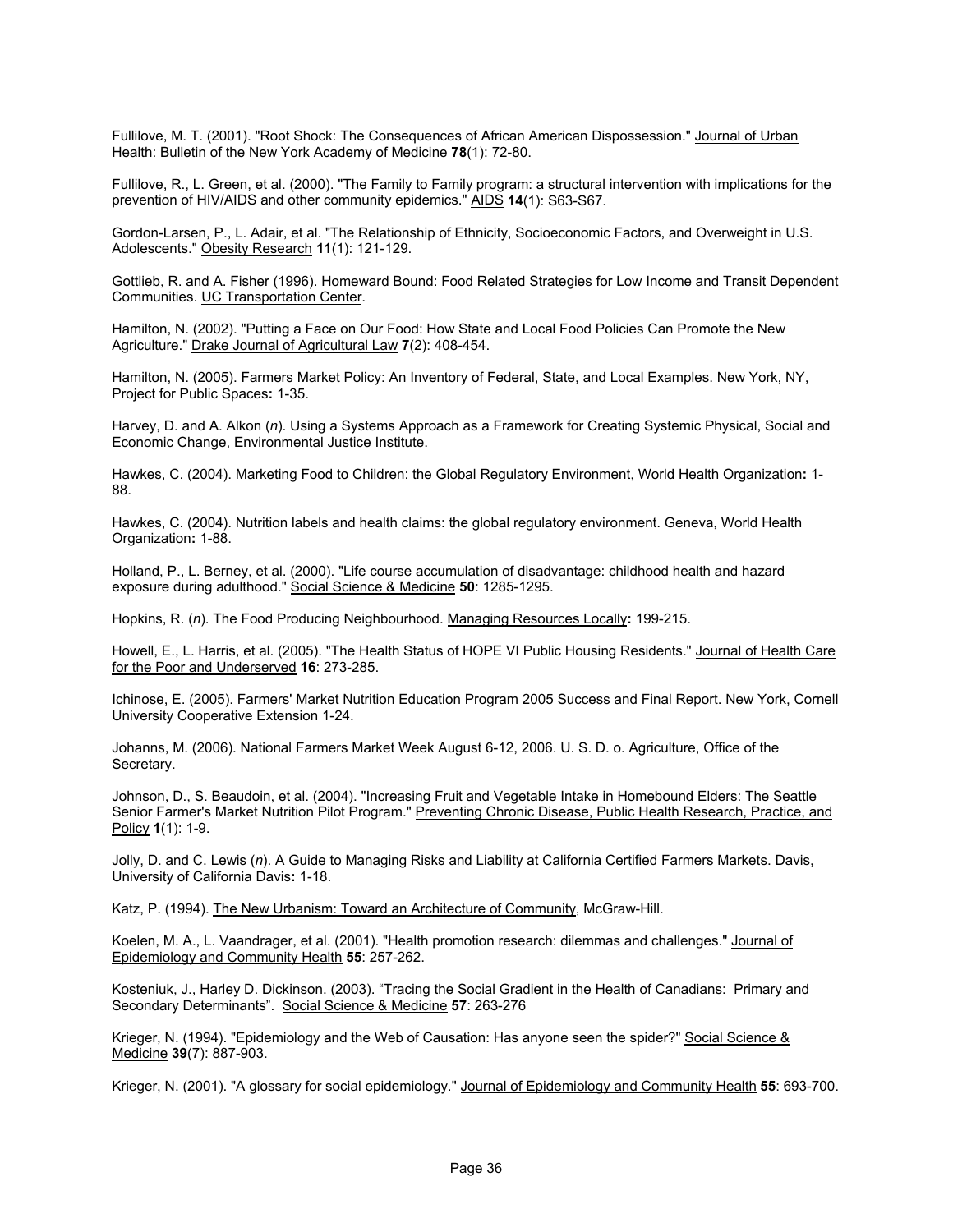Krieger, N. (2001). "Theories for social epidemiology in the 21st century: an ecosocial perspective." International Journal of Epidemiology **30**: 668-677.

Krieger, N. and A. E. Birn (1988). "A Vision of Social Justice as the Foundation of Public Health: Commemorating 150 Years of the Spirit of 1848." American Journal of Public Health **88**(11): 1603-6.

Kulick, M. (2005). Healthy Food, Healthy Hospitals, Healthy Communities, Institute for Agriculture and Trade Policy**:**  1-32.

Lappe, F. M. (1991). Diet for a Small Planet 20th Anniversary edition. New York, Ballantine Books.

Lin, B.-H. (2005). "Nutrition and Health Characteristics of Low-Income Populations Body Weight Status." Agriculture Information Bulletin **796**(3): 1-4.

Link, B. and J. Phelan (2005). Fundamental Sources of Health Inequities. Policy Challenges in Modern Health Care. D. Mechanic, L. B. Rogut, D. C. Colby and J. R. Knickman. New Brunswick, Rutgers University Press**:** 71-84.

Mari Gallagher Research & Consulting Group (2006). Good Food: Examining the impact of Food Deserts on Public Health in Chicago - Executive Summary. Chicago, IL, LaSalle Bank**:** 1-8.

Maring, P. (2004). "Produce to the People." The Permanente Journal **8**(2): 87-89.

Maring, P. (*n*). Produce to the People. Oakland, Kaiser Permanente**:** 1-3.

Marmot, M. (2000). "Social Determinants of health: From observation to policy." The Medical Journal of Australia **172**: 379-382.

Marmot, M. (2002). "The Influence of Income On Health: Views of an Epidemiologist." Health Affairs (1-16).

Marmot, M., G. Davey Smith, et al. (1991). "Health Inequities Among British Civil Servants. The Whitehall Study." Lancet **337**: 1387-1393.

Marmot, M. and R. G. Wilkinson, Eds. (1999). Social Determinants of Health. New York, Oxford University Press.

McCalla, A. (1994). Agriculture and Food Needs to 2025: Why We Should Be Concerned. Washington, D.C., Consultative Group on International Agricultural Research**:** 1-32.

McLeroy, K. R. (1988). "An Ecological Perspective on Health Promotion Programs." Health Education Quarterly **15**(4): 351-377.

Mills, C. W. (2000). The Promise. The Sociological Imagination. New York, Oxford University Press**:** 3-13.

Mirza, N., K. Kadow, et al. (2004). "Prevalence of Overweight among Inner City Hispanic-American Children and Adolescents." Obesity Research **12**(8): 1298-1310.

Mokdad, A. H., B. A. Bowman, et al. (2003). "Prevalence of Obesity, Diabetes, and Obesity-Related health Risk Factors, 2001." Journal of American Medical Association **289**: 76-9.

Moore, J. W. (2000). "Environmental Crises and the Metabolic Rift in World-historical Perspective." Organization & Environment **13**(2): 123-157.

Ness, C. (2006). Chez Kaiser's food revolution Hospital experiment putting locally grown produce on patients' plates. San Francisco Chronicle. San Francisco**:** A-1.

Ness, C. (2006). Farming for food, education. San Francisco Chronicle. San Francisco**:** B-4.

New York City Department of Health (2003). Community Health Profile.

Newman, O. (1996). Creating Defensible Space. Washington, D.C., U.S. Department of Housing and Urban Development.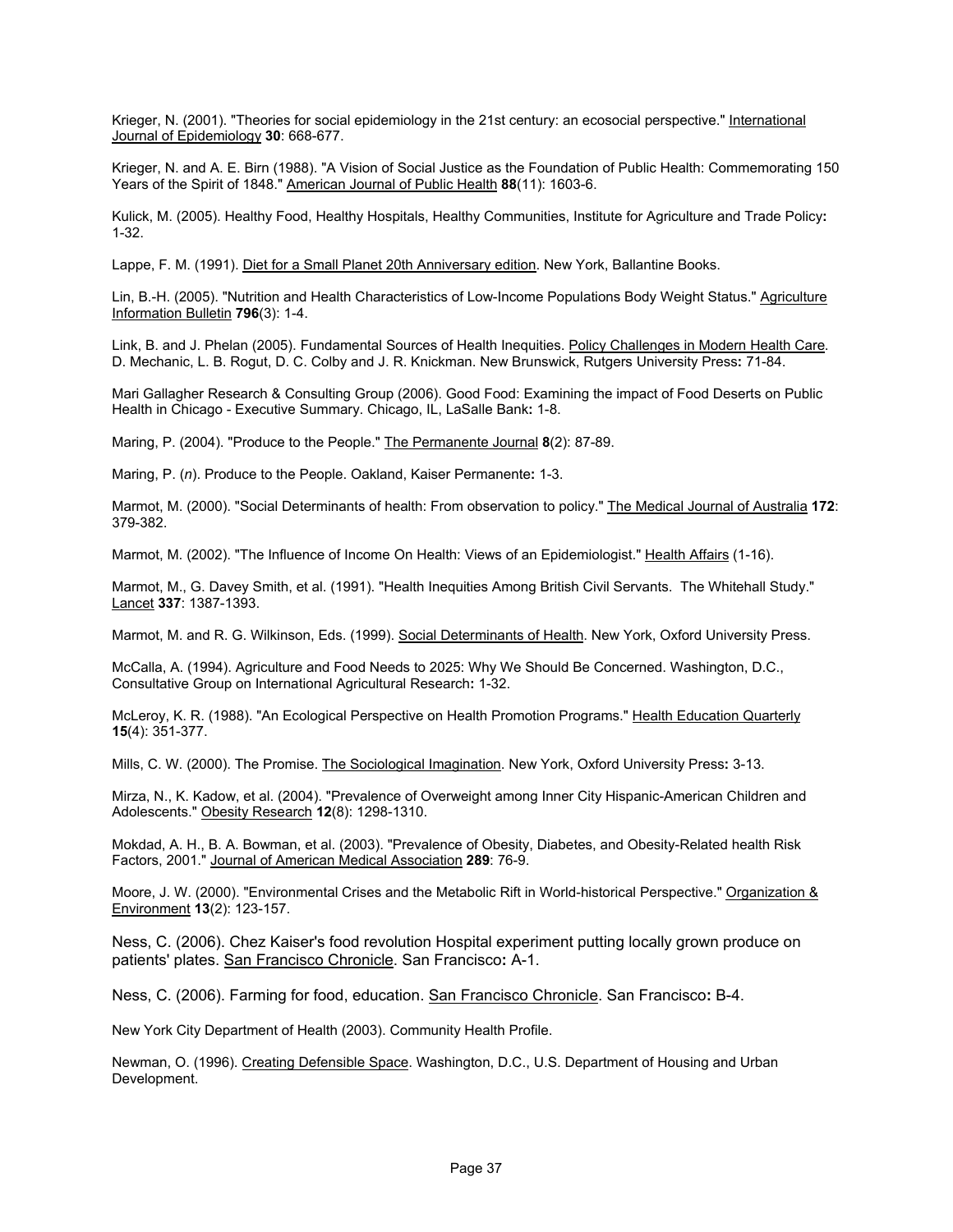Northridge, M. E., E. D. Sclar, et al. (2003). "Sorting Out the Connections Between the Built Environment and Health: A Conceptual Framework for Navigating Pathways and Planning Healthy Cities." Journal of Urban Health: Bulletin of the New York Academy of Medicine **80**(4): 556-568.

O'Fallon, L., F. Tyson, et al. (2000). Successful Models of Community-Based Participatory Research, National Institute of Health.

Portes, A. (1998). "Social Capital: Its Origins and Applications in Modern Sociology." Annual Review of Sociology **24**: 1-24.

Pulvers, K., R. Lee, et al. (2004). "Development of a Culturally Relevant Body Image Instrument among Urban African Americans." Obesity Research **12**(10): 1641-1651.

Randolph, E. (2006). The Big, Fat American Kid Crisis . . . And 10 Things We Should Do About It. The New York Times. New York.

Roper, W., M. K. Kraft, et al. (2003). Health and Smart Growth: Building Health, Promoting Active Communities. Miami, Funders' Network For Smart Growth and Livable Communities**:** 1-20.

Rychetnik, L., M. Frommer, et al. (2002). "Criteria for evaluating evidence on public health interventions." Journal of Epidemiology and Community Health **56**: 119-127.

Saleebey, D. (2004). ""The Power of Place": Another look at the Environment." Families in Society: The Journal of Contemporary Social Services **85**(1): 7-16.

Schoonover, H. and M. Muller (2006). Food without Thought: How U.S. Farm Policy Contributes to Obesity. Minneapolis, MN, Institute for Agriculture and Trade Policy**:** 1-14.

Schumacher, A. (*n*). National Farmers' Market Survey, W.K. Kellogg Foundation**:** 1-11.

Sclar, E. D., M. E. Northridge, et al. (2004). Promoting Interdisciplinary Curricula and Training in Transportation, Land Use, Physical Activity, and Health, Paper prepared for the Transportation Research Board and the Institute of Medicine Committee on Physical Activity, Health, Transportation, and Land Use**:** 1-42.

Seid, M., D. Lotstein, et al. (2006). Quality Improvement: Implications for Public Health Preparedness. Santa Monica, CA, Rand & U.S. Department of Health and Human Services**:** 1-73.

Sherman, J., L. Sanchez, et al. (2005). The Council Briefing Paper of the Governmental Affairs Division, Committee on General Welfare.

Steeples, M. (2003, November 17). Press Release: County Releasing Funds to Start Community-Supported Mobile Farm Stands, Contra Costa Health Services.

Stokols, D. (1996). "Translating social ecological theory into guidelines for community health promotion." American Journal of Public Health **10**(4): 282-298.

Sturm, R. and A. Datar (2005). "Body mass index in elementary school children, metropolitan area food prices and food outlet density." Journal of the Royal Institute of Public Health **119**: 1059-1068.

Swenson, D. (2006). The Economic Impacts of Increased Fruit and Vegetable Production and Consumption in Iowa: Phase II. Iowa, Regional Food Systems Working Group Leopold Center for Sustainable Agriculture**:** 1-27.

Szreter, S. and M. Woolcock (2004). "Health by association? Social capital, social theory, and political economy of public health." International Journal of Epidemiology **33**: 650-667.

Tangires, H. (2003). Public Markets and Civic Culture in Nineteenth-Century America. Baltimore, Johns Hopkins University Press.

Taveras, E., S. Rifas-Shiman, et al. (2005). "Family Dinner and Adolescent Overweight." Obesity Research **13**(5): 900-906.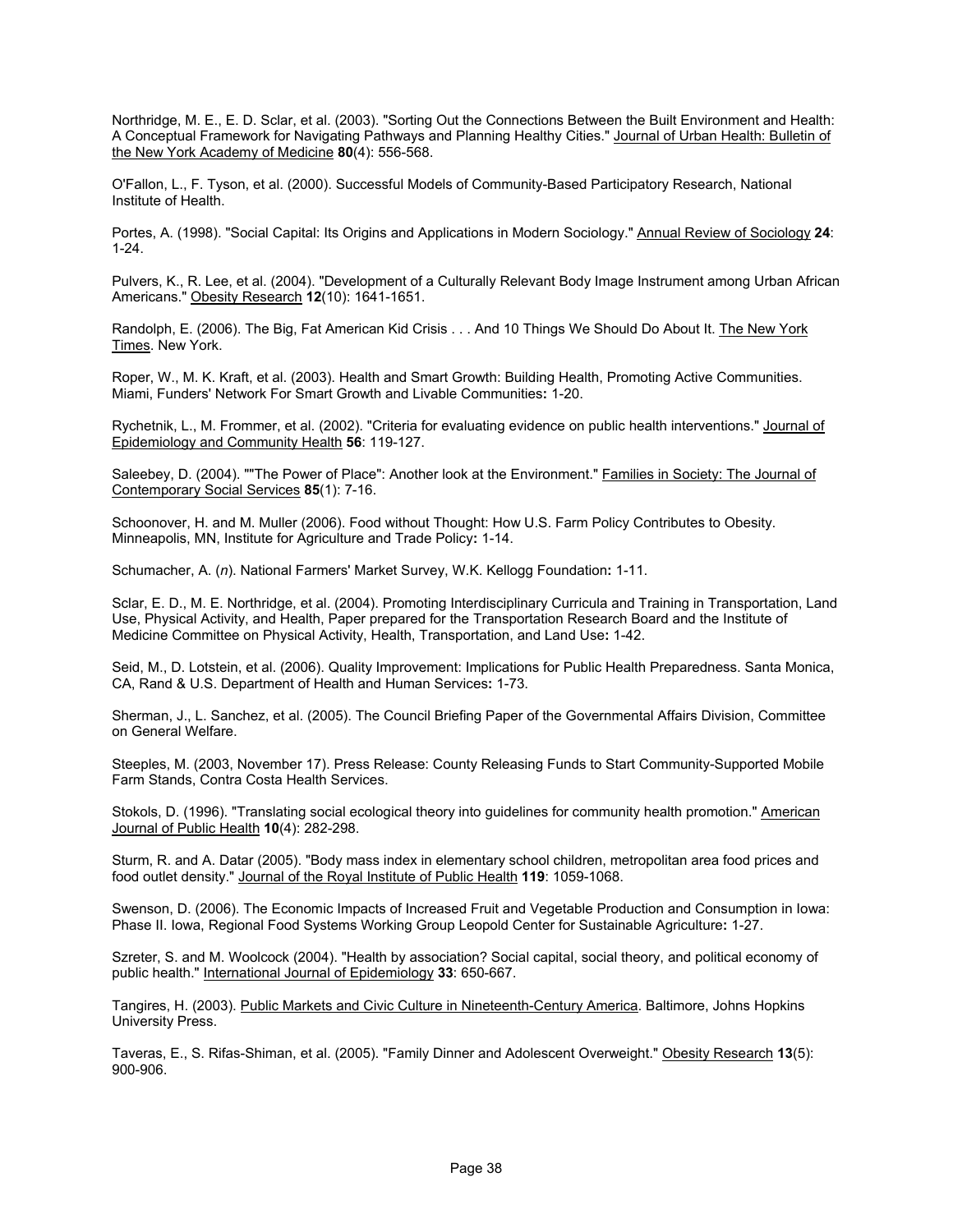Thompson, M., M. Minkler, et al. (2000). Community Involvement in the Federal Healthy Start Program. Oakland, PolicyLink**:** 1-100.

Tiehen, L. (2002). Private Provision of Food Aid: The Emergency Food Assistance System, U.S. Department of Agriculture.

Unger, S. and H. Wooten (2006). A Food Systems Assessment for Oakland, CA: Toward a Sustainable Food Plan. Oakland, Oakland Mayor's Office of Sustainability & University of California, Berkeley, Department of City and Regional Planning**:** 1-157.

Virchow, R. (1848/1985). Collected Essays on Public Health and Epidemiology. Cambridge, Science History Publications.

Walker, C. (2002). Community Development Corporations and their Changing Support Systems. Washington, D.C., The Urban Institute**:** 1-69.

Wethington, E. (2005). "An Overview of the Life Course Perspective: Implications for Health and Nutrition." Journal of Nutrition Education **37**(3): 115-120.

White, P. (1998). Urban Life and Social Stress. The New Europe: Economy, Society, and Environment. D. Pinder, Wiley, Chichester.

Whitfield, K., R. Clark, et al. (2002). "Sociodemographic Diversity and Behavioral Medicine." Journal of Consulting and Clinical Psychology **70**(3): 463-481.

Whyte, W. (1980). The Social Life of Small Urban Spaces. New York City, Project for Public Spaces.

Wilkinson, R. G. (1994). The epidemiological Transition: From Material Scarcity to Social Disadvantage? Daedalus, **123** (3), 61-77.

Wilkinson, R. G. (1999). Putting the picture together: prosperity, redistribution, health, and welfare. Social Determinants of Health. R. Wilkinson and M. Marmot. Oxford, Oxford University Press**:** 256-274.

Willis, T. A. and M. F. Fegan (2001). Social Networks and Social Support. Handbook of Health Psychology. A. Baum, T. Revenson and J. Singer. Mahwah, NJ, Lawrence Erlbaum Associates 209-234.

Ziegler, D., S. Liu, et al. (2005). "Corner Store" Inventory Camden, New Jersey. Camden, NJ, Cooper Medical Center, Department of Family Medicine**:** 1-4.

2003 EBT Farmers' Market Demonstration Project, http://www.fns.usda.gov/fsp/ebt/ebt\_farmers\_markstatus.htm

About Healthy People, http://www.healthypeople.gov/About/

ActiveLiving Network, http://www.activeliving.org/

Added Value, http://www.added-value.org/

Agricultural Marketing Service at USDA – Transportation and Marketing, http://www.ams.usda.gov/tmd/MSB/

American Obesity Association, http://www.obesity.org/subs/fastfacts/aoafactsheets.shtml

BBC News – New York City's battle against diabetes, http://news.bbc.co.uk/2/hi/americas/4643704.stm

Buy Fresh Buy Local, http://www.buylocalca.org/splash.html

California Farm Bureau Federation - Hmong farmers are helped by one of their own, http://www.cfbf.com/CCMag2/2005/2005\_5\_4.cfm

Camden Area Health Education Center, http://www.camden-ahec.org/farmersmarketschedule.html

Can Feds Ban Junk Food in Schools?, http://msnbc.msn.com/id/12359367/site/newsweek/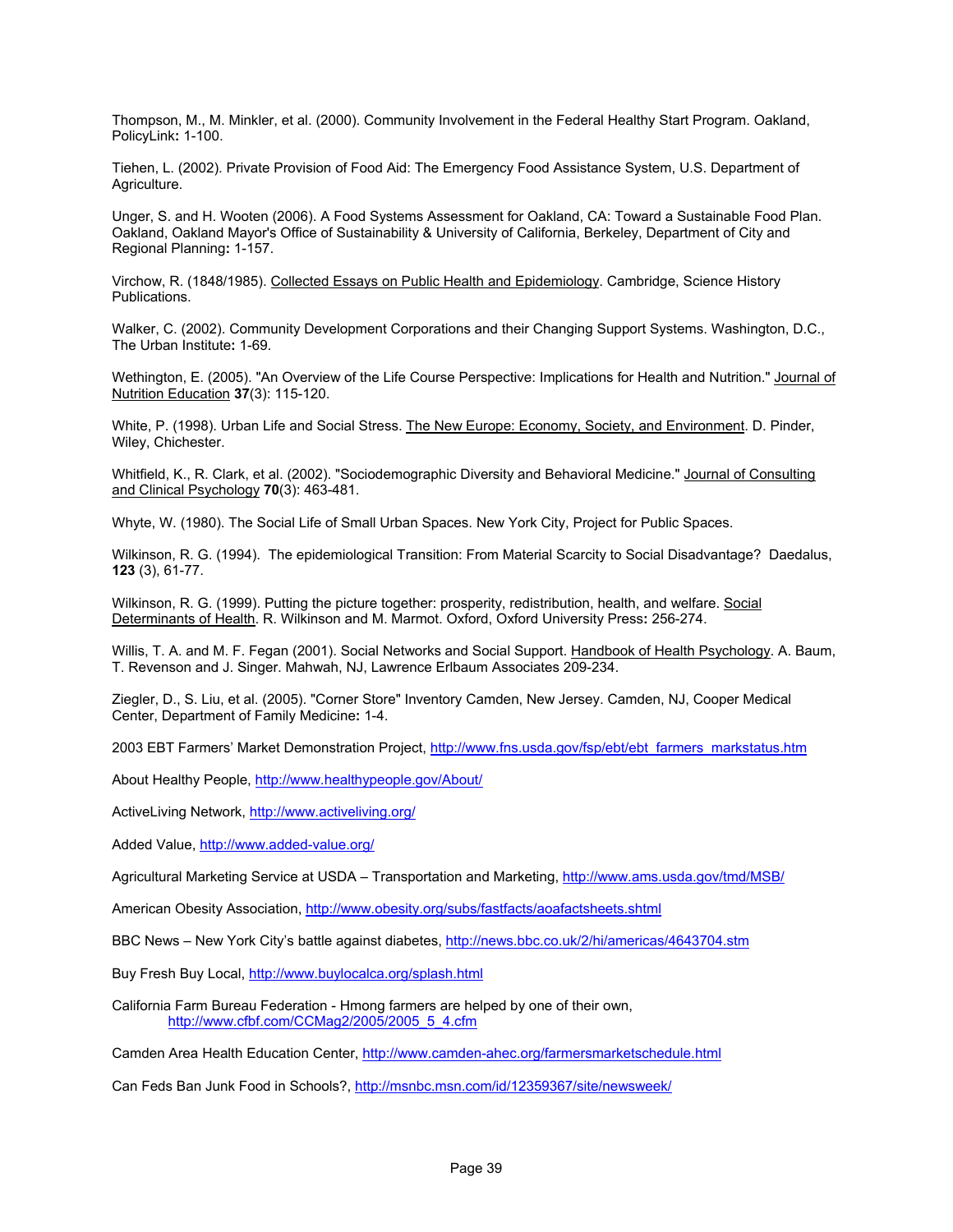CDC's – Behavioral Risk Factors Surveillance System, http://www.cdc.gov/BRFSS/

Center for ecoliteracy, http://www.ecoliteracy.org/publications/rsl/marion-nestle.html

- Center for Individual Freedom, http://www.cfif.org/htdocs/freedomline/current/in\_our\_opinion/reducing\_childhood\_obesity.htm
- Chez Kaiser's food revolution, SFGate.com, http://www.sfgate.com/cgibin/article.cgi?f=/c/a/2006/08/06/MNG43KC7751.DTL&hw=chez+kaiser&sn=001&sc=1000

Child Nutrition and WIC Reauthorization Act of 2004, http://www.healthylunches.org/docs/wellnesslaw.pdf

CNN report: Obesity will reverse life expectancy gains, http://www.cnn.com/2005/HEALTH/diet.fitness/03/16/obesity.longevity.ap/

Community Alliance with Family Farmers, http://www.buylocalca.org/splash.html

Community Food Security Coalition, http://www.foodsecurity.org/aboutcfsc.html

Community Organizing for Obesity Prevention – Humbolt Park, http://www.prcc-chgo.org/coop\_humboldtpark.htm

The Community Wellness & Prevention Program, Contra Costa Health Services, http://www.cchealth.org/groups/prevention/

Co-Morbidities of Childhood Overweight, http://www.healthinschools.org/ejournal/2006/april2.htm

Cooperative Grocers' Information Network, http://www.cgin.coop/

Contra Costa Farm Stands & Farmers' Markets, http://www.cchealth.org/topics/nutrition/farmers\_markets.php

Cornell Cooperative Extension in New York City, http://nyc.cce.cornell.edu/nutrition/fmnp-locations.php

Crescent City Farmers Market, http://www.crescentcityfarmersmarket.org/

Diabetes in the U.S.: a social epidemic, http://www.wsws.org/articles/2006/jan2006/diab-j30\_prn.shtml

East Harlem News: Forth Annual Asthma Symposium, http://www.east-harlem.com/mt/archives/000074.html

Eat Smart! Toronto, http://www.toronto.ca/health/eatsmart.htm

Ecovillage, http://www.ecovillagefarm.org/about.htm

- Farmers Market Consortium Resource Guide, http://www.ams.usda.gov/farmersmarkets/Consortium/ResourceGuide.htm
- Food Routes, http://www.foodroutes.org/
- Food Stamp Nutrition Education, U.S. Department of Agriculture, http://foodstamp.nal.usda.gov/nal\_display/index.php?tax\_level=1&info\_center=15

Gardening's Socioeconomic Impacts, http://www.joe.org/joe/1991winter/a1.html

Greater Holyoke Chamber of Commerce, http://www.holycham.com/visitors/market.html

Harris Interactive, http://www.harrisinteractive.com/news/allnewsbydate.asp?NewsID=891

HHS Issues report on the impact of poor health on business, http://www.hhs.gov/news/press/2003pres/20030916.html

Health Impact Assessment for Information and Insight for Policy Decisions, http://www.ph.ucla.edu/hs/health-impact/

Holyoke Council on Aging, http://www.holyoke.org/HCOA/index.htm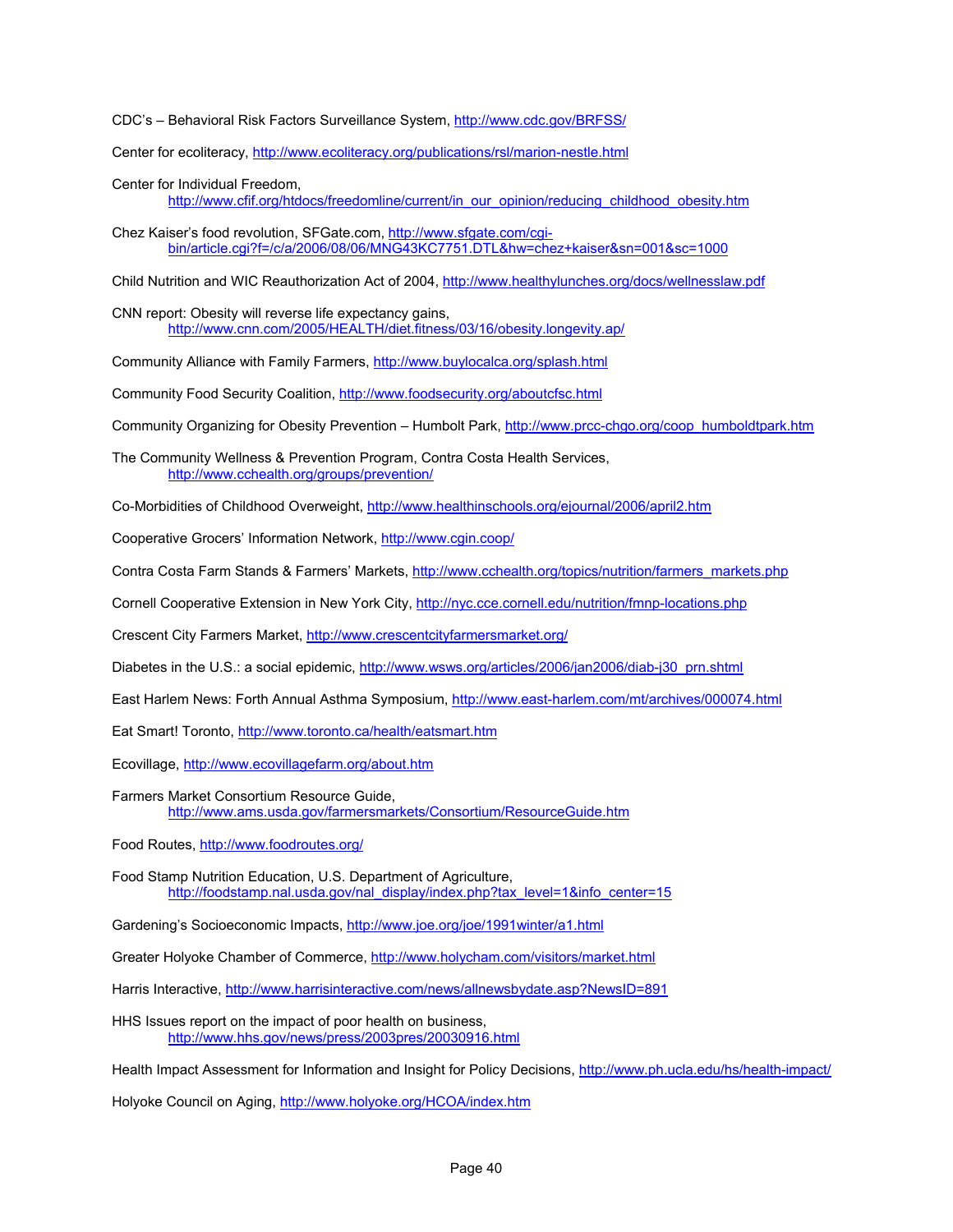Holyoke demographics, http://www.holyoke.org/demo.htm

Holyoke Health Center, http://www.hhcinc.org/

Holyoke – Hampden County, http://www.mass.gov/dhcd/iprofile/137.pdf

Holyoke labor force and employment, http://lmi2.detma.org/lmi/lmi\_town.asp?Area=000221

How the feds make bad-for-you food cheaper than healthful fare, http://www.grist.org/news/maindish/2006/02/22/philpott/index1.html

Institute of Medicine, http://www.iom.edu/

John E. Ikerd recent works, http://www.ssu.missouri.edu/faculty/jikerd/papers/default.htm#New

Just Food, http://www.justfood.org/

Kick Start Eat Smart, Kaiser, http://www.cdm.org/kickstart/about.html

KQED Food Blog: Bay Area Bites, http://www.kqed.org/weblog/food/2005/09/future-of-farmers-markets.jsp

LaSalle Investment Management, http://www.lasalle.com/en-US/

Leaving Money (and Food) on the Table, http://www.brookings.edu/metro/pubs/20050517\_foodstamps.htm

Life Lab, http://www.lifelab.org/

The Lower Eastside Girls Club, http://www.girlsclub.org/

Madison Department of Public Health, http://www.cityofmadison.com/health/index.html

Madison, Wisconsin detailed profile, http://www.city-data.com/zips/53706.html

Madison Department of Public Health Food Facts, http://dhfs.wisconsin.gov/localdata/pdf/2010data/dane.pdf

Massachusetts government - Holyoke,

http://www.mass.gov/?pageID=mg2localgovccpage&L=1&L0=home&L1=Resident&sid=massgov2&selectCit y=Holyoke

Massachusetts Department of Public Health, http://masschip.state.ma.us/

Mo' Better Food, http://www.mobetterfood.com/oakland.html

Nutrition Education, U.S. Department of Agriculture, http://www.fns.usda.gov/fns/nutrition.htm

National Association of Farmers Market Nutrition Programs, http://www.nafmnp.org/reports.aspx

National Conference of State Legislatures: Hunger and Nutrition, http://www.ncsl.org/statefed/humserv/hunger.htm

National Farmers Market Survey, http://farmersmarketsurvey.com/

National School Lunch Program, http://www.fns.usda.gov/cnd/Lunch/AboutLunch/ProgramHistory\_2.htm

New Leaf Community Markets,

http://www.newleaf.com/retailer/store\_templates/shell\_id\_1.asp?storeID=J3QSSEQX5CS92J2000AKHMCC QJA05T39

New York City Coalition Against Hunger, http://www.nyccah.org/

North American Farmers Direct Marketing Association, http://www.nafdma.com/Resources/FMCresources/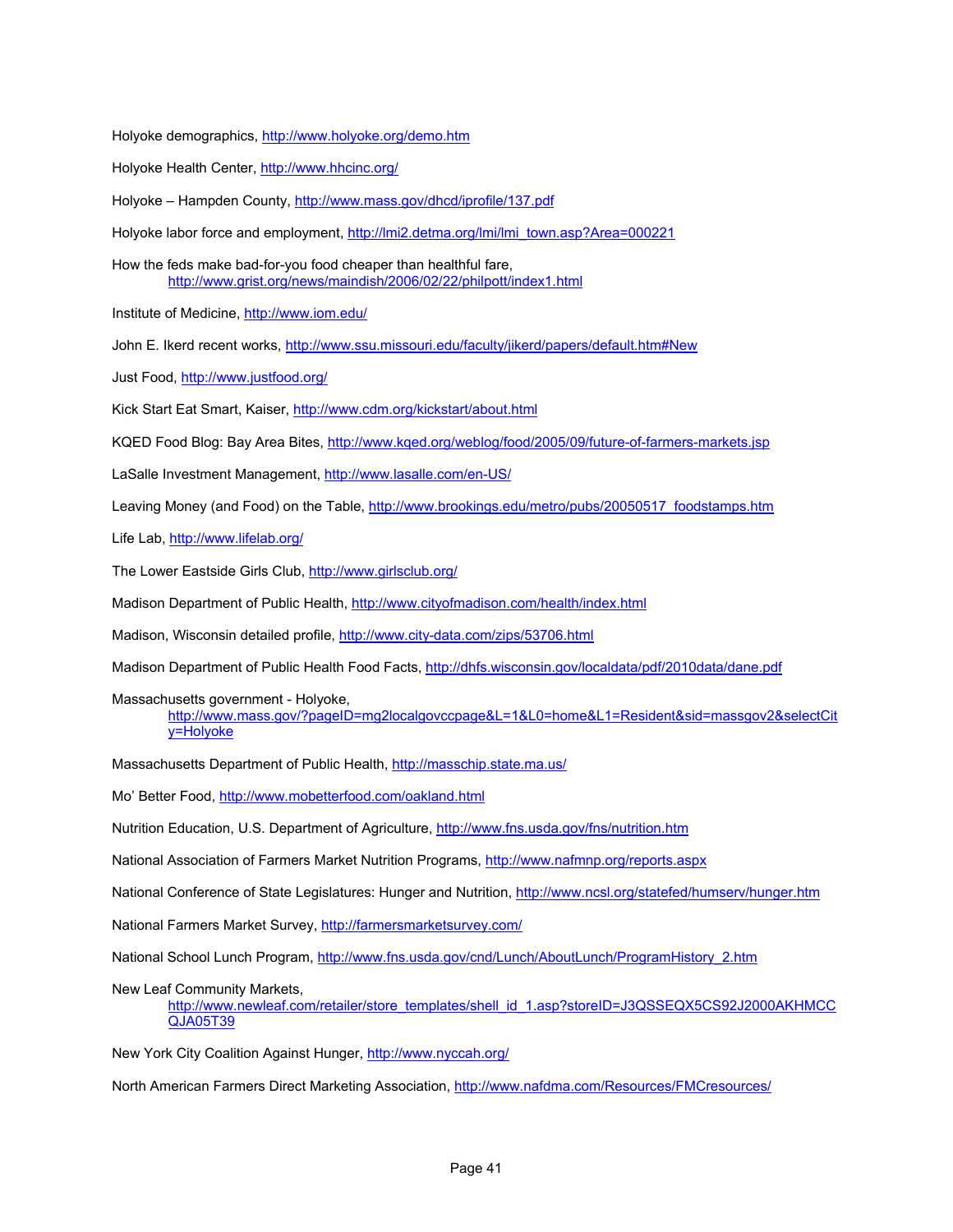North General Hospital, http://www.northgeneral.org/measures.html

Obesity epidemic hits childhood safety seats, http://www.phillyburbs.com/pb-dyn/news/94-04032006-635575.html

Obesity surge costs Michiganians \$3 billion, http://detnews.com/2004/specialreport/0403/23/a01-98368.htm

Organic Connection, http://www.organicconnection.net/nutritional.html

Pacific Coast Farmers' Market Association, http://www.pcfma.com/contact.html

The Permanente Medical Group, http://www.permanente.net/homepage/kaiser/pages/f40612.html

People's Grocery, http://www.peoplesgrocery.org/

Pike Place Market, http://www.pikeplacemarket.org/frameset.asp?flash=true

Policy Options to promote nutrition and activity, http://www.cspinet.org/nutritionpolicy/policy\_options.html

- Press Release, County Releasing Funds to State Community-Support Mobile Farms, Contra Costa Health Services, http://www.cchealth.org/press\_releases/mobile\_farm\_stands\_2003\_11.php
- Preston J. Maring, Kaiser, http://www.permanente.net/homepage/doctor/prestonmaring/

Prevention Institute, http://www.preventioninstitute.org/

- Prevention Institute ENACT Neighborhood Environment, http://www.preventioninstitute.org/sa/enact/neighborhood/farmers\_markets.php
- Prevention Institute The Strategic Alliance for Healthy Food and Activity Environments, http://www.eatbettermovemore.org/

Program in Integrative Medicine, http://integrativemedicine.arizona.edu/nutrition/callaction.html

Project Vote Smart – National Uniformity for Food Act, http://www.votesmart.org/issue\_keyvote\_detail.php?vote\_id=3802

Prosser Farmers Market, http://www.localharvest.org/farmers-markets/M1065

Prosser, Washington Detailed Profile, http://www.city-data.com/city/Prosser-Washington.html

Public Health Foundation, http://www.phf.org/index.htm

Reduce Cholesterol – Junk food outlets crowd inner-city schools, http://www.reducecholesterol.org/ms/news/525666/main.html

School Health Policy and Programs Study, http://www.cdc.gov/HealthyYouth/shpps/overview/index.htm

School Nutrition Dietary Assessment Study II, http://www.fns.usda.gov/OANE/menu/Published/CNP/FILES/SNDAIIfind.pdf

SF36 Health Survey, http://www.swin.edu.au/victims/resources/assessment/health/sf36.html

The SF Community – offering information and discussion on health outcomes, http://www.sf-36.org/

Small Farms Marketing, http://smallfarms.wsu.edu/farms/farmers\_markets.htm

South Madison Farmers' Market, http://www.southmadisonfarmersmarket.com/

South Madison Health & Family Center, http://www.smhfc-harambee.com/

Trans Fat Coming to Food Labels, http://www.cspinet.org/new/200307091.html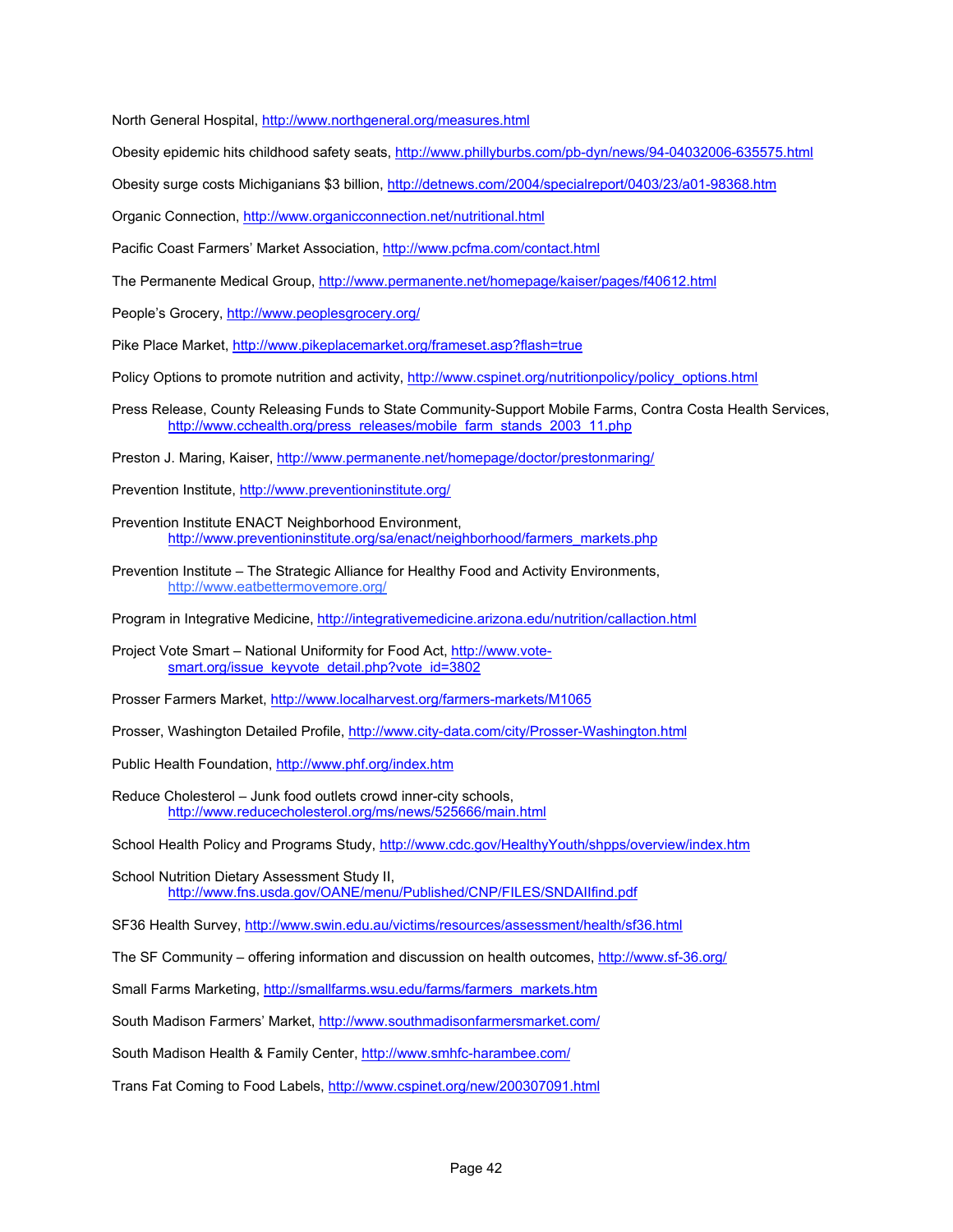The Unity Council, http://www.unitycouncil.org/services11.htm

Vegetable Love,

http://www.chicagojournal.com/main.asp?SectionID=1&SubSectionID=60&ArticleID=1927&TM=38825.4

Village Voice markets guide,

http://www.villagevoice.com/nycguide/index.php?aid=689&stm=0&nid=0&kee=&sid=1&x=20&y=5

Washington University Extension - Small Farms Team, http://smallfarms.wsu.edu/index.php

Western Massachusetts Center for Healthy Communities, http://www.westernmasshealthycommunities.org/

West Louisville, http://www.greaterlouisville.com/westlouisville/default.asp

Wisconsin Health People 2010 data, http://dhfs.wisconsin.gov/localdata/pdf/2010data/dane.pdf

Wisconsin Food System Partnership, http://www.cals.wisc.edu/wfsp/mfs.html

WHO - Diet and physical activity: a public health priority, http://www.who.int/dietphysicalactivity/en/

WHO – Health Impact Assessment, http://www.who.int/hia/en/

WIC works resources system, http://www.nal.usda.gov/wicworks/index.html

World Hunger Year – Food Security Learning Center, http://www.worldhungeryear.org/fslc/faqs/ria\_066.asp?section=6&click=3

#### **B. DIAGRAMS**

Diagram 1: The Process and outcome of social exclusion

Diagram 2: Public Markets & Communities: A New Paradigm

Diagram 3: Social Ecological Model of Community Development

Diagram 4: Ecological Framework for Public Markets and Public Health

Diagram 5: Markets and Health Integration: Market-Health Continuum

Diagram 6: Markets and Health Integration Scheme

Diagram 7: Market-Community-Health Partnership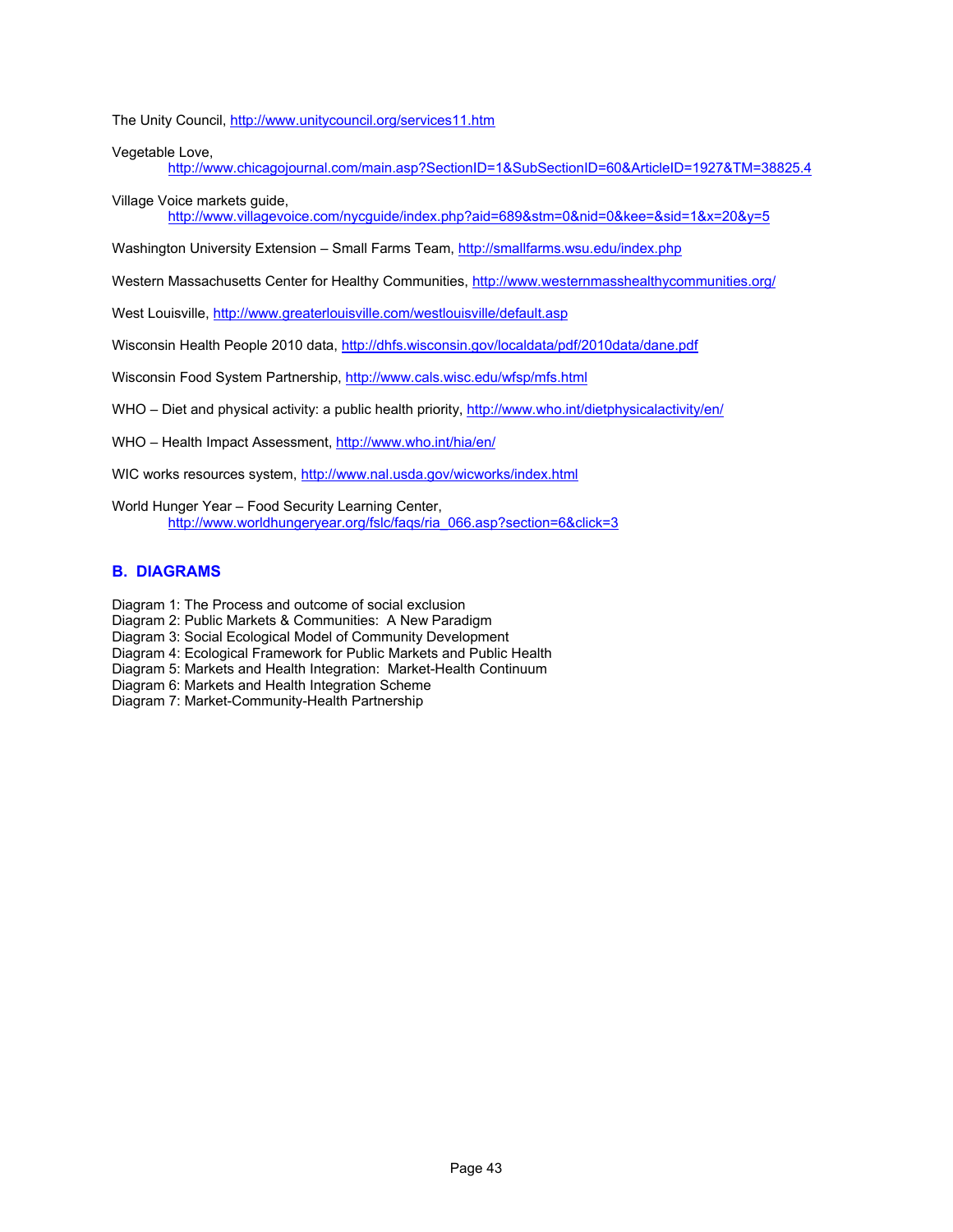# **APPENDIX**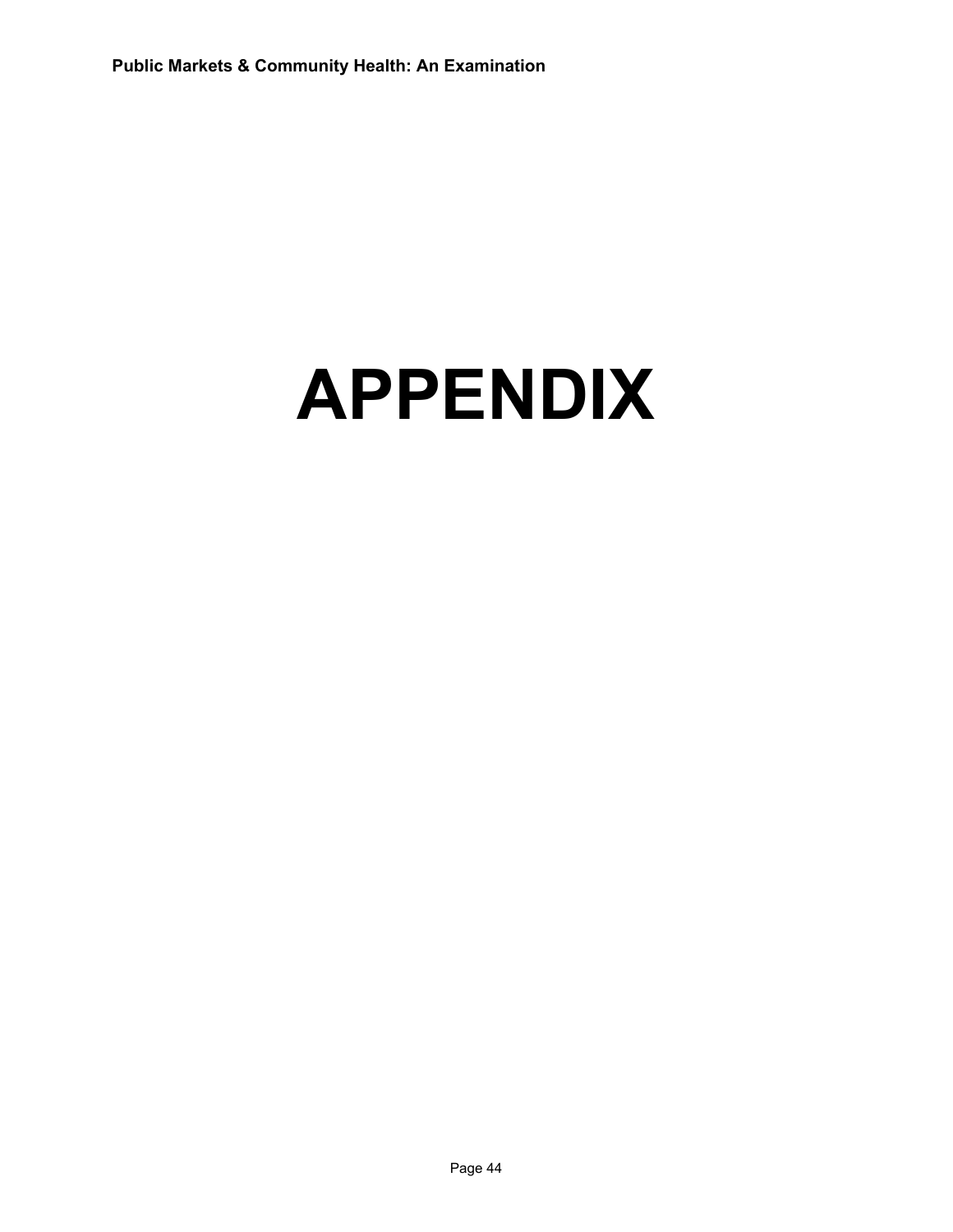# **APPENDIX A**

## **Public Health 101 Glossary**

## **Active Living**

A way of life that integrates physical activity into daily routines

## **Agency**

The capacity for deliberate individual action. Notion that people are volitional agents who are capable of making a difference in and changing the social systems they inhabit.

#### **Assessment**

Includes the surveillance, needs identification, case finding, monitoring, and forecasting of health problems within a population.

#### **Body Mass Index (BMI)**

A mathematical calculation used to determine whether a person is overweight or obese. BMI is calculated by dividing body weight in kilograms by height in meters squared.

#### **Built Environment**

The part of the physical environment made by people for people, including buildings, parks, waterways, transportations systems, open spaces, etc.

#### **Centers for Disease Control and Prevention (CDC)**

One of the 13 major operating components of the Department of Health and Human Services (HHS), which is the principal agency in the United States government for protecting the health and safety of all Americans and for providing essential human services, especially for those people who are least able to help themselves.

#### **Community Based Participatory Research (CBPR)**

- A type of research in public health that is a partnership approach to research that equitably involves, for example, community members, organizational representatives, and researchers in all aspects of the research process.
- Partners contribute their expertise and share responsibilities and ownership to enhance understanding of a given phenomenon, and to integrate the knowledge gained with action to improve the health and well-being of community members.

#### **Control**

The reduction of disease incidence, prevalence, morbidity or mortality to a locally acceptable level because of deliberate efforts. Continued intervention measures are required to maintain the reduction.

## **Cultural Capital**

- Involves the competencies, skills, and qualifications individuals accrue and possess because of their social position, such as class status. Due to its association with the class structure, valued cultural capital is that which coverts into economic advantage.
- Cultural capital can be attained through various means: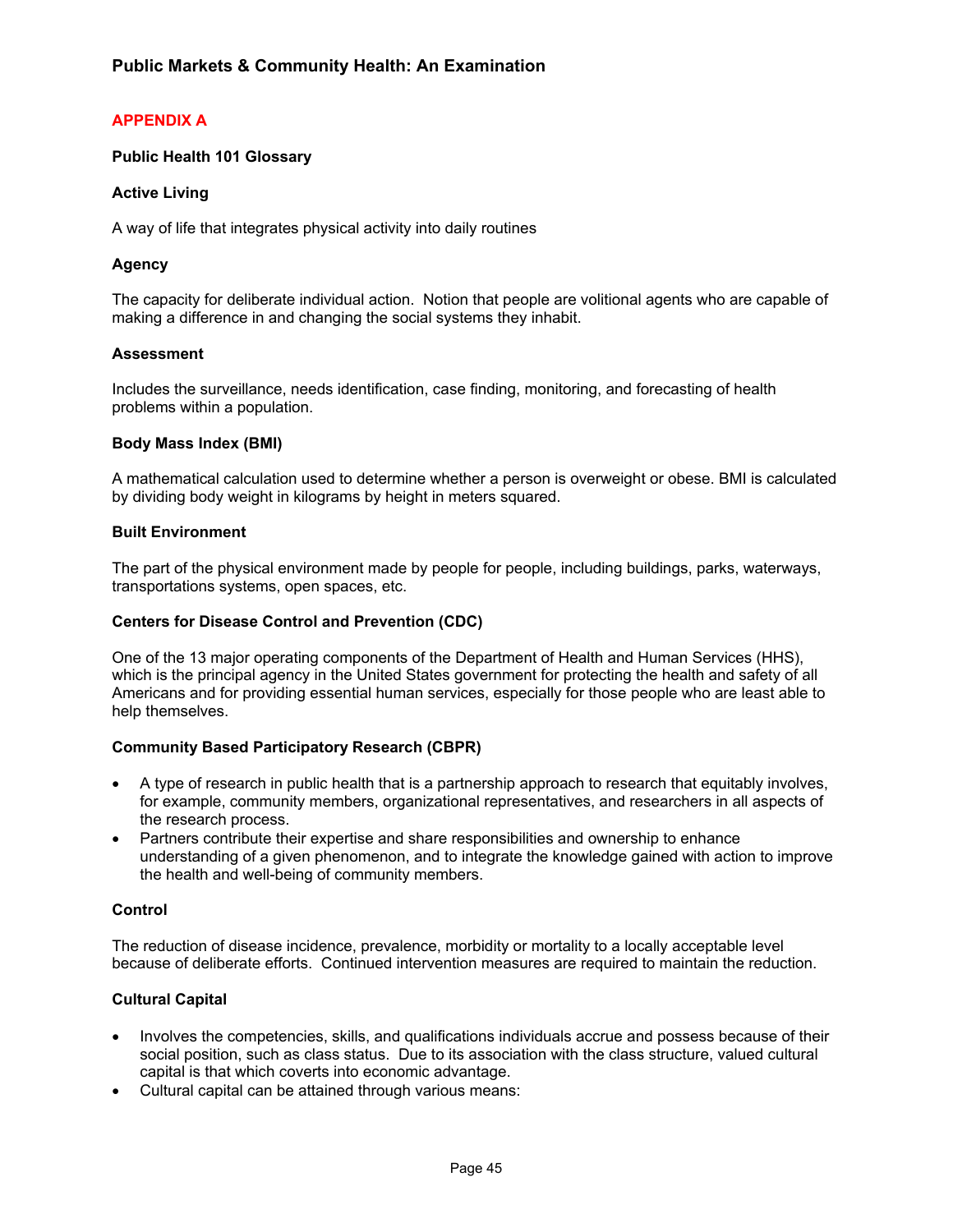- $\circ$  "Cultivated dispositions" valued by the dominant class, usually acquired through socialization, and usually expressed as forms of speech, appreciation, understanding, style (including accent and dress)
- $\circ$  Locally valued books, music, scientific aptitude and competence, etc. or, again, the insignia of class (ways of dress, recreational choices, housing amenities and fashion)
- o Credentialing systems of education, such as degrees and certification

## **Ecological Model**

- Comprehensive theoretical framework and health promotion model that is multifaceted and concerned with environmental change, behavior, and policy that help individuals make healthy choices in their daily lives.
- It takes into account the physical environment and its relationship to people at individual, interpersonal, organizational and community levels. The philosophical underpinning is the concept that behavior does not occur within a vacuum.

## **Ecological Fallacy**

The bias that may occur because an association observed between variables on an aggregate level does not necessarily represent the association that exists at an individual level.

#### **Epidemic**

The occurrence of cases of an illness, specific health-related behavior, or other health-related events, with a frequency clearly in excess of normal expectancy, in a clearly defined community or region over a defined period of time.

#### **Epidemiology**

The study of the distribution and determinants (risk factors) of health-related states or events in specified populations, and the application of this study to the control of occurrence of diseases and health problems.

#### **Equal Access Principle**

A principle for the just and egalitarian distribution of health care:

- Demands that every person who shares the same type and degree of health need be given an equally effective chance of receiving appropriate treatment of equal quality so long as that treatment is available to anyone.
- Does not say that society must provide any particular medical treatment or health care benefit to the poor; only that if anyone in society can get a treatment/benefit, everyone should be able to get it

#### **Food Insecurity**

- "The inability to acquire or consume an adequate diet quality or sufficient quantity of food in socially acceptable ways, or the uncertainty that one will be able to do so" (Davis and Tarasuk).
- Includes problems in obtaining nutritionally adequate and safe foods due to a lack of money to purchase them, or the limited availability of these foods in geographically isolated communities (Campbell).

## **Fundamental Causes**

- Theory that seeks to explain health disparities and differential burden of disease in populations.
- Socioeconomic status, racism, and sexism are significant barriers to accessing basic resources that promote health and well-being.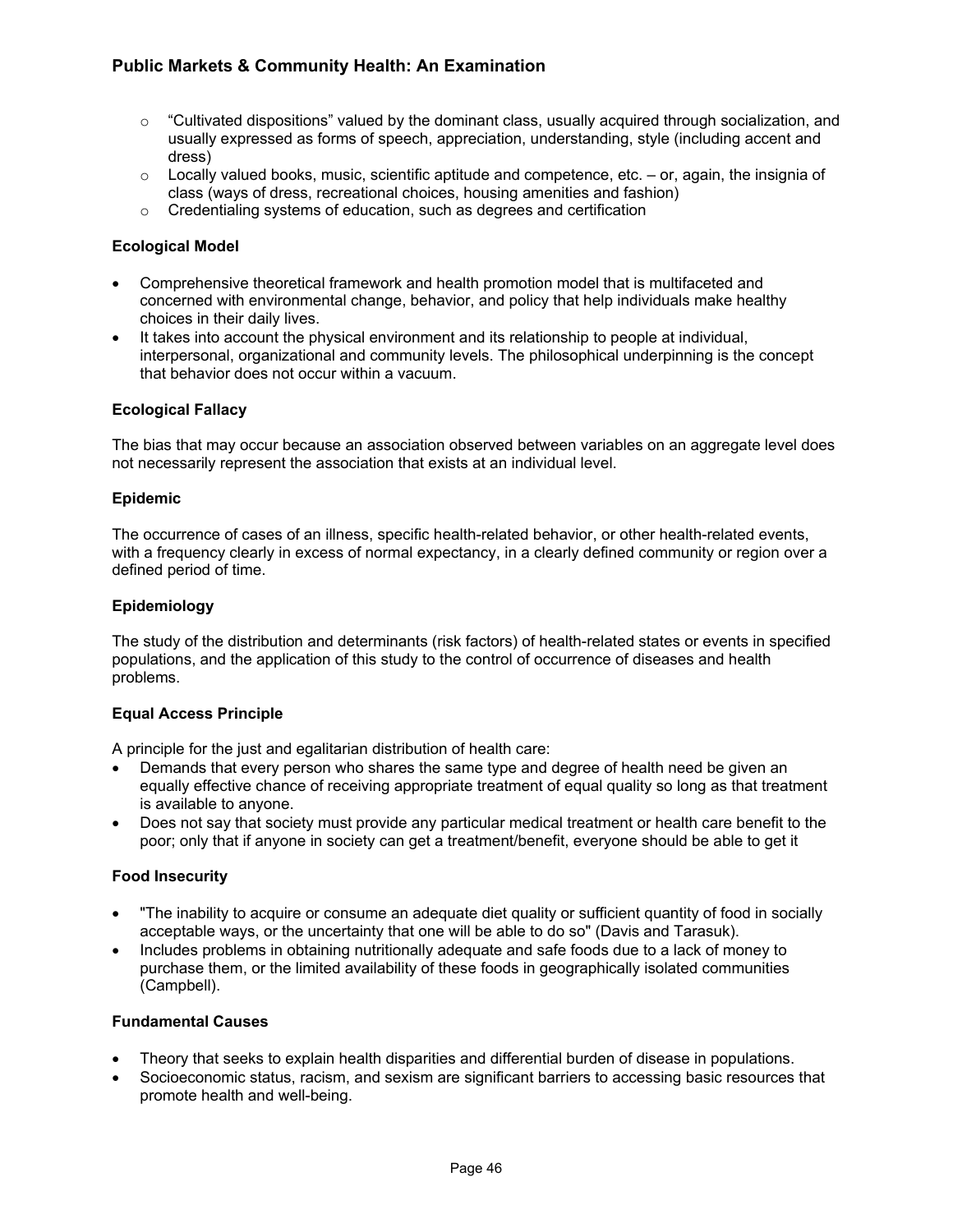- Individuals and communities with greater economic wealth, access to resources, and stronger, more extensive social networks have better health than impoverished communities with weak and fragmented social networks do.
- Resources such as knowledge, money, power, prestige and beneficial social connections that determine the extent to which people are able to avoid risks and adopt protective strategies so-as-to reduce morbidity and mortality over time. (Phelan & Link).
- The most important fundamental causes are SES, race, and gender

# **Gentrification**

- The process whereby dilapidated neighborhoods are restored and refurbished, usually in conjunction with changing demographics and an influx of wealthier residents.
- Attempts to control gentrification include
	- o Affordable housing
	- o Inclusionary zoning
	- o Rent control

## **Globalization**

- The process by which social, political, economic and cultural forces are increasingly integrated around the world.
- Characterized by time-space compression, acceleration of global flows, massive urbanization, restructuring of global political economic system.
- Used to describe how human beings are becoming more intertwined with each other around the world economically, politically, and culturally.

## **Harm Reduction**

- An approach to addressing risky behavior that places priority in minimizing the negative consequences rather than eliminating the behavior itself.
- A pragmatic and humanistic approach to diminishing the individual and social harms associated with risky behaviors. It seeks to lessen the problems associated with risky behaviors through methodologies that safeguard the dignity, humanity and human rights of people.

## **Health**

Health is a state of complete physical, mental and social well-being and not merely the absence of disease or infirmity (World Health Organization).

## **Health Belief Model**

A psychological model that attempts to explain and predict health behaviors by focusing on the attitudes and beliefs of individuals. Based on the understanding that a person will take health-related action if that person:

- 1. Feels that a negative health condition can be avoided,
- 2. Has a positive expectation that by taking a recommended action, he/she will avoid a negative health condition,
- 3. Believes that he/she can successfully take a recommended health action.

## **Health Impact Assessment**

"A combination of procedures, methods, and tools by which a policy, program, or project may be judged in terms its potential effects on the health or a population, and the distribution of those effects within the population."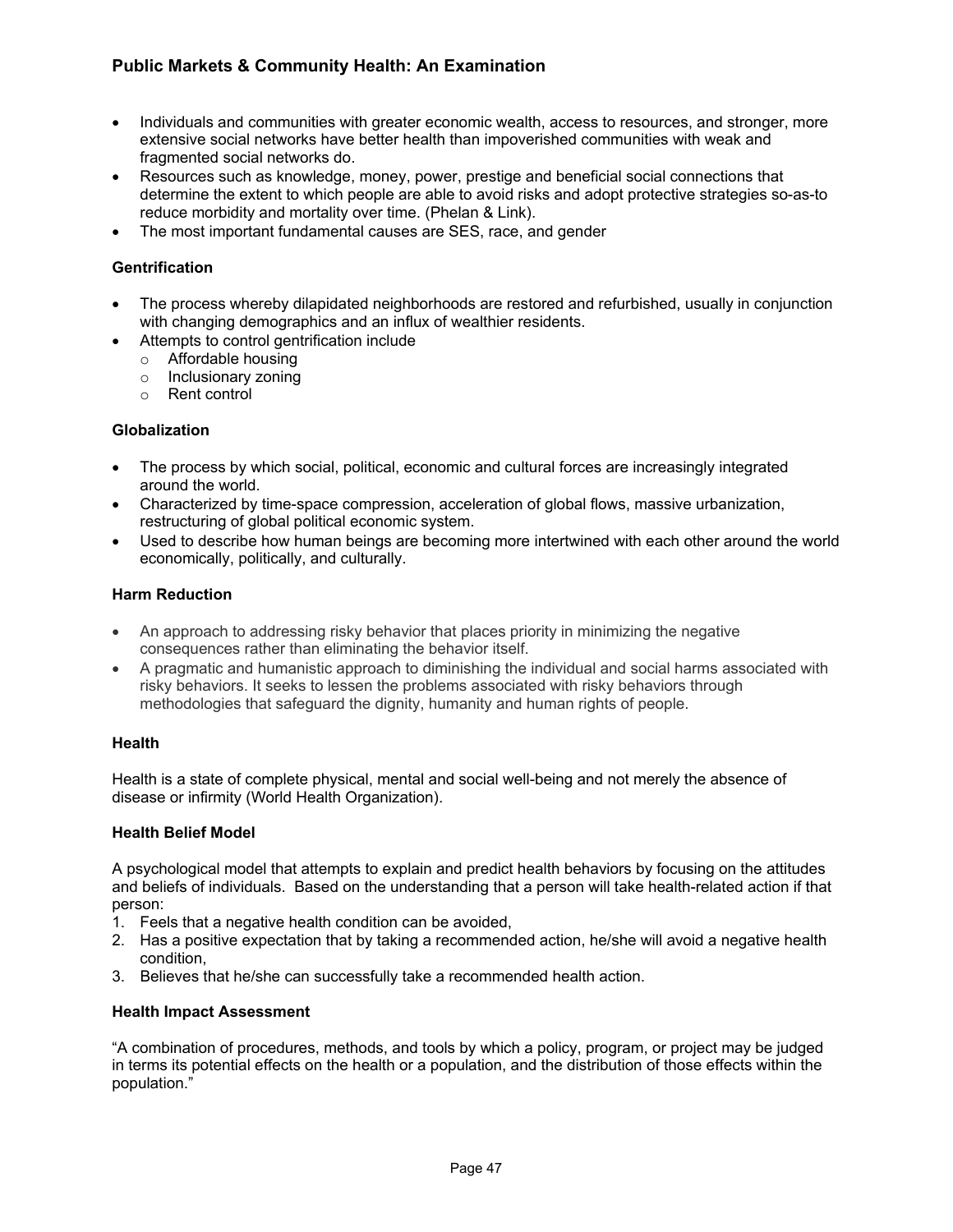Steps include:

- o *Screening* to identify which health impacts should be assessed and which populations are affected.
- o *Scoping* to identify which health impacts should be assessed and which populations are affected
- o *Assessing* the magnitude, direction, and certainty of health impacts
- o *Reporting* of results to decision makers
- o *Evaluating* the impact of the HIA on the decision-making process

## **Healthy People 2010**

- A set of health objectives for the nation to achieve over the first decade of the new century.
- Builds on initiatives pursued over the past 20 years, including the 1979 Surgeon General's Report, Healthy People, and Healthy People 2000: National Health Promotion and Disease Prevention Objectives. Implemented by the federal government with partners from more than 400 health organizations

#### **Inequity**

Differences of a specific type, origin, and consequence.

- o About privilege and disadvantage;
- $\circ$  Social or cultural origin: which is to say it's the meaning or interpretation that are given to certain differences rather than others [skin color rather than eye color] that turns them into distinctions that matter); and
- $\circ$  They make a difference in exposing people to harms and wrongs.

Inequity are inequalities that are

- o *unnecessary* (they're not inevitable side-effects of otherwise good practices),
- o *avoidable* (they can be changed), and
- o *unjust* (they unfairly penalize some and benefit others).

## **Level of Prevention**

- *Primary* reduce the occurrence of disease in people who do not yet have it (e.g. health education, vaccinations, diets, etc)
- *Secondary* reduce the progress of disease by early detection and intervention to reverse consequences (e.g., mammography and other screening programs)
- *Tertiary* intervention to minimize impairments and disabilities from disease or to help patients adjust to irreversible conditions (e.g. palliative care in hospices, physical therapy, etc.)

#### **Life Course Perspective**

Theoretical framework that suggests that throughout the life course, exposures to disadvantageous experiences and environments accumulate, increasing the risk of adult morbidity and premature death.

#### **Local Meaning**

- The significance that a community (however defined) attaches to a given phenomenon such as a behavior, a risk, or an illness.
- Important to understand because a public health intervention that misunderstands local meaning may be misguided or counterproductive.

#### **Macro-social Factors**

Conditions that contribute to the social determinants of health, such as historical conditions, political and economic orders, ethnic and cultural background, and human rights doctrines.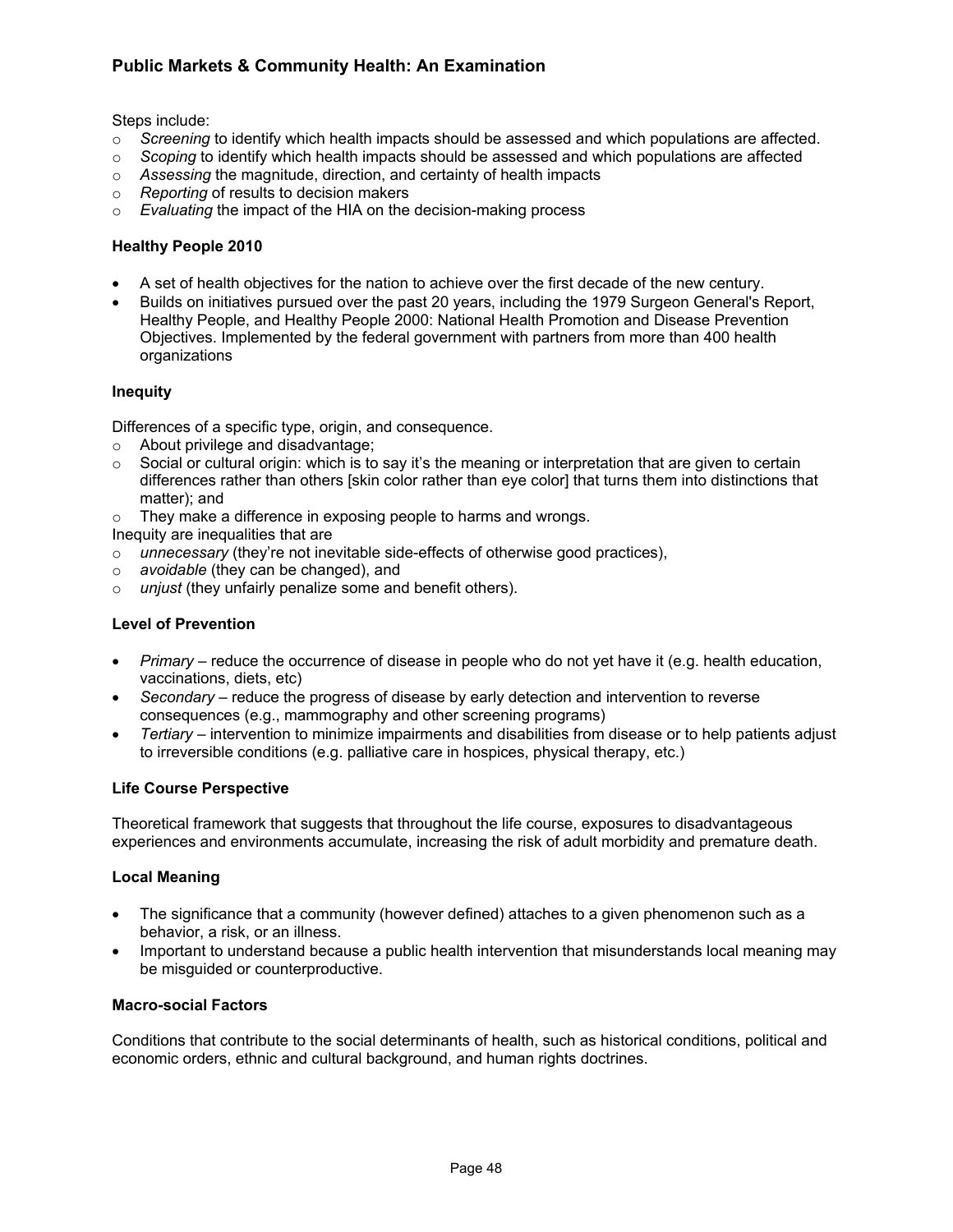## **Metabolic Rift**

- The Marxist idea that the spread of the capitalist mode of production results in humans interacting less directly with their natural environment from which they derive their sustenance, which in turn leads to its exploitation. (Foster, 1999; Marx, [1867] 1976, [1863–65] 1981)
- This lack of direct interaction with the environment reduces individuals' tendency to act in the best interest of their environment.

## **Mixed Use**

Different, compatible land uses located within a single structure or in close proximity to each other.

#### **Moderate Physical Activity**

Activities such as walking, bicycling, gardening and housework, done in short spurts of 8-10 minute increments that, when accumulated over the course of the day, equal 30 minutes of activity. On a regular basis (three to five times a week) this type of activity can result in substantial health benefits.

## **Monitoring**

A population-based surveillance system designed to identify and systematically track indicators and behaviors in order to detect and give warning of change.

#### **Neo-materialist Perspective**

- The theory that health inequalities result from differential accumulation of exposures and experiences that have their sources in the material world.
- Refers to both *individually held* and *socially available* resources: a combination of negative exposures and lack of resources held by individuals, along with systematic underinvestment across a wide range of human, physical, health and social infrastructure.

## **New Urbanism**

A set of development principles to create more human-scaled places intended to increase accessibility and decrease reliance on the automobile as the primary mode of travel.

#### **Obese**

Defined as those with 20% (or more) extra body fat for the age, height, sex, and bone structure determined by the BMI, or a BMI of 30 or more.

#### **Overweight**

Defined as those with a BMI of 25 to 29.9.

## **Pandemic**

Epidemic that occurs over a wide geographic area.

#### **Placemaking**

Local efforts involving city government, the business community, residents and other stakeholders to identify and revitalize underutilized public spaces. The process upgrades existing public spaces through small-scale, short-term projects such as traffic calming, pedestrian improvements and street furniture.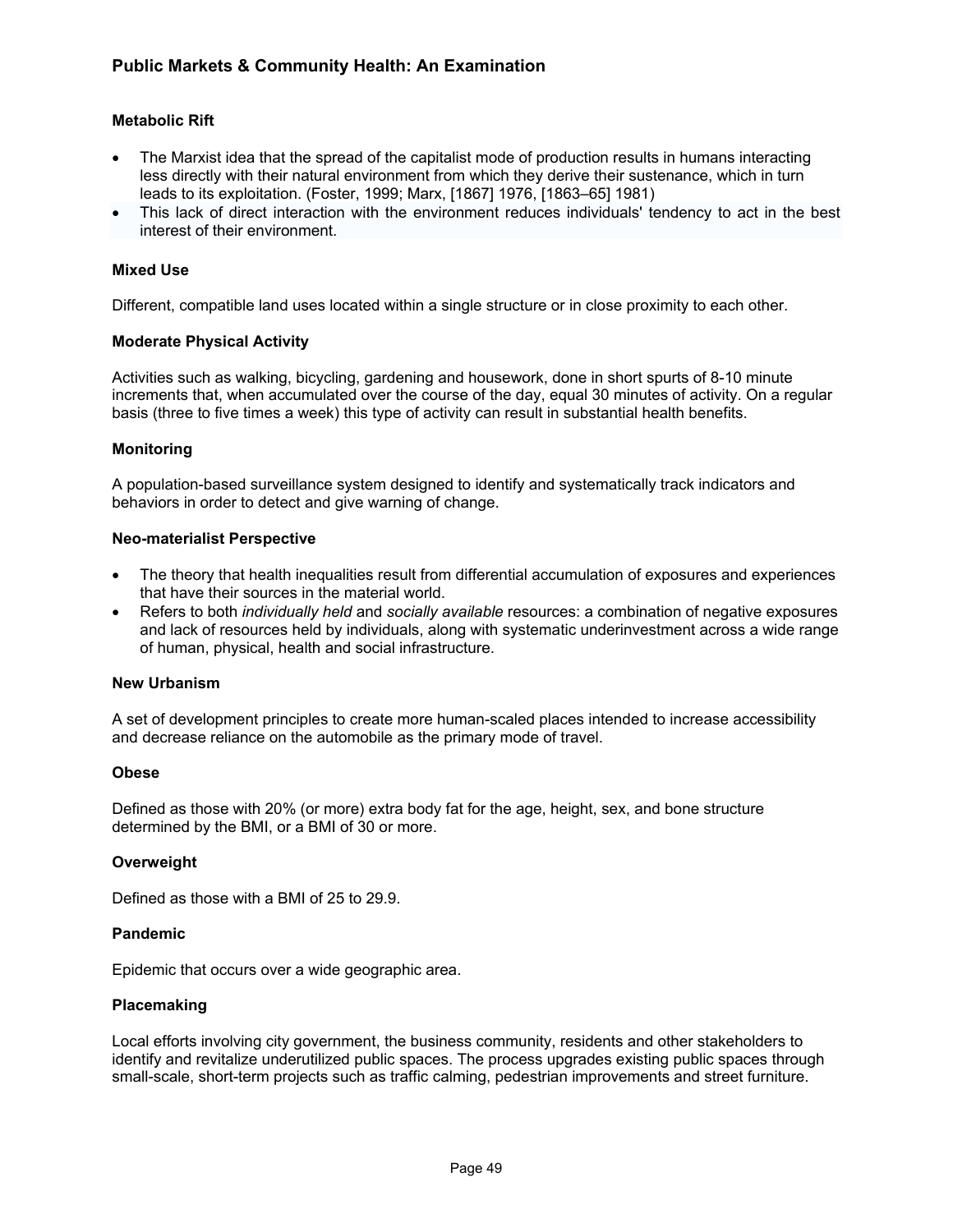## **Perverse Integration**

- The income-generating activities that are normally declared a crime in a given context.
- A social dynamic led by processes of social exclusion and develops as the dichotomous *other* to the unfair, but "legitimate" economy (Castells).

## **Polarization**

A specific process of inequality that occurs when both the top and the bottom of the income or wealth distribution grow faster than the middle, thus shrinking the middle and sharpening social differences between the two segments of the population.

## **Population at Risk**

All the inhabitants of a given area that have the potential to develop the outcome of interest.

## **Population Health**

The health of a population as measured by health status indicators and influenced by social, economic, and physical environments, personal health practices, individual capacity and coping skills, human biology, early childhood development, and health services.

## **Public Health**

- The science and practice of protecting and improving the health of a community, as by preventive medicine, health education, control of communicable diseases, application of sanitary measures, and monitoring of environmental hazards.
- Public health is a human right.

## **Public Health Nihilism**

- The belief that broad social reforms, rather than interventions to change individual or proximal risk factors, are the best (if not only) way to achieve public health success
- The belief that targeted interventions will lead to only temporary and limited success.

## **Psychosocial Perspective**

- Theory (Wilkinson) that the social gradient in health outcomes is the result of the perception of one's perceived social rank, such as income inequality, which produce negative emotions that are translated in the body by induced stress and poorer health.
- Thought to operate through a physiological pathway: activation of the hypothalamic pituitary-adrenal axis and raised basal cortisol levels.

#### **Relative Deprivation**

Indicated if a person

- does not have X,
- sees some other person or persons, which may include himself at some previous or expected time, as having X (whether or not this is in fact the case),
- wants X, and
- sees it as feasible that he should have X (Runciman).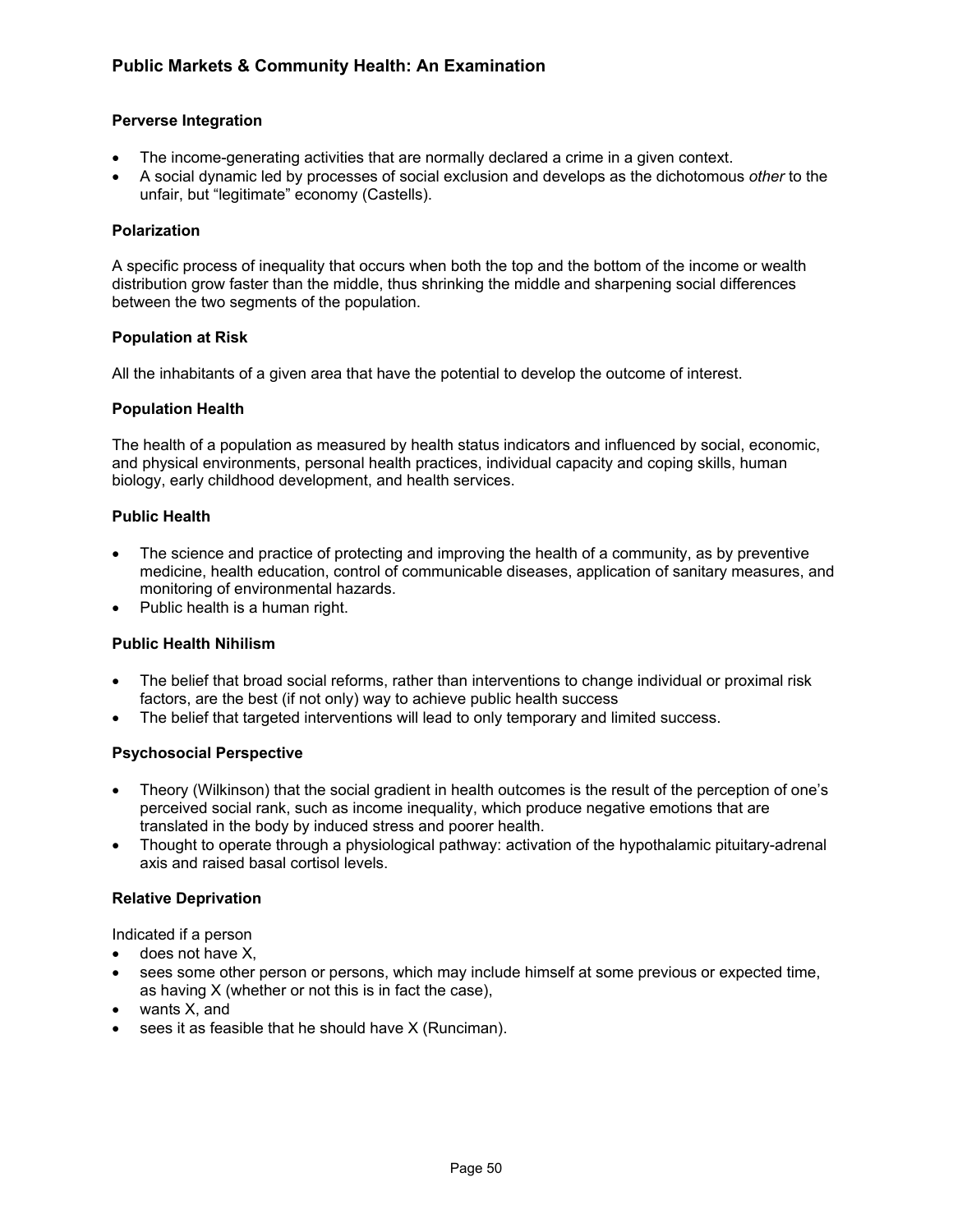# **Screening**

Presumptive identification of unrecognized disease or defects by the application of tests, examinations, or other procedures that can be applied readily. Screening programs are important for the secondary prevention of morbidity and mortality.

## **Sedentary**

Physically inactive.

## **Smart Growth**

Growing a community in a way that protects farmland and open space, revitalizes neighborhoods, keeps housing affordable and provides more transportation choices.

## **Social Capital**

- Resources that people are able to access and mobilize by virtue of their formal or informal membership in groups.
- "The aggregate of the actual or potential resources which are linked to possession of a durable network of more or less institutionalized relationships of mutual acquaintance and recognition." (Bourdieu)

## **Social Determinants of Health**

Sociological factors that contribute to the health of individuals. Such as, income inequality, social inclusion and exclusion, employment and job security, working conditions, contribution of the social economy, early childhood care, education, food security, housing.

## **Social Exclusion**

- "The process by which certain individuals and groups are systematically barred from access to positions that would enable them to autonomous livelihood within the social standards framed by institutions and values within a given context" (Castells).
- Is a process, not a condition, so boundaries of who is excluded may change over time

## **Social Gradient**

- Indicates that inequality itself, not simply poverty, including the context and intervening variables, such as material and psychological causes, is the source of health disparities that ultimately contribute to morbidity and mortality.
- It is the observed differential in health outcomes according to position in a social hierarchy and persists throughout the hierarchy with "no clear point with good health above and poor health below"

#### **Social Network**

Cultivated relationships – are the means by which resource access and mobilization takes place.

## **Social Organization of Risk**

- The idea that exposures to negative outcomes, such as poor health, are not random, but are the result of the ways that society as a whole is structured.
- Refers to many dimensions of society: economic, political, cultural, etc.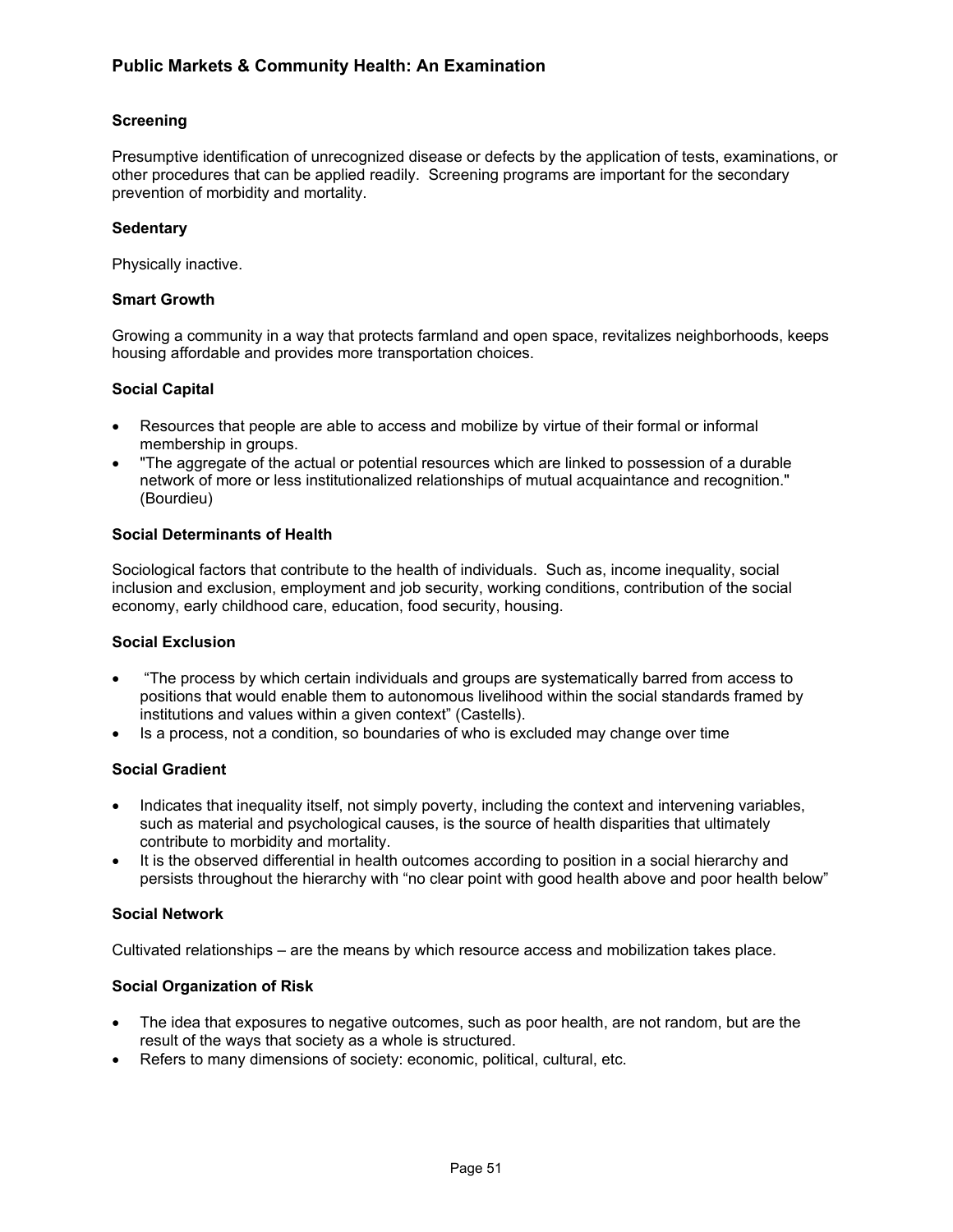# **Socioeconomic Status (SES)**

- Position within in a social hierarchy that is strongly determinative of health status
- A composite measure typically consisting of income, level of formal education, and occupation, all three of which are usually closely correlated

## **Social Welfare**

- Refers to people's well-being and to systems that are designed to provide for people.
- All collective interventions to meet certain needs of the individual and/or to serve the wider interests of society.

## **Spot Map**

Map showing the geographic location of people with a specific attribute, e.g., elderly persons living alone. The making of a spot map is common procedure in the investigation of a localized outbreak of disease.

## **Structure**

- The formal or informal rules and resources in our lives, such as the institutions and norms, which empower or constrain social action and tend to be reproduced by that social action.
- The social conditions that shape our lives.

## **Structural Violence**

- Harm done to individuals and groups by social, political and economic forces related to globalization and the rise of informational capitalism.
- Not random; entails a moral judgment that such harmful inequalities are unjust and part of the public health mandate to reform them.
- Forms of structural violence include:
	- o Economic underdevelopment and poverty due to global restructuring
	- o Geographical dislocation
	- o Gender oppression
	- o Racial and ethnic oppression
	- o Age-related power inequalities

## **Surveillance**

- The continuous and systematic collection, collation and analysis of data and the timely dissemination of information of those who need to know so that action can be taken.
- The purpose is to allow for the detection of unexpected changes in disease incidence.
	- o *Passive Surveillance* physicians, labs and hospitals are required to report diseases from the list of reportable diseases.
	- o *Active Surveillance* (during outbreaks) requires periodic phone calls or personal visits to the reporting individuals/hospitals/labs to obtain required data.
	- o *Sentinel* "early Warning System"

#### **Susceptible**

A person or animal not possessing sufficient resistance against a particular pathogenic agent to prevent contracting infection or disease when exposed to the infectious agent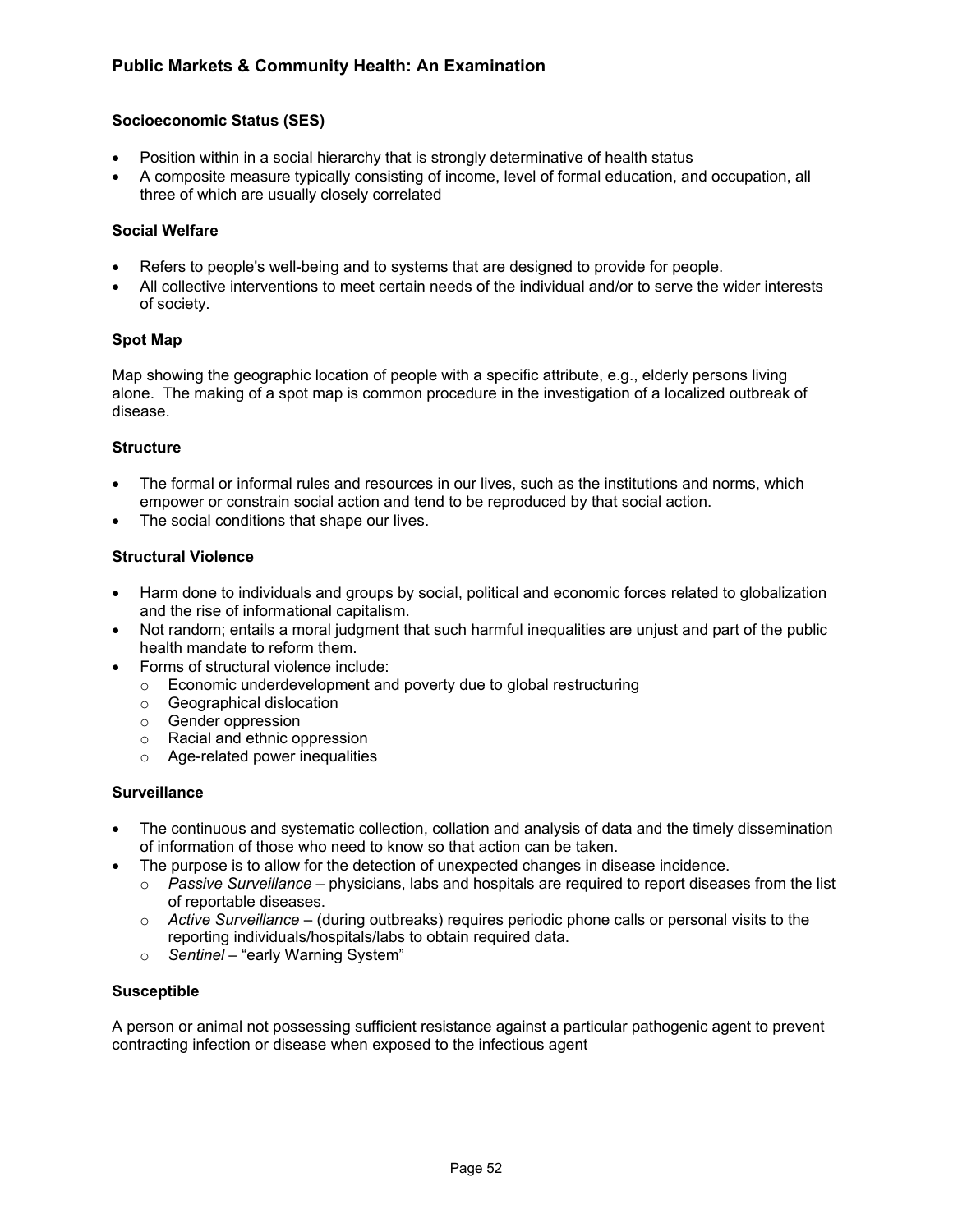# **The Fourth World**

- Pockets in the current global economy characterized by misery, social exclusion and extreme deprivation because they have been left behind by the rise of informational capitalism.
- Characterized by inequality, polarization, poverty, individualization, exploitation of workers, and perverse integration.
- These areas can be found anywhere people are excluded from the possibility of linking up with flows of information, wealth, or power.

## **Well-being**

- Can also be referred to as Quality of Life
- Includes many components.
	- o i.e. standard of living, the amount of money and access to goods and services that a person has; and,
	- o Freedom, happiness, environmental health, and innovation.
		- These are far harder to measure and have created an inevitable imbalance as programs and policies are created to fit the easily available economic numbers while ignoring the other measures, which are very difficult to plan for or assess.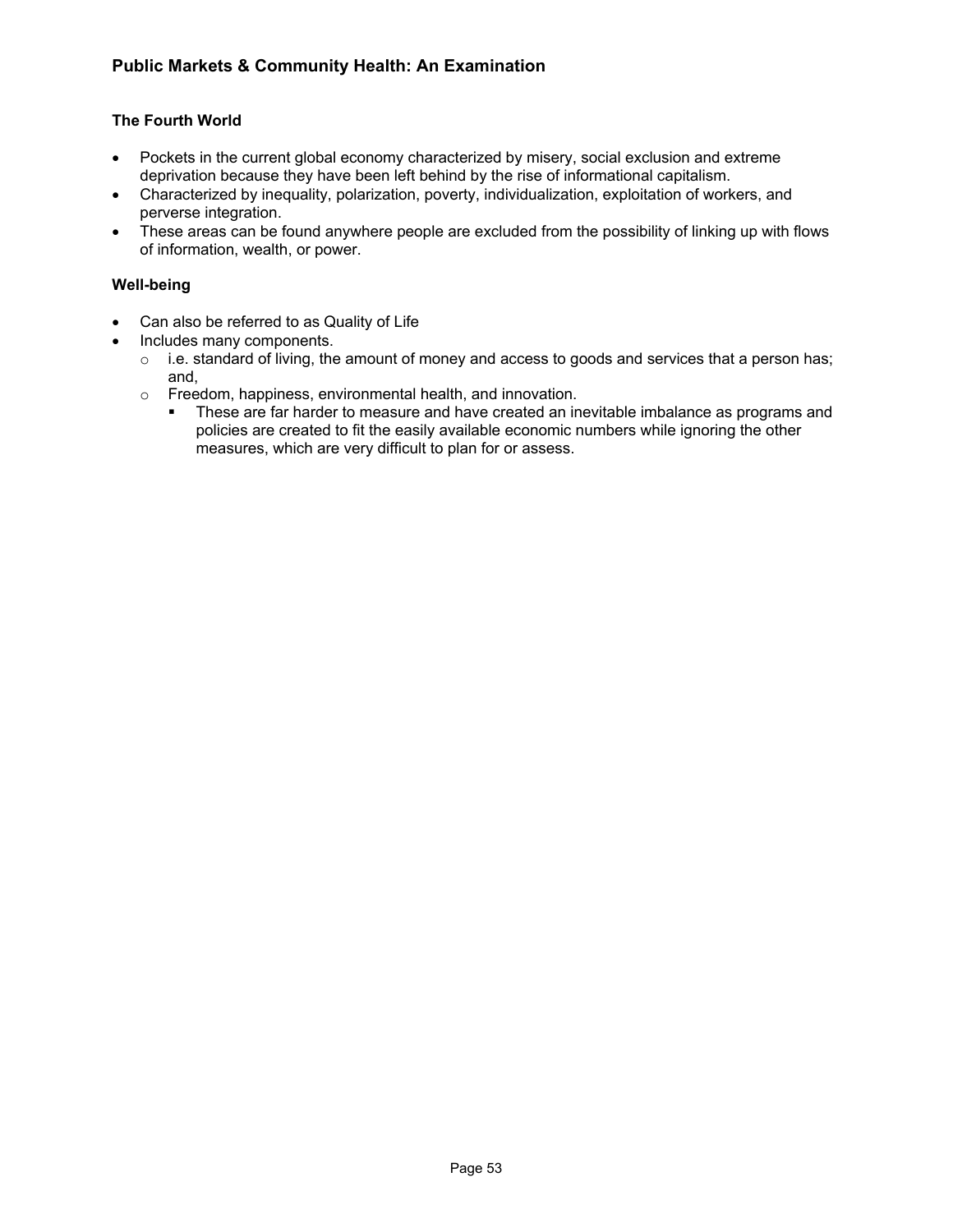# **APPENDIX B**

## **Public Market & Farmers Market 101 Glossary**

## **BID: Business Improvement Districts**

A Business Improvement District (BID) delivers supplemental services such as sanitation and maintenance, public safety and visitor services, marketing and promotional programs, capital improvements and beautification in a designated area. BIDs are funded by a special assessment paid by property owners within the district. BIDs can sponsor markets in efforts to develop economy in certain areas.

## **CDC: Community Development Corporation**

A CDC's goal is to improve the community and economic vitality of a specific area. Markets can be a tool for generating community and economic activity, especially when part of larger city improvement plans, such as improved public transportation access. CDCs are not-for-profits that often supplement city/state services as government programs are reduced.

## **Community Food Assessment**

A Community Food Assessment (CFA) is a tool individuals and organizations can use to assess and map out what types of food buying options exist in certain neighborhoods. They are a powerful way to show what types of nutritional resources exist or are needed in neighborhoods, and help demonstrate the need for, as well as mobilize efforts, for improvement of the food system. Assessments can bring diverse stakeholders together to research their local food system, publicize their findings, and implement changes based on their findings.

## **Community Food Projects Competitive Grants Program**

CREES – The Community Food Projects Grants Program, operated by the USDA, is a source of funds to assist with the development of farmers' markets and addressing food access and outreach issues within low-income communities. The grants are intended to help eligible private non-profit entities with a onetime infusion of Federal assistance to establish and carry out multipurpose community food projects. Projects are funded from \$10,000-\$300,000 and from one to three years. These are one-time grants that require a dollar for dollar match in resources, either in cash or in-kind contributions.

#### **Community Garden**

A community owned and/or operated plot of land that is divided up for individuals or families to garden. Gardens provide opportunities to grow nutritious food at low cost. Gardens can contribute to local economy by allowing gardeners to sell their produce at farmers markets.

#### **CSA: Community Supported Agriculture**

Consumers buy a share in a local farm or garden, usually paying at or before the beginning of the season and, in return, receive a weekly supply of produce that is harvested throughout the growing season. Paying upfront for the season gives farmers cash to start the season, and provides CSA members with access to fresh, local food. Participants can pick up their produce at specific locations (sometimes markets) or the farm, or have it delivered during the growing season. The number of farms with CSA programs nationwide grew from about 1,000 in 1999 to more than 2,000 in 2004, according to the Rodale Institute.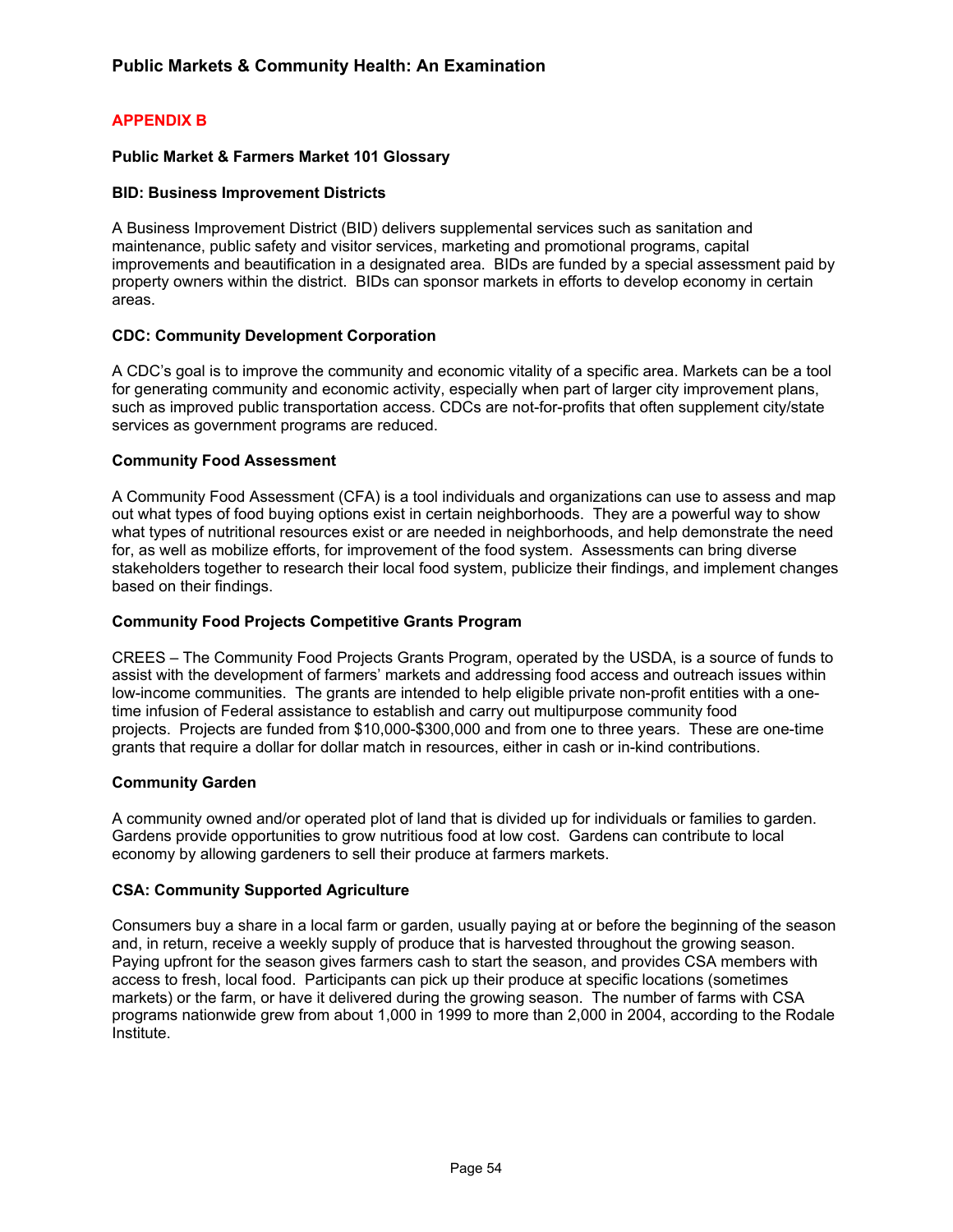## **Direct Marketing**

The process of selling directly to the public. An example might be a farmer selling at a farmers' market, farm stand or selling and delivering directly to a restaurant or store. This method of marketing returns more to the seller, avoiding the wholesale market and the 'middle man' expenses. Through various channels, offers small food business an opportunity to develop a close connection with their consumers while keeping distribution and marketing expenses to a minimum.

## **Distribution Center**

A central location where farmers can store products over variable periods of time, helping to reduce travel time and trips, and expenses.

## **EBT: Electronic Benefits Transfer**

Refers to the way in which the federal Food Stamps program now distributes its benefits. Recipients use a plastic card (that looks like a debit/credit card) that is swiped at the grocery store when making purchases. Benefits are electronically transferred to the store via a land phone line. At farmers markets, where electricity and land phone lines are not always available, a wireless device is used to swipe the card and transfer benefits. Having wireless technology at farmers markets allows Food Stamp recipients to shop at farmers' markets, and it expands the capacity of the market to also accept credit and debit cards.

Outdoor markets and produce stands do not usually have the electricity and phone lines needed for all eligible food vendors to process electronic benefit transfers. Many such markets are developing methods to allow food vendors to sell eligible food products to EBT cardholders and to outreach to customers using EBT to make them aware of the new opportunities at the market.

#### **Economic Impact Assessment**

A study to measure how a market impacts the local economy it is located in. It measures how much income the market generates for farmers and vendors, as well as for businesses surrounding the market that are more highly frequented on market days or that people become aware of when visiting the market and are drawn back to on non-market days.

#### **Farm to Institution**

A type of direct marketing in which farmers sell their product to local private, public, or non-profit institutions, increasing their revenue by avoiding the wholesale market and distribution chain, and providing the institution with fresh, local food. In some cases, these types of programs can develop from farmers markets that initially were located at the institution or work as an expansion of a farmers market service, but often they are separate from market activities. Two example programs are:

#### **Farm to Hospital**

A type of direct marketing in which farmers sell their produce directly to hospitals (in the same region) that in turn use the produce in their cafeterias and eating facilities.

#### **Farm to School**

A national organization as well as a term for a type of direct marketing in which farmers sell their product directly to schools (in the same region) who serve the product in their cafeterias.

#### **Farmers Market Resource Guide (USDA)**

A list of grants, programs, and other financial and information resources available from public and private organizations, published by the Farmers Market Consortium (FMC), a new collaborative effort between USDA and government agencies, the Project for Public Spaces, and private foundations.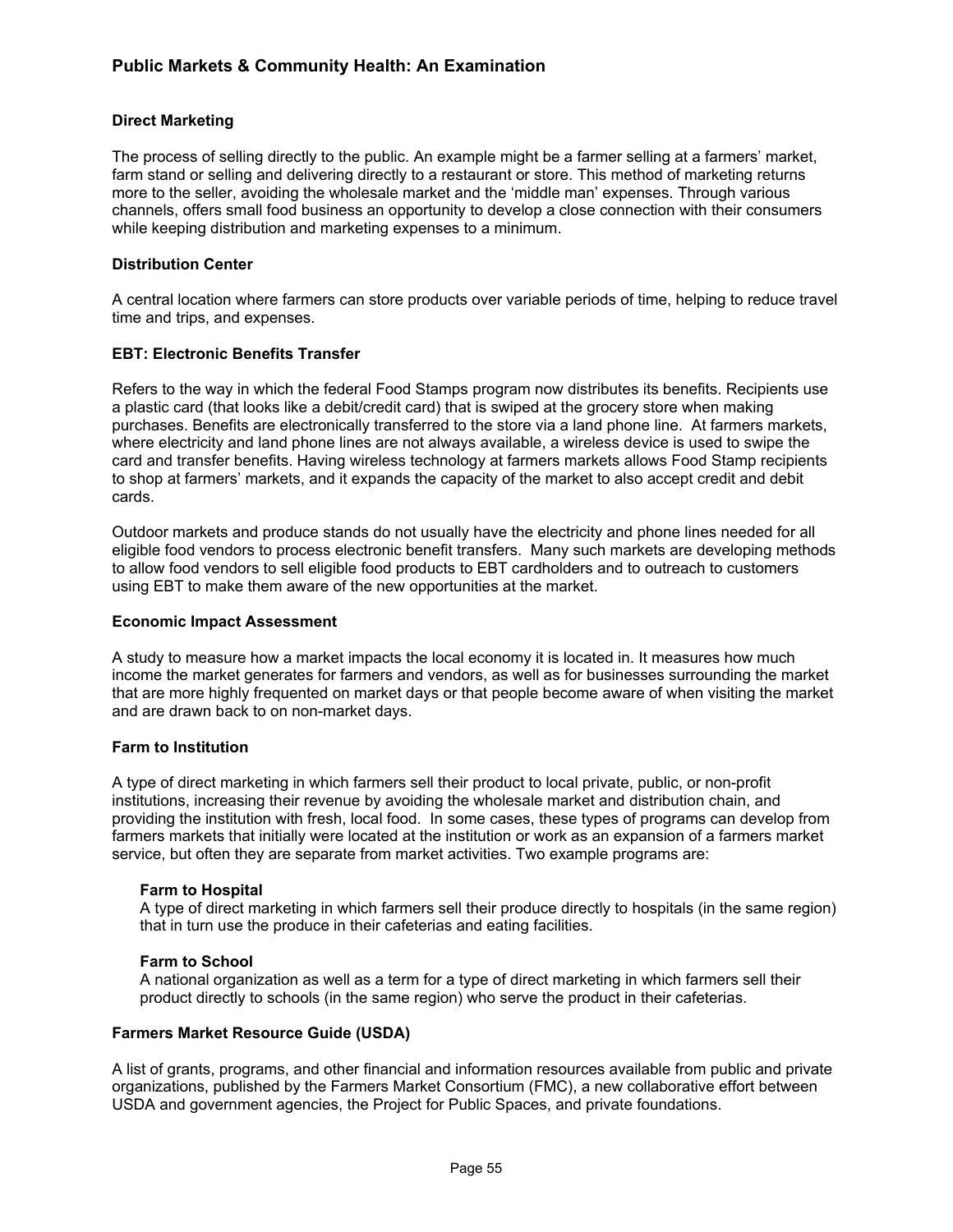## **FMNP: Farmers' Market Nutrition Program**

The FMNP was established by Congress in 1992 to provide fresh, unprepared, locally grown fruits and vegetables to **WIC (Women, Infants and Children)** participants, and to expand the awareness, use of, and sales at farmers' markets. In fiscal year 2004, 14,050 farmers, 2,548 farmers markets and 1,583 roadside stands were authorized to accept FMNP coupons. Coupons redeemed through the FMNP resulted in over \$26.9 million in revenue to farmers for fiscal year 2004 (up from \$24.2 million in revenue to farmers for fiscal year 2003).

The FMNP is administered through a Federal/State partnership in which the Food and Nutrition Service (FNS) provides cash grants to State agencies. The FMNP is administered by State agencies such as State agriculture departments or health departments or Indian Tribal Organizations. State agencies develop plans to operate the program that are approved by FNS.

Federal funds support 100 percent of the food costs of the program and 70 percent of the administrative costs. States operating the FMNP must match the Federal administrative funds allocated to them for administrative costs by contributing at least 30 percent of the total administrative cost of the program. Indian State agencies may receive a lower match, but not less than 10 percent of the total administrative cost of the program. The matching funds can come from the following sources: State and local funds, private funds, in-kind contributions, similar programs, or program income.

State agencies administering the FMNP can partner with other organizations, such as Cooperative Extension Programs, local chefs, farmers or farmers' markets associations, and various other non-profit or for-profit organizations to provide nutrition education and/or educational information to FMNP recipients.

#### **FMPP: Farmers Market Promotion Program**

A grant initiative created in the 2002 Farm Bill to increase domestic consumption of agricultural commodities by developing, improving, and expanding domestic farmers' markets, roadside stands, community-supported agriculture programs, and other direct producer-to-consumer market opportunities (creation was made possible through an amendment of the Farmer-to-Consumer Direct Marketing Act of 1976.)

- Grants can help to increase domestic consumption of agricultural commodities by developing, improving and expanding domestic farmers' markets, roadside stands, community-supported agriculture (CSA) programs, and other direct producer-to-consumer market opportunities
- Approximately \$1 million is allocated for Fiscal Year 2006 for the FMPP, with the requirement that the maximum amount awarded for any one proposal cannot exceed \$75,000.
- Eligible applicants include agricultural cooperatives, local governments, nonprofit corporations, public health corporations, economic development corporations, regional farmers' market authorities and Tribal government.

#### **Food Policy Council**

An organization, often grassroots based, that brings together a wide range of community stakeholders to assess policies related to food issues and to improve legislation and funding for programs and systems that increase access to nutritious food and support sustainable agriculture practices through advocacy and campaign developments. Food Policy Councils exist throughout the country and Canada, with new organizations developing daily.

#### **Food Security/Access**

Having confidence in one's ability to purchase affordable, fresh, nutritious food, in a location close to where they live, and to maintain a healthy diet for themselves and their family.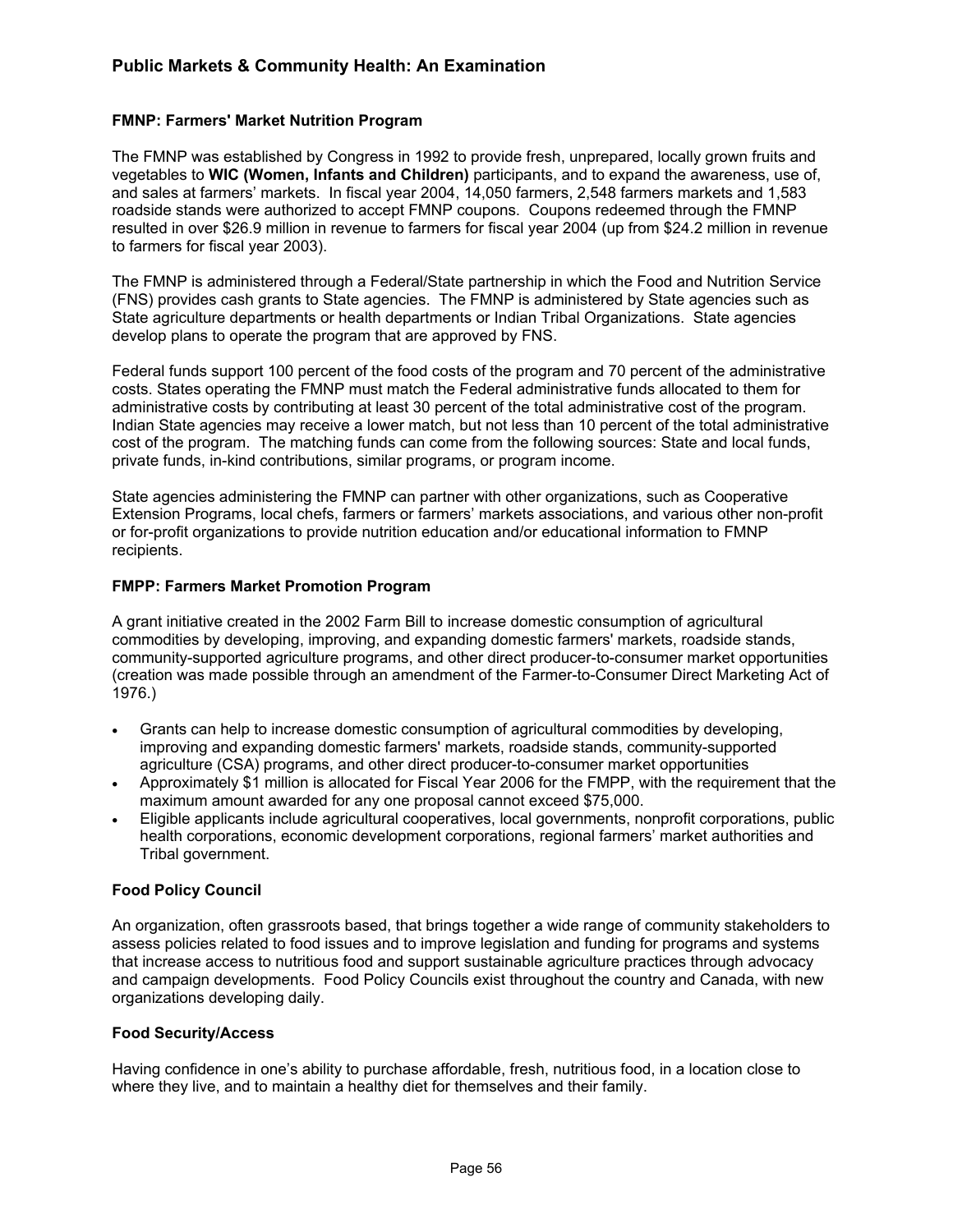# **FSP: Food Stamp Program**

The FSP serves approximately 10.3 million households and 23.9 million individuals. It provides lowincome households with coupons or electronic benefits (EBT) to use like cash at most grocery stores. It provided an average of \$2.1 billion a month in benefits in Fiscal Year 2004.

The U.S. Department of Agriculture administers the Food Stamp Program at the Federal level through its Food and Nutrition Service (FNS). State agencies administer the program at State and local levels, including determination of eligibility and allotments, and distribution of benefits. Recipients can use food stamp benefits to buy:

- o Foods to eat, such as:
- o breads and cereals;
- o fruits and vegetables;
- o meats, fish and poultry;
- o dairy products; and
- o Seeds and plants which produce food for the household to eat.

#### **Greenhouse**

An indoor, year-round facility to be used for grow produce and plants. The ability to grow in a greenhouse provides many farmers and farms the opportunity to sell their products year-round and not just seasonally.

#### **Healthy and safe food**

Food (including wild foods) that is readily available, not contaminated with pathogens or industrial chemicals, has not entered the environment or food chain without rigorous independent testing and the existence of an on-going tracking and surveillance system (is not genetically modified) to ensure its safety for human consumption.

#### **Local Food System**

When all aspects of the production, distribution, storage, consumption, and sale of food are operated, managed, and owned by the community it serves, and when a community can attain food security from the production and consumption of primarily local products.

#### **Locally Grown Food**

Food grown within a certain distance from the point of its consumption. There is no standard definition for "local" when it comes to food -- a particular definition of "local" might be based upon county, state, region, watershed, or another boundary. Markets contribute to increased consumption of locally grown food.

#### **Low-Income Community**

The U.S. Department of Health and Human Services calculates federal poverty guidelines every year. These guidelines are used by the Department of Agriculture in their funding for programs such as Food Stamps and the National School Lunch program. For example, a family of four (two working adults, two children under 18) has a poverty guideline of \$18,850 in the lower 48 states. A low-income community is any population census tract where at least 20 percent of that population is at or below these guidelines. (U.S. Department of Health & Human Services)

#### **Macro-Economic**

Deals with matters of the entire economy in terms of the total amount of goods and services produced, total income earned, the level of employment of productive resources, and the general behavior of prices.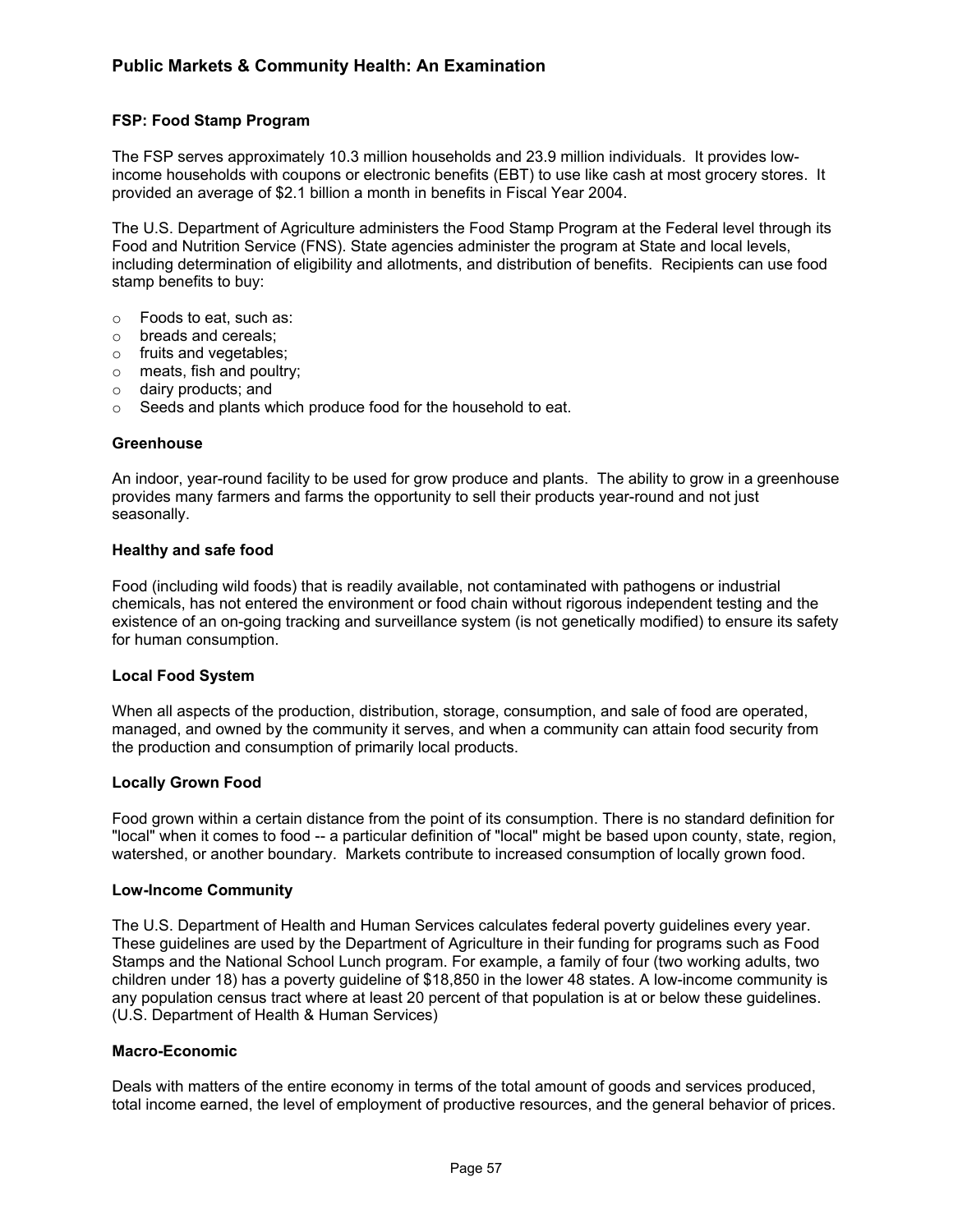## **Market: Public Markets and Farmers Markets**

Markets**:**

- Operate in spaces open to the public (but can be privately owned)
- Serve locally owned and operated businesses

Many different types of markets exist in a wide range of locations. There are:

- **Covered Markets**: markets that are covered by some type of structure.
- **Farmers Markets**: markets at which farmers and growers sell products that they have grown or made, and many markets now include crafts, frequently made by the vendor. Re-sellers can also sell at farmers markets, depending on the markets rules and regulations.
- **Market Districts**: areas of towns or cities that are devoted to different types of markets.
- **Market Halls**: Structures Built for Markets, or buildings that have been converted to house a market.
- **Market Association**: Associations reach throughout a state or region with the goal of connecting farmers, markets and other community organizations. Like Market Networks, they can serve as advocates, helping to foster innovation at the local level, raising awareness of farmers markets' ability to address issues of food security, health and nutrition, and community development, and building new partnerships to expand the number of farmers markets within a state or region.
- **Market Network**: Usually functioning in a metropolitan area, networks often operate, sponsor, and/or facilitate multiple farmers markets and/or public markets. A network helps markets share operating costs, increase economic sustainability and enhance their viability in low-income communities, thereby improving farmers' profits. Networks can also develop broader community partnerships and effect change on a larger scale than individual markets might be able to.
- **Mobile Markets**: markets, usually operated out of a mobile vehicle, that travel throughout a city, town or region with the goal of increasing opportunities to purchase local, fresh food for residents living in areas without access to transportation.
- **Open Air Market:** refers to a market that is in an open, outdoor space, such as a:
	- o Park and/or other public space
	- o Parking lot/Vacant site
	- o Street (with/without adjacent retail)
- **Producer-Only Market**: a market in which the vendors are either also the growers of the food or items they sell or are related to or work on the farm where the items are grown or made. Vendors cannot purchase goods from other places and re-sell them at the market.
- **Public Markets**: can refer to any type of market that operates in a space open to the public and serves the local economy.
- **Wholesale Market**: a market where products are purchased from farmers or other producers and sold in large quantities, usually to restaurants, institutions or distributors, and prices are often lower than if the farmer/producer sold directly to the retail market.

#### **Market Manager**

A paid staff person or a volunteer who manages the operation of a market and a multitude of broadranging tasks, such as (but not limited to) coordinating all aspects of the market operation, including vendor participation, customer relations, public relations and marketing.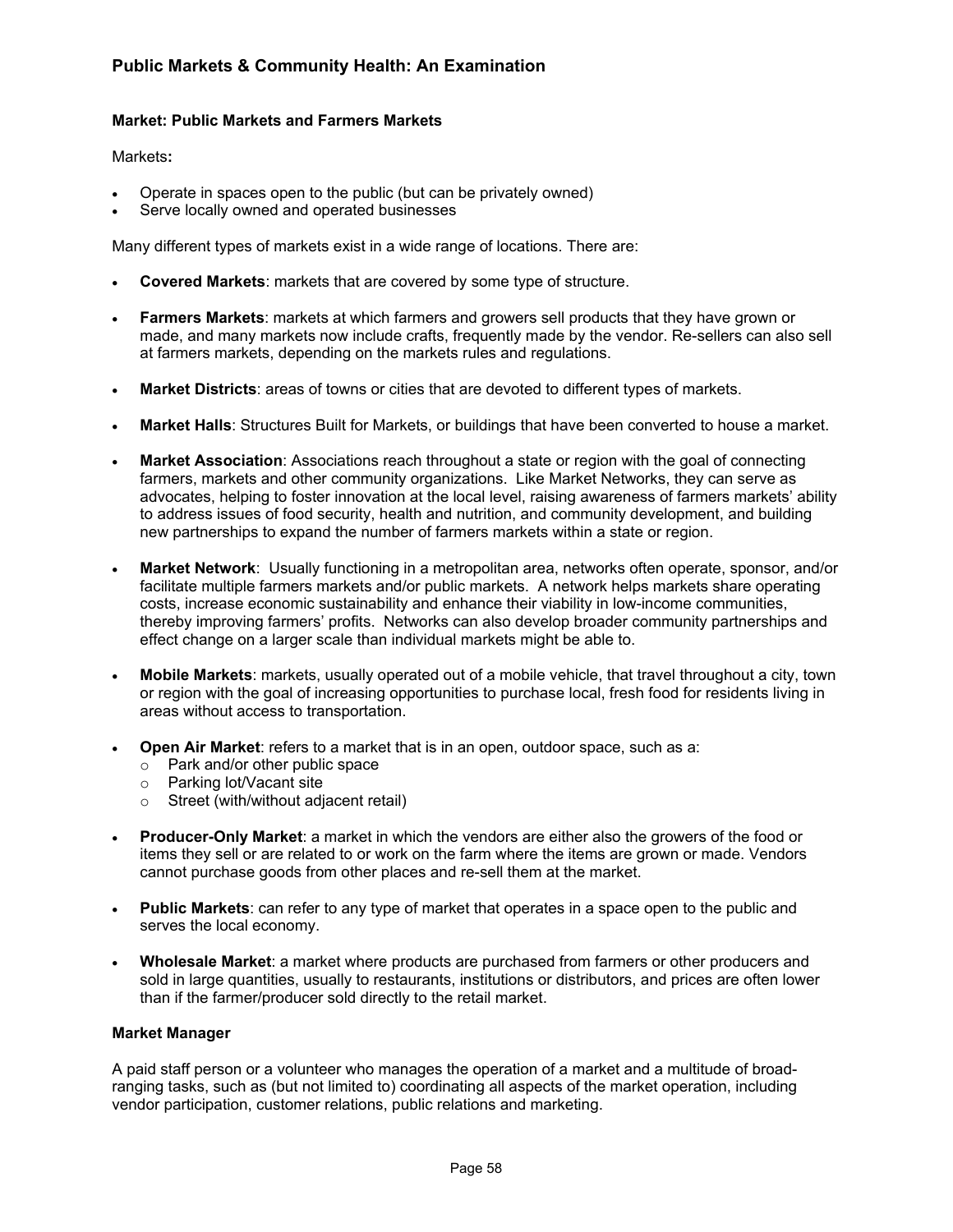# **Re-selling**

When vendors buy from other sources other than from what they produced. For example, they may purchase goods at a wholesale site or large public market and re-sell it at a farmers market.

## **SFMNP**: **Senior Farmers' Market Nutrition Program:**

Established in 2001, the program provides low-income seniors with coupons that can be exchanged in the form of fresh, nutritious, unprepared, locally grown fruits, vegetables, and herbs from farmers' markets, roadside stands and community supported agriculture (CSA) programs. To be eligible, one must be at least 60 years old and have an income of not more than 185% of the federal poverty income guidelines (published each year by the Department of Health and Human Services).

- In 2005, 46 States, U.S. Territories, and federally recognized Indian tribal governments operated the SFMNP, through grant awards totaling \$15 million.
- More than 800,000 eligible seniors are estimated to have received benefits to purchase fresh, nutritious, unprepared, locally grown fruits, vegetables, and herbs from 14,500 farmers at over 4,000 authorized farmers' markets, roadside stands, and/or 215 community supported agriculture (CSA) programs during the 2005 harvest season.
- SFMNP increases the domestic consumption of agricultural commodities by expanding or aiding in the expansion of domestic farmers' markets, roadside stands, and community support agriculture programs.

## **Small Farm Operators**

Ninety four percent of all farms - those with less than \$250,000 in annual receipts who work and manage their own operations.

The Department of Agriculture says small farms are increasing at a rate of 2 percent a year. That figure is based on a 1974 definition, which established a farm as an operation that earns or has the potential to generate at least \$1,000 a year. Today, many hobby farmers and suburban horse farmers meet this minimum requirement and use the distinction to get tax breaks on the land.

#### **Sustainable Food System**

Food harvested, produced, processed, distributed and consumed in a manner that maintains and enhances the quality of land, air and water for future generations, and in which people are able to earn a living wage in a safe and healthy working environment by harvesting, growing, producing, processing, handling, retailing and serving food.

#### **Urban Agriculture/Farming**

Farming and/or gardening that is done within city limits. Urban Farms can be located in vacant lots or in city parks, and often exist on raised soil beds that rest above pavement. Urban Agriculture facilities provide city residents without access to rural land an opportunity to grow their own food, learn about food systems and increase consumption of healthy products.

#### **Value Added**

The marketing of a commodity product in a more direct way. This can refer to farmed products that have been used to make foods, such milk or tomato sauce. Value Added products often sell for more than the farmed product and can contribute to a farmer's income.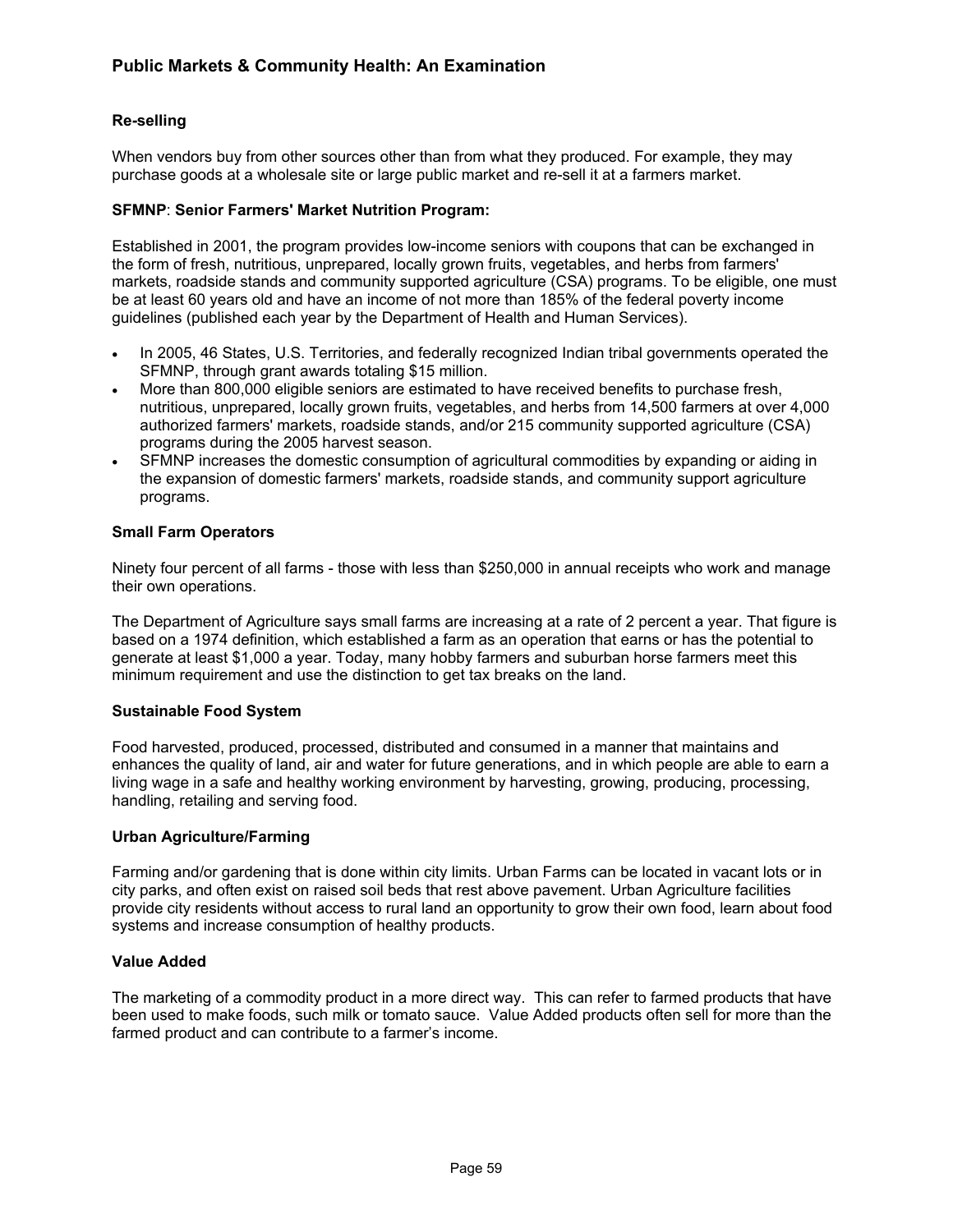# **Vendor**

An individual selling at a market. Vendors can also be producers (e.g. vendors at "producer only markets" are connected with the people producing the food, but cannot purchase food to re-sell at the market), or they can be hired help who does not also work at the farm.

## **WIC**: **Women, Infants and Children (part of FMNP)**

A program that provides mothers with low-incomes, and their children under the age of five, with coupons to purchase fresh food at farmers markets. In 2004, the WIC Farmers' Market Nutrition Program provided 2.5 million mothers with low-incomes and children under the age of five with farmers' market benefits. The program was recently funded at \$5.244 billion, \$40 million above last year and \$44 million above the President's request.

- The extreme success of the program creates additional purchasing power in low-income areas, and helps spur the development of farmers' markets.
- States apply to participate in this program, and must provide a 30% match in funds or in-kind services. State agencies may supplement the benefit level allocated by the federal government. The program can be enhanced through Farm Bill allocations and the 2002 Farm Bill granted an additional \$15 million to the WIC Farmers' Market Nutrition Program for the fiscal year 2003, bringing its allotment to \$25 million.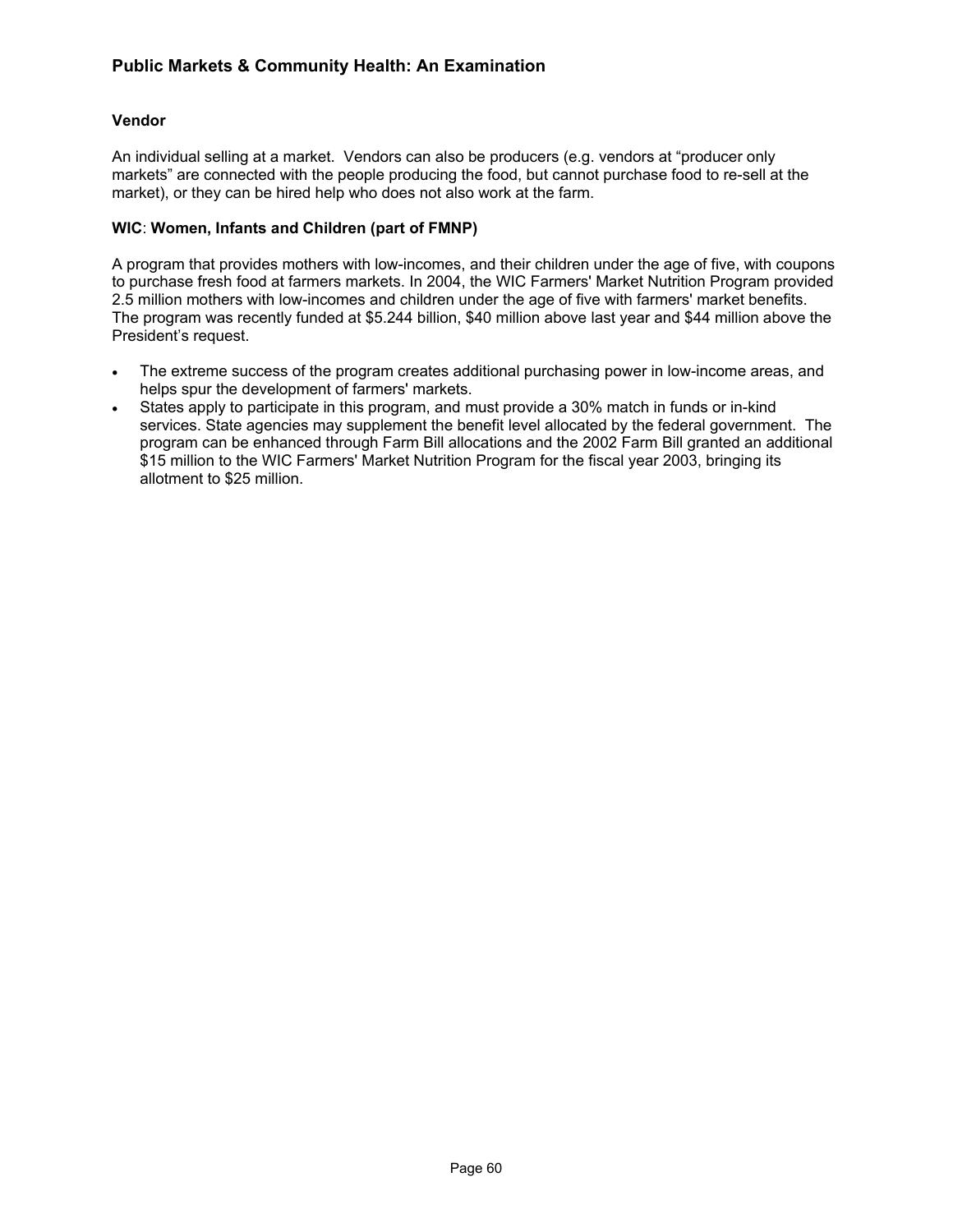# **APPENDIX C**

**Public Markets & Community Health Roundtable Meetings Attendees (June 20th and July 24th combined)** 

## **Academic Institutions**

**Dr. Lawrence Brown**, MSPH Columbia University **Dr. Lourdes Hernandez Cordero**, MSPH Columbia University **Dr. Daniel Herman,** MSPH Columbia University **Dr. Josh Graff Zivin**, MSPH Columbia University **Dr. Michael Gusmano**, MSPH Columbia University **Dr. Kate Kraft**, MSPH Columbia University **Ms. Connie Moffit,** Bastyr University **Ms. J. Robin Moon,** Columbia University & Project for Public Spaces **Ms. Elizabeth Nash**, Rutgers University & Project for Public Spaces **Dr. Mary Northridge**, MSPH Columbia University **Dr. Victor Rodwin**, NYU Wagner School of Public Service **Ms. Jarmin Yeh,** Columbia University & Project for Public Spaces

## **Foundations**

**Jamie Bussel,** Robert Wood Johnson Foundation **Linda Jo Doctor**, W.K. Kellogg Foundation **Miguel Garcia, Ford Foundation Jeff Mansour,** Ruth Mott Family Foundation **Gus Schumacher,** W.K. Kellogg Foundation

#### **Community Development**

**Catherine Crenshaw**, Sloss Real Estate **Don Wambles,** Alabama Farmers Market Authority / Member of Farmers' Market Coalition Council

#### **Governmental Departments**

**Mike Bevins,** Bureau of Horticulture and Land Stewardship – Iowa Department of Agriculture and Land Stewardship / Member of Farmers' Market Coalition Council **Ernesto Lozano,** New York City Housing Authority **Thomas Matte**, Department of Health and Mental Hygiene

#### **Project for Public Spaces Staff**

**Steve Davies,** Project for Public Spaces **Nora Owens,** Project for Public Spaces **Ed Maltby,** Project for Public Spaces **Julia Day,** Project for Public Spaces **Silvett Garcia,** Project for Public Spaces **Chris Heitmann,** Project for Public Spaces **Arianna Martinez**, Project for Public Spaces

#### **Project for Public Spaces Advisory Board**

**Dave Feehan,** President – International Downtown Association **Dr. Minnie Fells Johnson,** Former Executive Director of Greater Dayton Regional Transit Authority **Dr. Neal Kaufman, MD**, Co-director, Center for Healthier Children, Families & Communities / Professor, Pediatrics & Public Health – UCLA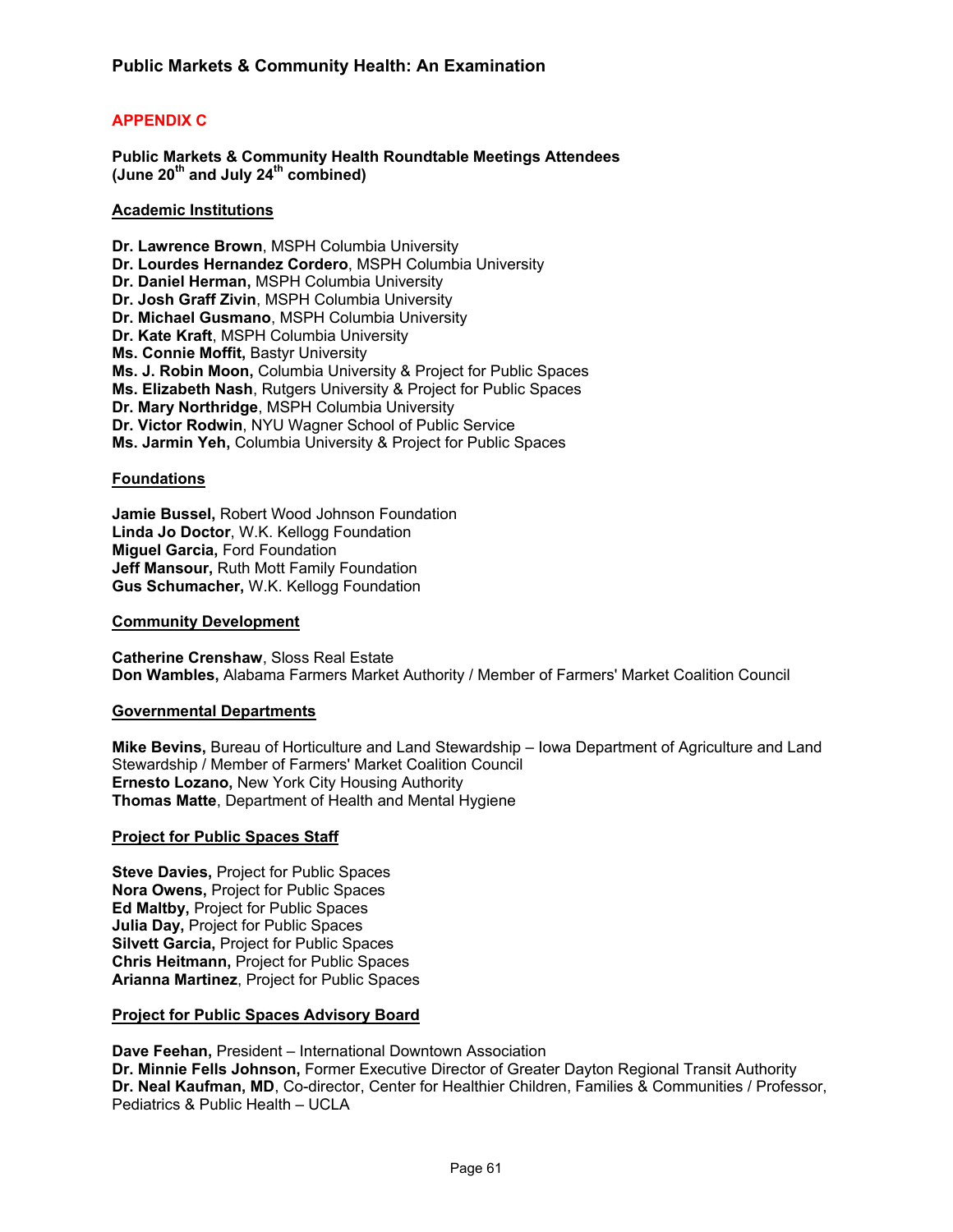**Deborah J. Kane,** Vice President Food and Farms – Ecotrust

**Richard McCarthy IV**, Co-founder and executive director of Market Umbrella and the Crescent City Farmers Market

**Melinda Newport,** Director, Nutrition Services – The Chickasaw Nation

**Elvin Alberto Padilla, Jr.,** Director of Economic Development at the Norris Square Civic Association in Philadelphia

**Deena Parham,** Independent Consultant

**Roy Priest,** Independent Consultant, Former president and CEO of the National Congress for Community Economic Development (NCCED)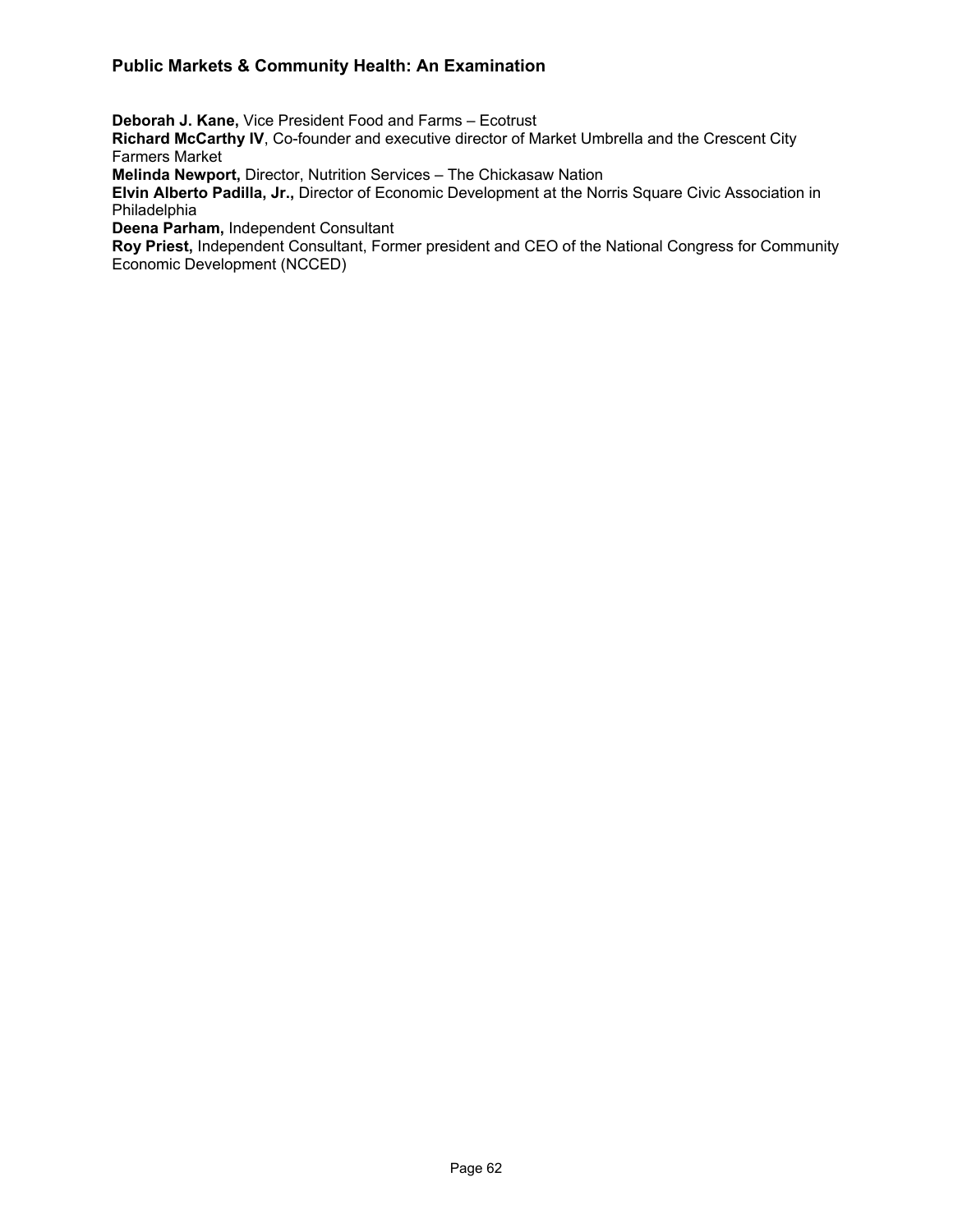# **APPENDIX D**

## **Markets & Community Health Interview Questions for Markets**

#### **Intent of the Interview**

It has been increasingly recognized that farmers markets and public markets ("markets") play an important role in building connections in our farms and communities, functioning as bridges between urban and rural landscapes. Markets also serve the role as the agent for economic revitalization, upward mobility, individual empowerment and social integration of low-income, demographically dynamic local communities. Number of markets has grown tremendously to reflect such recognition, by 111% from 1994 to 2004, for a total of over 3,700 markets.

While most research points to the non-health benefits of markets, much less is known about how markets influence health. A number of serious health issues around the country these days – obesity, diabetes, cardiovascular diseases, and respiratory diseases, to name a few – affect people of all ages and socioeconomic classes (especially low-income class). Not only do such health issues distress overall well-being of the community residents, especially the children, they are also a significant hindrance on the economic stability (income generation) and civic participation of the residents as well as the markets.

With the premise that markets have a significant potential to contribute, certain private foundations' interest has grown in investigating the possibility of markets' role in achieving broader impacts including health. Recognizing the importance of community health, funding interest, and the fact that data to assess relevant needs and achievement is sparse, Project for Public Spaces (PPS) has taken on a study initiative to conduct a thorough research on the subject.

As part of the research, the purpose of this interview with the selected markets is to investigate the following:

- 1. Are there demonstrable records of markets' influence on the community health, through improved access to affordable and nutritious food, promotion of active living and community-wide programs of various kinds?
- 2. If "yes", how have they been achieved? What are the critical success factors? Can others replicate the results? How can we help expand it?
- 3. If "no", what can be done to integrate the connection between your market and community health? What are the needs and impediments? What are the opportunities for improvements?

At the end of our phone interviews, we will compile the data into a list of existing practices by the interviewed markets towards the integration between community health and markets. We will construct a "continuum" model of such integration, which we will use as the basis of our programmatic design for markets-health integration. We appreciate your participation in advance, and hope to get to know your market more intimately through this opportunity.

#### **I. Respondent**

- 1. What is your role with the market?
- 2. How long have you been involved in this market?
- 3. How long have you been involved in the public market field?

#### **II. Community & Customer Base:**

- 1. What is the demographic of people who shop at your market, roughly estimated, in terms of:
	- a. Ethnicity?
	- b. Education Level?
	- c. Age Groups?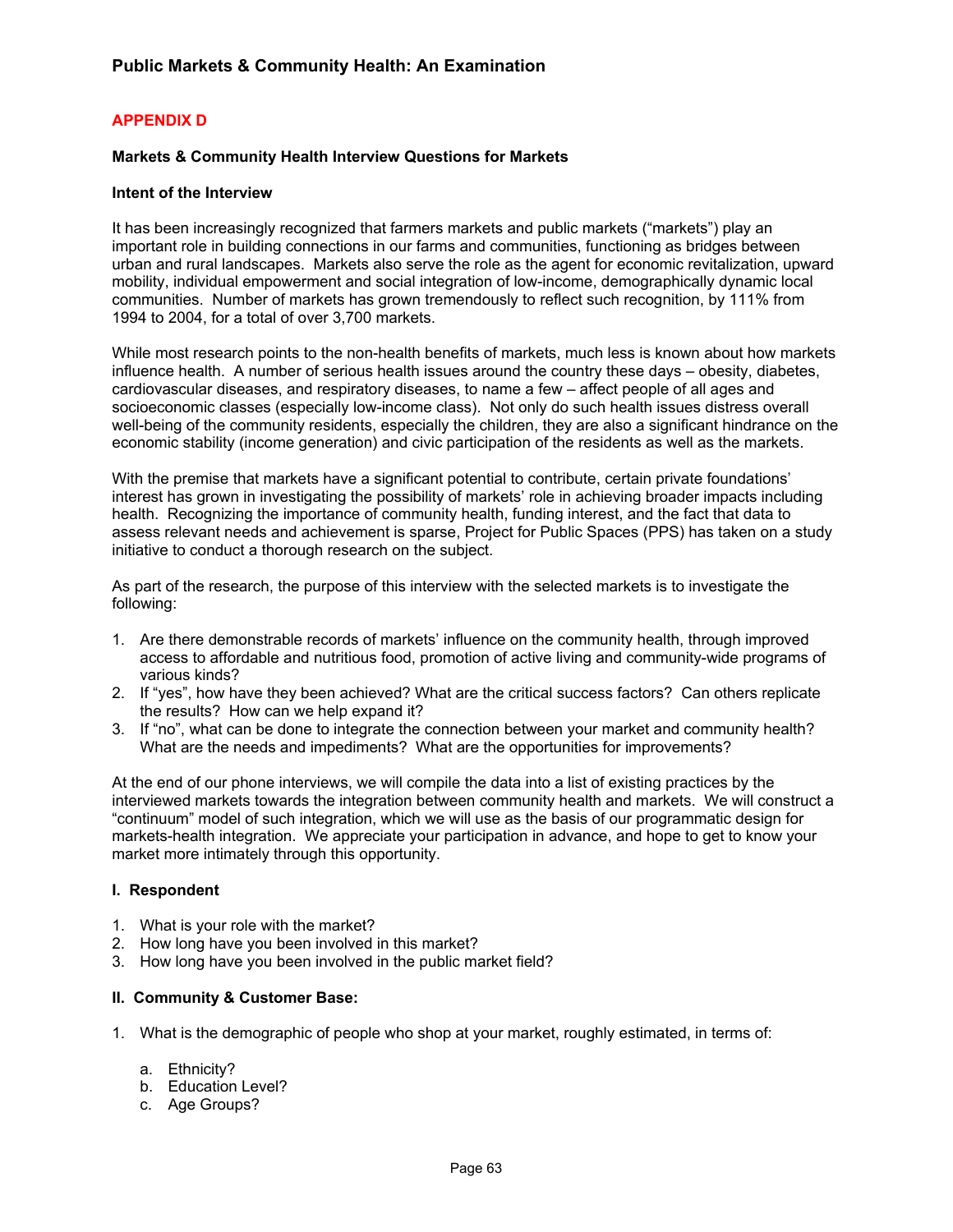- d. Gender?
- 2. Is there any language other than English spoken at the Market, by customers, vendors and/or market managers?
- 3. What have you done to try to attract these folks?
- 4. Do you feel your market/vendors sell products needed by the community? In what ways? What is missing?
- 5. What are the most purchased/demanded foods, services, etc?
- 6. What are the main two places people go to buy their food in this area?

a. b.

- 7. How do people get to your market?
	- a. by foot
	- b. public transportation
	- c. their own vehicles
	- d. specialized van service
	- e. other

## **III. Current Programs & Services:**

- 1. Is there a component of the community that you want to attract to your community that may not be well-represented?
- 2. What are the three most critical health or social issues facing your community right now? (i.e. obesity, immigration, joblessness, etc.)
	- a.
	- b.
	- c.
- 3. What is the area like that surrounds your market (i.e. housing, commercial, empty, being developed, church, etc.) Follow-up questions could include:
	- a. Is there a health center within a 5 minute drive?
	- b. Is there a bike path/bike rack to lock bikes near the market?
	- c. Is there a park within a 5 minute drive?
- 4. How active is your market with the USDA Food Stamp program?
	- a. Is your market equipped with EBT machines? Please describe in detail.
	- b. What is the percent estimation of redemption rate for:
		- i. food stamps?
		- ii. WIC?
		- iii. Senior FMNP?
	- c. What are some of the known issues to achieve better utilization and redemption rates of the program(s)?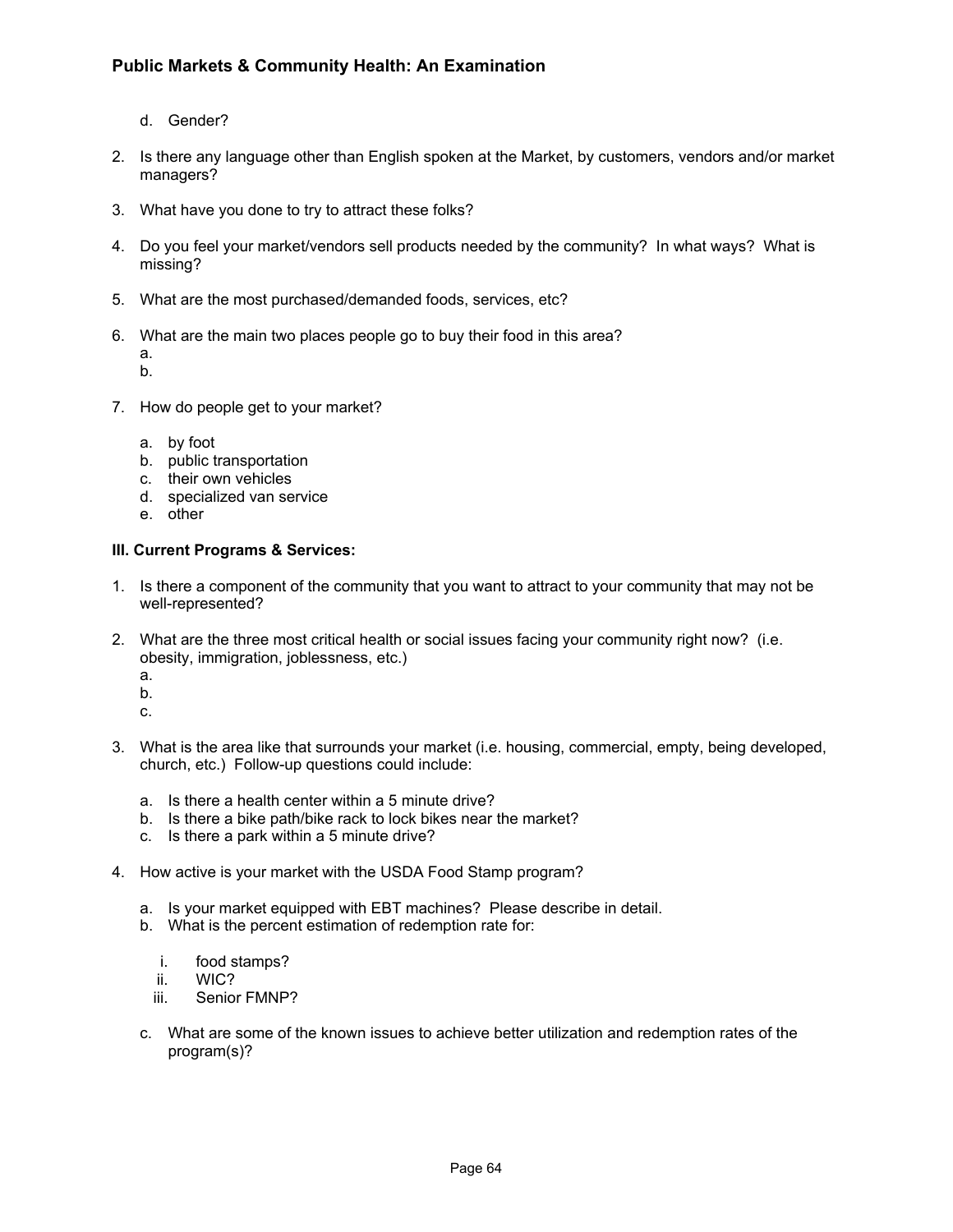5. During the past year, were there any partnerships you have established between your market and external organizations? The following are some of the examples:

|                                                      | (Check all that apply) |
|------------------------------------------------------|------------------------|
| <b>Farmers Alliance or Markets Network</b>           |                        |
| Fed/State/County/Local Government Agencies           |                        |
| <b>Community Development</b>                         |                        |
| Rural (Farmers) Development                          |                        |
| Schools & Child Care Programs                        |                        |
| Health/Medical agencies, organizations and Hospitals |                        |
| University/Research Organizations                    |                        |
| Senior Programs                                      |                        |
| <b>Food Banks</b>                                    |                        |
| Housing                                              |                        |
| Urban agriculture groups                             |                        |
| <b>Transit Agencies</b>                              |                        |
| <b>Chambers of Commerce</b>                          |                        |
| Neighborhood/Downtown Revitalization Programs        |                        |
| Youth development programs                           |                        |
| <b>Economic Development Agencies</b>                 |                        |
| <b>Community Greenhouses/Gardens</b>                 |                        |
| New immigrants support groups                        |                        |
| Hispanic advocacy groups                             |                        |
| Other (please specify):                              |                        |
|                                                      |                        |
|                                                      |                        |
|                                                      |                        |

- 6. During the past year, have you had any of the following programs or services provided at your market?
	- a. Health Food Promotion

| Please describe |  |  |
|-----------------|--|--|
|                 |  |  |
|                 |  |  |
|                 |  |  |
|                 |  |  |
|                 |  |  |
|                 |  |  |

b. Health Education (such as the following examples)

|                                                    | (Check all<br>that apply) |
|----------------------------------------------------|---------------------------|
| Chronic disease awareness                          |                           |
| Population-specific (age-group, gender, ethnicity, |                           |
| and SES) programs                                  |                           |
| School programs                                    |                           |
| Cooking demos and classes                          |                           |
| <b>Nutrition classes</b>                           |                           |
| Exercise classes                                   |                           |
|                                                    |                           |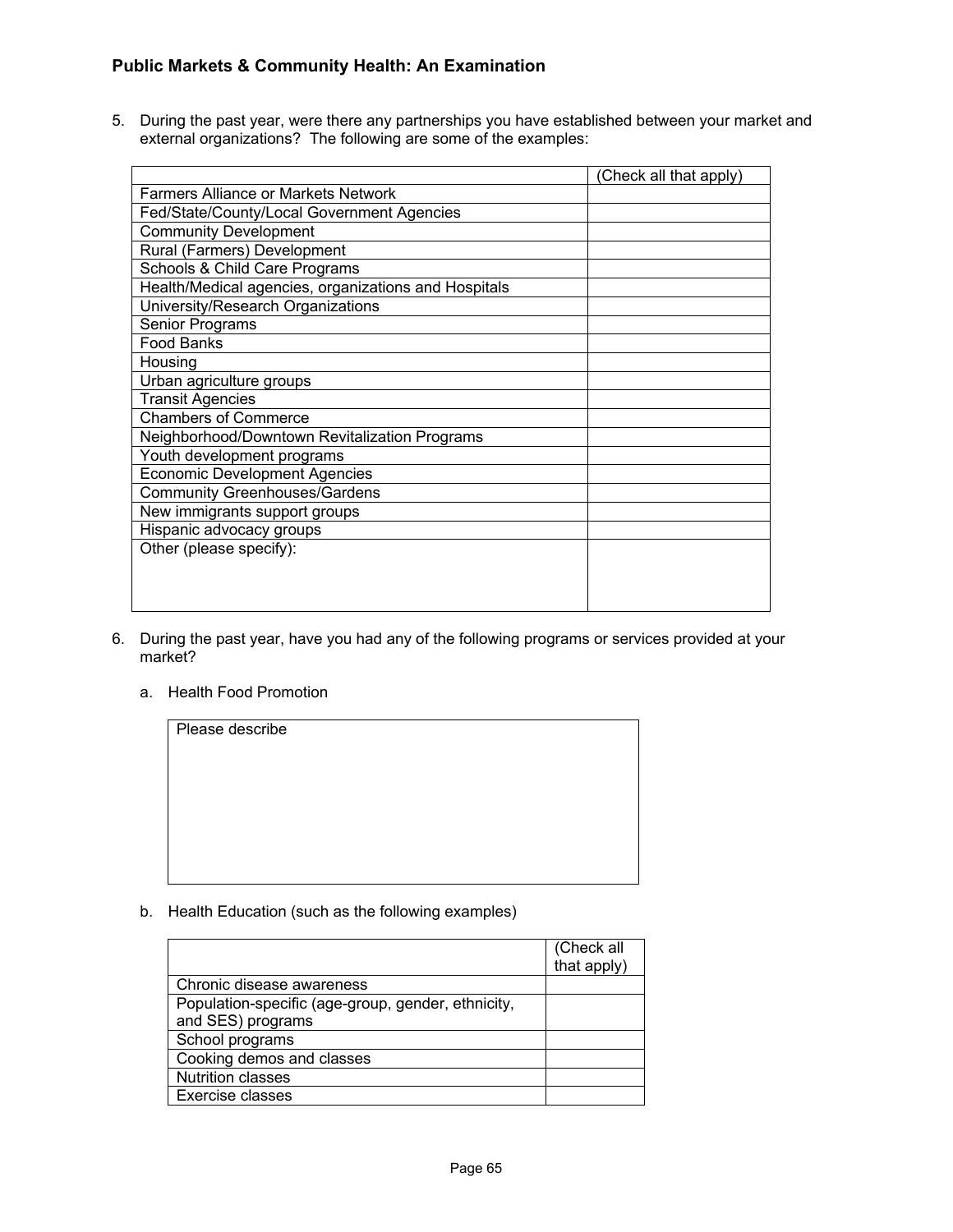| How to make healthy choices – food, lifestyle,  |  |
|-------------------------------------------------|--|
| smoking                                         |  |
| General info about health issues, providers and |  |
| services                                        |  |
| Themes & Events                                 |  |
| Other (Please specify):                         |  |
|                                                 |  |
|                                                 |  |

## c. Health Screening Program

|                           | (Check all that apply) |
|---------------------------|------------------------|
| Blood pressure checks     |                        |
| <b>Diabetes Screening</b> |                        |
| Cholesterol               |                        |
| Mammograms                |                        |
| Other (Please specify):   |                        |
|                           |                        |
|                           |                        |

## d. Other Programs

|                                             | (Check all that apply) |
|---------------------------------------------|------------------------|
| Health insurance sign-up                    |                        |
| Social service sign up i.e. WIC, Head Start |                        |
| Other (Please specify):                     |                        |
|                                             |                        |
|                                             |                        |

## 7. (Following 8) How did they work?

- a. Which is/are most successful, in terms of:
	- i. Number of customers participation<br>ii. Level of vendors' support
	- Level of vendors' support
- b. What kind of challenges have you experienced?
- c. Did you work in any partnership? Which?
- 8. During the past year have you had any special programs at your market, such as the following examples?

|                         | (Check all that apply, and describe) |
|-------------------------|--------------------------------------|
| Concerts                |                                      |
| <b>Public lectures</b>  |                                      |
| Public debates          |                                      |
| Comedy programs         |                                      |
| Theatrical performances |                                      |
| Other (Please specify): |                                      |
|                         |                                      |
|                         |                                      |

- 9. (Following 10) How did they work?
	- a. Which is/are most successful, in terms of:
		- i. Number of customers participation<br>ii. Level of vendors' support
		- Level of vendors' support
	- b. What kind of challenges have you experienced?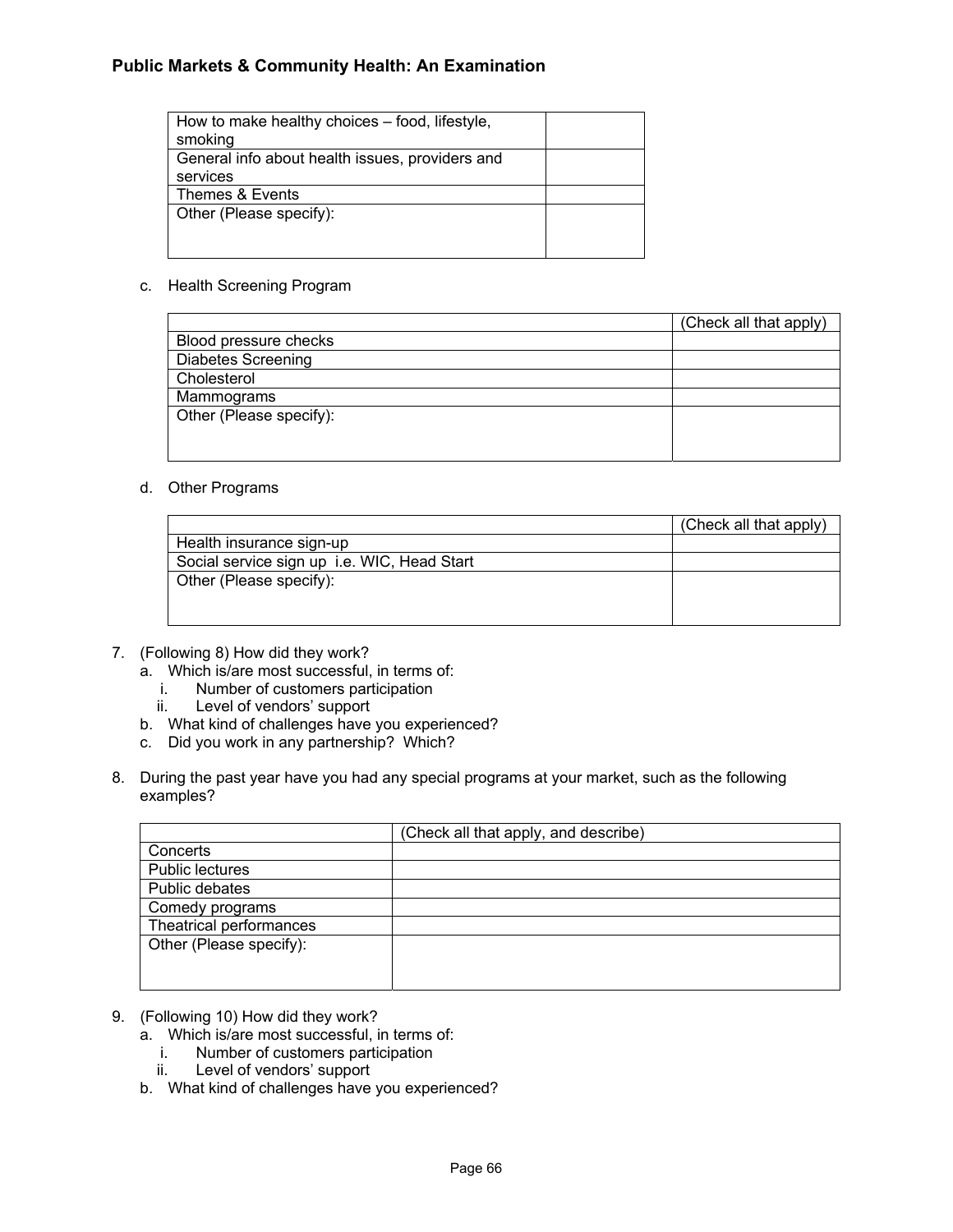c. Did you work in any partnership? Which?

10. How are decision made about which type of programs and services your market participates in?

- a. Governance committee decides
- b. Anyone can buy space
- c. Manager decides
- d. Other

13. How does the market advertise? Who is responsible for this?

## **IV. Involvement in Community/Neighborhood**

1. Do you or a representative from your market participate in any of the following?

|                              | Never | Sometimes | Always |
|------------------------------|-------|-----------|--------|
| Local community board        |       |           |        |
| meetings                     |       |           |        |
| City planning coalition      |       |           |        |
| Community change partnership |       |           |        |
| Other (please specify):      |       |           |        |
|                              |       |           |        |
|                              |       |           |        |

2. How is the market viewed by the community?

## **V. Vendors**

1. How interested are your vendors in supporting/participating in community health activities?

| Not at<br>all |  |        |   |  |   | Extremely<br>Interested |
|---------------|--|--------|---|--|---|-------------------------|
|               |  | ∽<br>ັ | c |  | ັ |                         |

## **VI. General Background & Demographics of the Market:**

*Note: This section should be separated from the Question List the interviewees will receive. Preinterview assessment should be done from the interviewees' proposals and other relevant documentation, to get as much of the following information as possible.* 

- 1. Did the market start with any missions or goals (expand on its history)?
- 2. What type of market is it? (Circle all that applies)

Covered / Open-Air Farmers / Public Producer-only / Re-sell / Wholesale Market District / Market Hall / Market Association / Market Network

- 3. How long has the market been operating? What is your market season? How often does it operate? Market hours?
- 4. What is the financial scheme of your market?
	- a. Funding sources and strategy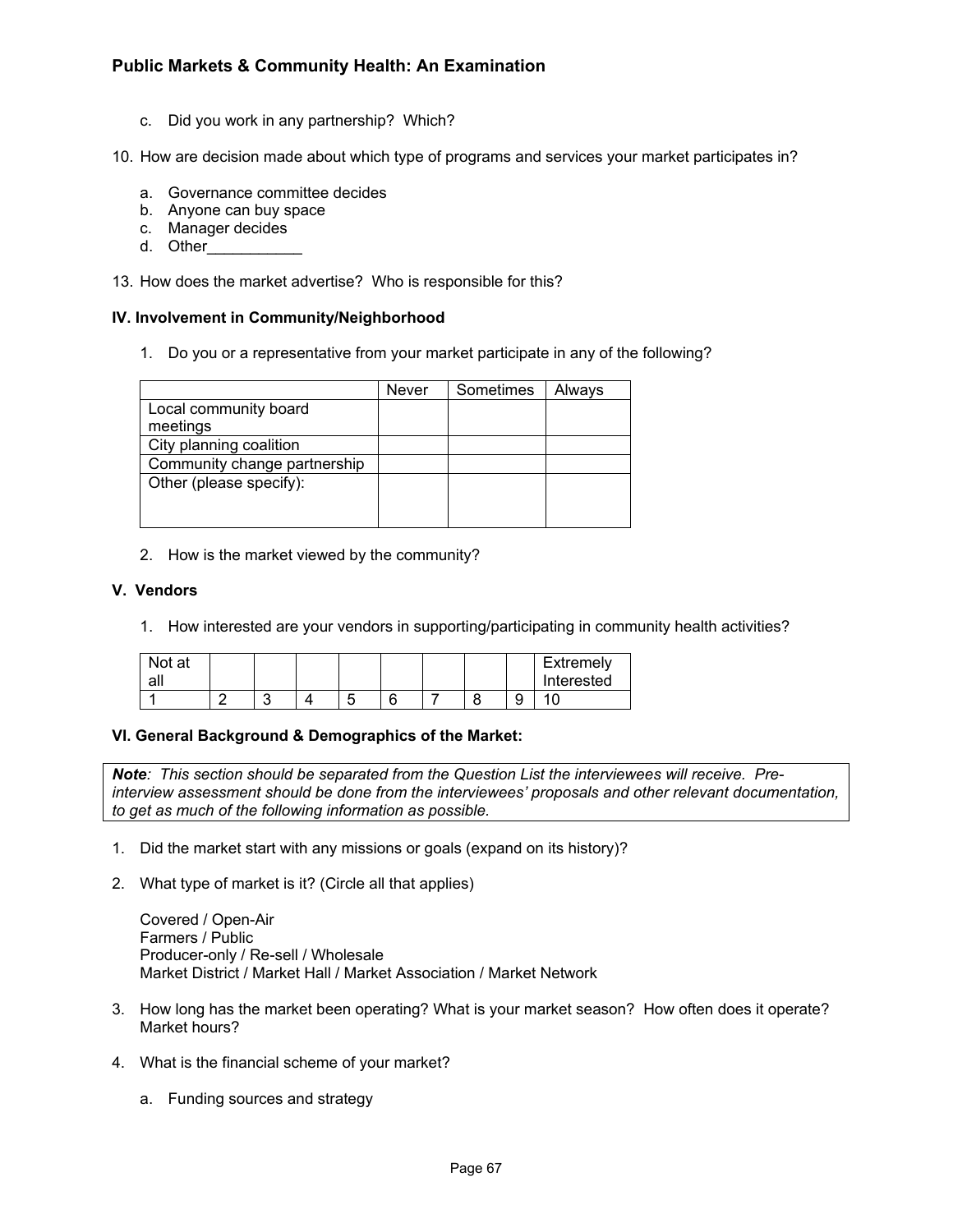- b. Revenue sources
- 5. How is your market managed? Who are the decision makers?
- 6. What types of food do your vendors sell, and how many vendors per category?
	- a. Fruit
	- b. Vegetables
	- c. Meat
	- d. Cheese
	- e. Flowers
	- f. Baked Goods
	- g. Prepared Food
	- h. Other?
- 7. What types of vendors does your market have? How many each?
	- a. community gardeners
	- b. youth gardeners
	- c. small or mid-sized farmers
	- d. fresh food/value added
	- e. prepared food
	- f. other
- 8. Where do your vendors come from?
- 9. How many minority vendors do you have, and rough percentage of each?
	- a. Asian American & Pacific Islanders
	- b. African American
	- c. Latino
	- d. Caucasian
	- e. Other?
- 10. How many immigrant-run vendors do you have?
- 11. How many female-run vendors do you have?
- 12. How many male-run vendors do you have?
- 13. What is the demographic of people who live in your market area\* in terms of the following? (Rough estimate)
	- a. Ethnicity?
	- b. Education Level?
	- c. Income Level Low / Middle / High?
	- d. Age Groups?
	- e. Family composition?

\* Please define the "market area" by distance (roughly, which neighborhoods/villages shop at your market?), as well as the amount of time it takes to get to the market (by foot or via various transportation means).